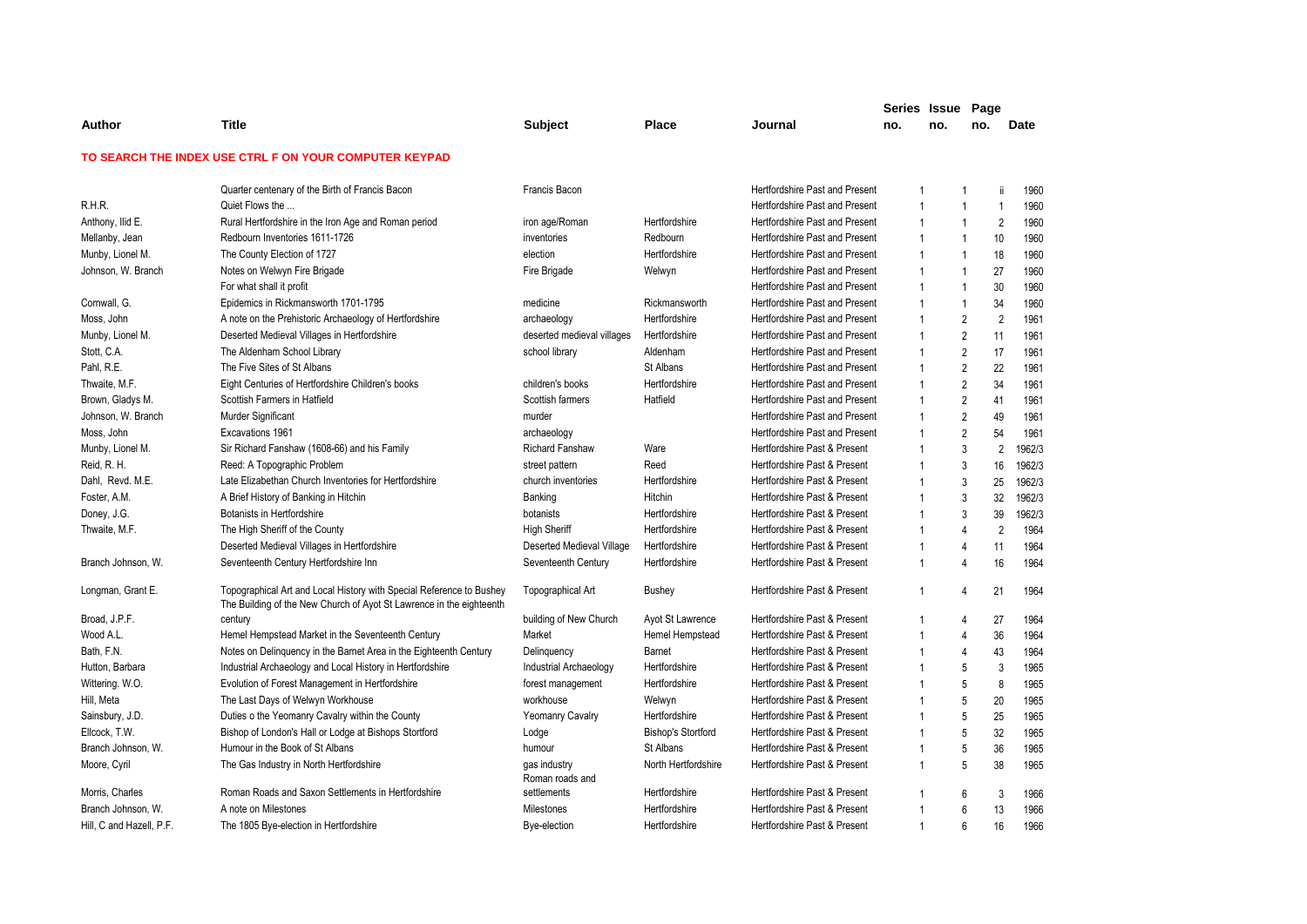|                      |                                                                                                                                         |                                         |                                      |                              | Series Issue Page |     |                |                |      |
|----------------------|-----------------------------------------------------------------------------------------------------------------------------------------|-----------------------------------------|--------------------------------------|------------------------------|-------------------|-----|----------------|----------------|------|
| Author               | <b>Title</b>                                                                                                                            | Subject                                 | <b>Place</b>                         | Journal                      | no.               | no. | no.            |                | Date |
|                      | TO SEARCH THE INDEX USE CTRL F ON YOUR COMPUTER KEYPAD                                                                                  |                                         |                                      |                              |                   |     |                |                |      |
| Branch Johnson, W.   | <b>Hertfordshire Maltings</b>                                                                                                           | Maltings                                | Hertfordshire                        | Hertfordshire Past & Present | 1                 |     | 6              | 19             | 1966 |
| Connell, E.J.        | Early Fulling Stocks at Hertford                                                                                                        | Fulling stocks                          | Hertfordshire                        | Hertfordshire Past & Present | $\overline{1}$    |     | 6              | 25             | 1966 |
| Thwaite, M.F.        | Doctor Nathaniel Cotton, Physician and Minor Poet                                                                                       | Doctor Nathaniel Cotton                 |                                      | Hertfordshire Past & Present | $\mathbf{1}$      |     | 6              | 29             | 1966 |
| Munby, Lionel M.     | Beginnings of Adult Education in Hertfordshire                                                                                          | Adult education<br>John, Second Earl of | Hertfordshire                        | Hertfordshire Past & Present | $\overline{1}$    |     | 6              | 34             | 1966 |
| Hopkins, Eric        | The Indigent Earl: John, Second Earl of Bridgewater, 1622-1686                                                                          | Bridgewater                             |                                      | Hertfordshire Past & Present |                   |     | 6              | 41             | 1966 |
| Llansberry, H.C.F.   | St Albans Canal                                                                                                                         | Canal                                   | St Albans                            | Hertfordshire Past & Present | $\mathbf{1}$      |     | $\overline{7}$ | 3              | 1967 |
| Gray Henry W.        | Younger Benstedes                                                                                                                       | <b>Benstedes</b>                        |                                      | Hertfordshire Past & Present | $\mathbf 1$       |     | $\overline{7}$ | 9              | 1967 |
| Haigh, Dorothy       | Heronsgate and the Chartist Land Scheme                                                                                                 | <b>Chartist Land Scheme</b>             | Heronsgate                           | Hertfordshire Past & Present |                   |     | $\overline{7}$ | 19             | 1967 |
| Edwards, Jack        | Theobalds - Manor, Palace and Park                                                                                                      | Theobalds                               | Cheshunt                             | Hertfordshire Past & Present | $\overline{1}$    |     | $\overline{7}$ | 27             | 1967 |
| Fisher, Reginald     | Manor houses of Kings Langley                                                                                                           | Manor houses                            | Kings Langley                        | Hertfordshire Past & Present | $\mathbf{1}$      |     | $\overline{7}$ | 36             | 1967 |
| Watkinson, P.F.W.    | Wine-Charters of St Albans                                                                                                              | Wine charters                           | St Albans                            | Hertfordshire Past & Present | $\mathbf{1}$      |     | $\overline{7}$ | 40             | 1967 |
|                      | Value of the tithe Surveys to the Study of Land Ownership and<br>Occupancy in the mid-nineteen century, with special reference to South |                                         |                                      |                              |                   |     |                |                |      |
| Carpenter, Aileen M. | Hertfordshire                                                                                                                           | land ownership                          | South Hertfordshire                  | Hertfordshire Past & Present |                   |     | $\overline{7}$ | 48             | 1967 |
| Munby, Lionel M.     | Landscape of Hertfordshire                                                                                                              | landscape                               | Hertfordshire                        | Hertfordshire Past & Present |                   |     | 8              | $\overline{2}$ | 1968 |
| Branch Johnson, W.   | <b>Broadfields Extincta</b>                                                                                                             | lost village                            | <b>Broadfields</b>                   | Hertfordshire Past & Present | $\overline{1}$    |     | 8              | 12             | 1968 |
| Rook, A.G.           | a note on the 'Rediscovery' of a Belgic Chieftan Burial                                                                                 | Belgic burial                           |                                      | Hertfordshire Past & Present | 1                 |     | 8              | 17             | 1968 |
| Gray, Henry W.       | New Light on Charles Lamb                                                                                                               | Charles Lamb                            |                                      | Hertfordshire Past & Present |                   |     | 8              | 19             | 1968 |
| Evans, G.L.          | Richard Norwood, surveyor of Stephnage                                                                                                  | <b>Richard Norwood</b>                  | Stevenage                            | Hertfordshire Past & Present | $\overline{1}$    |     | 8              | 29             | 1968 |
| Rook, A.G.           | Romano-British Cemetery at Welwyn                                                                                                       | Romano-British Cemetery                 | Welwyn                               | Hertfordshire Past & Present | 1                 |     | 8              | 32             | 1968 |
| Dimsdale Baron       | Scales Park 1270-1966                                                                                                                   | parks                                   | Barkway                              | Hertfordshire Past & Present |                   |     | 8              | 38             | 1968 |
| Branch Johnson, W.   | Thank you, Mr Gerish                                                                                                                    | historian                               |                                      | Hertfordshire Past & Present | $\mathbf{1}$      |     | 8              | 48             | 1968 |
| Evans, G.L.          | Baldock or Baghdad?                                                                                                                     | place name                              | Baldock                              | Hertfordshire Past & Present |                   |     | 8              | 53             | 1968 |
| Anthony, Ilid        | The Battle of Wheathampstead                                                                                                            | battle                                  | Wheathampsted                        | Hertfordshire Past & Present |                   |     | 9              | $\overline{2}$ | 1968 |
| Jones, Arthur C.     | The River Lea Campaign of 894-5                                                                                                         | Danish Expedition                       | <b>River Lea</b>                     | Hertfordshire Past & Present | $\mathbf{1}$      |     | 9              | 9              | 1968 |
| Pearce, D.C.         | The Disfranchisement of St Albans, 1852                                                                                                 | disfranchisement                        | St Albans                            | Hertfordshire Past & Present |                   |     | 9              | 18             | 1969 |
| Winterton, W.R.      | The Meetkerkes of Rushden                                                                                                               | Meetkerkes                              | Rushden                              | Hertfordshire Past & Present |                   |     | 9              | 33             | 1969 |
| Longman, Grant E.    | Who Signed the Plea? - and other matters                                                                                                | tithes, family names                    |                                      | Hertfordshire Past & Present | 1                 |     | 9              | 41             | 1969 |
| Jones, K.R.          | A Banker at Aspenden                                                                                                                    | <b>Richard Cox</b>                      | banking                              | Hertfordshire Past & Present |                   |     | 9              | 46             | 1969 |
| Storey, Richard      | W.L. Thurgood Ltd - an outline history                                                                                                  | Thurgood - coachbuilders                | Ware                                 | Hertfordshire Past & Present |                   |     | 9              | 49             | 1969 |
| Busby, Richard       | Monumental Brasses of Hertfordshire                                                                                                     | brasses                                 | Hertfordshire                        | Hertfordshire Past & Present | 1                 |     | 10             | $\overline{2}$ | 1969 |
| Hill, Rosalind       | Hertfordshire Clergy of the late 13th Century                                                                                           | clergy                                  |                                      | Hertfordshire Past & Present | $\mathbf 1$       |     | 10             | 10             | 1969 |
| Tomkins, M.          | Arthur Young at Bradmore Farm                                                                                                           | Arthur Young                            | North Mymms                          | Hertfordshire Past & Present |                   |     | 10             | 13             | 1970 |
| Connell E.J.         | Agriculture during the Napoleonic Wars                                                                                                  | Agriculture                             |                                      | Hertfordshire Past & Present | $\overline{1}$    |     | 10             | 22             | 1970 |
| Storey, Richard      | <b>Transport in Ware</b>                                                                                                                | transport                               | Ware                                 | Hertfordshire Past & Present | $\mathbf{1}$      |     | 10             | 42             | 1970 |
| Gibson, Adrian       | Some timber framed buildings in East Herts and their dating                                                                             | buildings                               | East Herts                           | Hertfordshire Past & Present | $\overline{1}$    |     | 11             | $\overline{2}$ | 1971 |
| Hill, Rosalind       | Some Hertfordshire Clergy of the Thirteenth Century 1290-1299                                                                           | clergy                                  | Hertfordshire                        | Hertfordshire Past & Present | $\overline{1}$    |     | 11             | 16             | 1971 |
| Storey, Richard      | Some additions to the Industrial Archaeology of Hertfordshire                                                                           | Industrial Archaeology                  | Hertfordshire<br>Great Gaddesden and | Hertfordshire Past & Present | $\mathbf{1}$      |     | 11             | 22             | 1971 |
| Sainsbury, J.D.      | Thomas Taylor of Great Gaddesden and Harpendbury                                                                                        | <b>Thomas Tavlor</b>                    | Harpendbury                          | Hertfordshire Past & Present | $\mathbf 1$       |     | 11             | 32             | 1971 |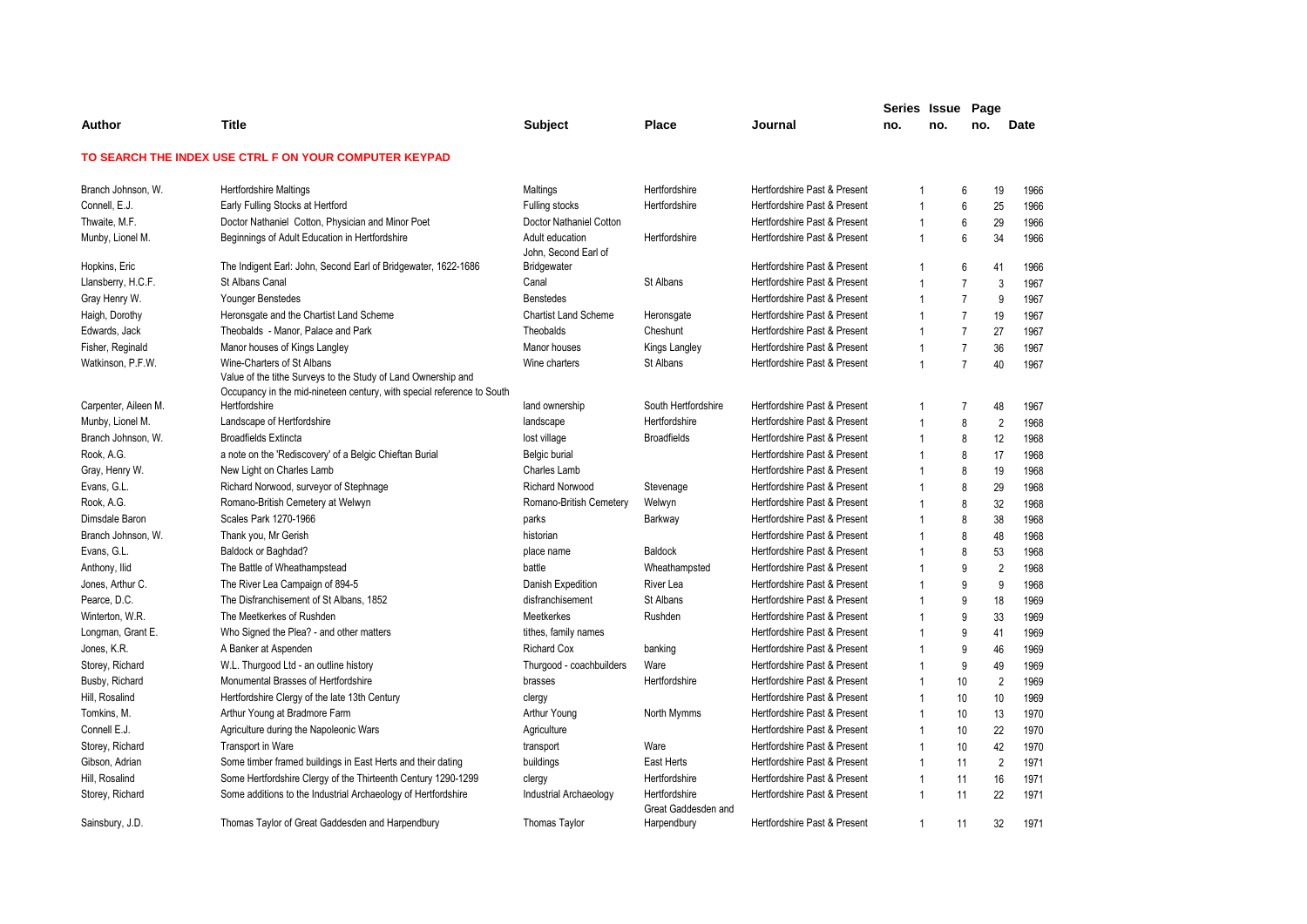|                      |                                                                                                                                |                             |                     |                              | Series Issue Page |                |                         |                |      |
|----------------------|--------------------------------------------------------------------------------------------------------------------------------|-----------------------------|---------------------|------------------------------|-------------------|----------------|-------------------------|----------------|------|
| Author               | <b>Title</b>                                                                                                                   | <b>Subject</b>              | <b>Place</b>        | Journal                      | no.               | no.            | no.                     |                | Date |
|                      | TO SEARCH THE INDEX USE CTRL F ON YOUR COMPUTER KEYPAD                                                                         |                             |                     |                              |                   |                |                         |                |      |
| Branch Johnson, W.   | Laughing Historian: John Edwin Cussans, 1837-1899                                                                              | John Edwin Cussons          |                     | Hertfordshire Past & Present | $\overline{1}$    |                | 11                      | 35             | 1971 |
| Edwards, Jack        | Cheshunt in the nineteenth century                                                                                             | 19th century                | Cheshunt            | Hertfordshire Past & Present | $\overline{1}$    |                | 11                      | 43             | 1971 |
| Branch Johnson, W.   | Hertfordshire Local History Council - How it began                                                                             | Herts Local History Council |                     | Hertfordshire Past & Present | $\mathbf 1$       |                | 12                      | 3              | 1971 |
| Richardson, Frank A. | Agriculture in Knebworth                                                                                                       | agriculture                 | Knebworth           | Hertfordshire Past & Present | $\overline{1}$    |                | 12                      | $\overline{7}$ | 1971 |
| Bryant, V.J.M.       | Potten End                                                                                                                     |                             | Potten End          | Hertfordshire Past & Present | $\overline{1}$    |                | 12                      | 16             | 1972 |
| Tomkins, M.          | Highways and Byways in Colney Heath Parish                                                                                     | roads                       | <b>Colney Heath</b> | Hertfordshire Past & Present | $\overline{1}$    |                | 12                      | 25             | 1972 |
| Newman, Anthea       | Has your house a History?                                                                                                      | house history               | Rabley Heath        | Hertfordshire Past & Present | $\overline{1}$    |                | 12                      | 35             | 1972 |
| Crook, W.G.S.        | Beating the Bounds' of Hemel Hempstead                                                                                         | Beating the bounds          | Hemel Hempstead     | Hertfordshire Past & Present | $\overline{1}$    |                | 12                      | 43             | 1972 |
| Tomkins, M.          | The Holyhead Road in St Albans                                                                                                 | Holyhead road               | St Albans           | Hertfordshire Past & Present |                   |                | 13                      | $\overline{2}$ | 1973 |
| Branch Johnson, W.   | <b>Preserving Records</b>                                                                                                      | Deards                      | Welwyn              | Hertfordshire Past & Present | $\overline{1}$    |                | 13                      | 20             | 1973 |
| Sainsbury, J.D.      | Uniform and Badges of the Hertfordshire Volunteer Regiment 1914-1919                                                           | Herts Volunteer Regiment    | Hertfordshire       | Hertfordshire Past & Present | $\mathbf{1}$      |                | 13                      | 22             | 1973 |
| Pettman, J.C.        | The Reform Bill and the Hertford Elections - Part 1: The Election of 1830                                                      | Reform Bill                 | Hertford            | Hertfordshire Past & Present | $\mathbf{1}$      |                | 13                      | 30             | 1973 |
| Wilson, A.L.         | Richard Norwood 1590-1675                                                                                                      | <b>Richard Norwood</b>      | Stevenage           | Hertfordshire Past & Present | $\overline{1}$    |                | 13                      | 41             | 1973 |
| Branch Johnson, W.   | Reginald Leslie Hine                                                                                                           | Reginald Hine               | Hitchin             | Hertfordshire Past & Present | $\overline{1}$    |                | 14                      | $\overline{2}$ | 1974 |
| Holton, Richard      | The Great Northern Railway at Hitchin                                                                                          | Great Northern Railway      | Hitchin             | Hertfordshire Past & Present | $\overline{1}$    |                | 14                      | 8              | 1974 |
| Jones, K.R.          | Mrs Powell of 'Harding'                                                                                                        | Woodforde                   | Harpenden           | Hertfordshire Past & Present | $\overline{1}$    |                | 14                      | 31             | 1974 |
| Woods, Margaret      | The Charity Schools of Hertfordshire in the 18th Century                                                                       | Charity schools             | Hertfordshire       | Hertfordshire Past & Present | $\overline{1}$    |                | 14                      | 34             | 1974 |
| Pettman, J.C.        | The Reform Bill and the Hertford Elections                                                                                     | Reform Bill                 | Hertford            | Hertfordshire Past & Present | $\overline{1}$    |                | 14                      | 60             | 1974 |
| Storey, Richard      | Further Recording of Hertfordshire Industry                                                                                    | Industry                    | Hertfordshire       | Hertfordshire Past & Present | $\overline{1}$    |                | 15                      | $\overline{2}$ | 1974 |
| Bray, Marjorie       | The Lady Morrison Apprenticing Charity at Watford                                                                              | Apprenticing                | Watford             | Hertfordshire Past & Present | $\overline{1}$    |                | 15                      | $\overline{7}$ | 1974 |
| Threadgill, A.       | Thomas Cumber - A St Albans Diarist                                                                                            | Thomas Cumber               | St Albans           | Hertfordshire Past & Present | $\overline{1}$    |                | 15                      | 10             | 1975 |
| Tomkins, M.          | John Parnell's Account of Arthur Young's Farm                                                                                  | Arthur Young                | North Mymms         | Hertfordshire Past & Present | $\overline{1}$    |                | 15                      | 26             | 1975 |
| Gutchen, Robert M.   | The Government and Misgovernment of Hitchin, 1848-1873                                                                         | local government            | Hitchin             | Hertfordshire Past & Present | $\mathbf{1}$      |                | 15                      | 32             | 1975 |
| Jeffrey, T.M.        | The Pattern of Recent Archaeological Excavations In Hertfordshire                                                              | archaeology                 | Hertfordshire       | Hertfordshire's Past         | $\overline{2}$    |                | $\mathbf{1}$            | $\overline{2}$ | 1976 |
| Reynolds, Diana      | An archaeological survey of Hertfordshire                                                                                      | archaeology                 | Hertfordshire       | Hertfordshire's Past         | $\overline{2}$    |                | $\mathbf{1}$            | 5              | 1976 |
| Rook, Tony           | Beaten by the bounds                                                                                                           | boundaries                  |                     | Hertfordshire's Past         | $\overline{2}$    |                | $\overline{\mathbf{c}}$ | 8              | 1976 |
| Jones-Baker, Doris   | Graffiti and Local History                                                                                                     | graffiti                    |                     | Hertfordshire's Past         | $\overline{2}$    |                | $\overline{2}$          | 10             | 1976 |
| Davis, K.Rutherford  | Early History and archaeology in Hertfordshire Place-Names                                                                     | place names                 | Hertfordshire       | <b>Hertfordshire's Past</b>  |                   | $\overline{2}$ | 2                       | 12             | 1976 |
| Grant, Audrey        | Hertfordshire References in the diaries of John Crackanthorp                                                                   | John Crackanthorp           | Hertfordshire       | <b>Hertfordshire's Past</b>  | $\overline{2}$    |                | $\overline{2}$          | 14             | 1976 |
|                      | Short notes on recent excavations                                                                                              | archaeology                 |                     | Hertfordshire's Past         | $\overline{2}$    |                | 2                       | 16             | 1976 |
|                      | Museum Developments in North Hertfordshire                                                                                     | museums                     |                     | <b>Hertfordshire's Past</b>  | $\overline{2}$    |                | $\overline{2}$          | 20             | 1976 |
| Yates, Dennis.       | Sawbridgeworth: 2 Church Street and 1 Market Square                                                                            | buildings                   | Sawbridgeworth      | <b>Hertfordshire's Past</b>  | $\overline{2}$    |                | $\overline{2}$          | $\overline{2}$ | 1977 |
| Barton, Paul R       | The Shenley research project                                                                                                   | brickmaker                  | Shenley             | Hertfordshire's Past         |                   | 2              | $\overline{2}$          | 4              | 1977 |
|                      |                                                                                                                                | air photography and         |                     |                              |                   |                |                         |                |      |
| Partridge, Clive.    | Air photography and archaeology                                                                                                | archaeology                 |                     | <b>Hertfordshire's Past</b>  |                   | 2              | $\overline{2}$          | 5              | 1977 |
| Longman, Grant.      | History from below, with Hertfordshire examples<br>Evidence of literacy from the Muster roll of the Hitchin Volunteer Corps of | history from below          | Watford             | <b>Hertfordshire's Past</b>  |                   | 2              | $\overline{2}$          | $\overline{7}$ | 1977 |
| Moore, Cyril.        | 1803-9.                                                                                                                        | literacy                    | Stevenage           | <b>Hertfordshire's Past</b>  | $\overline{2}$    |                | $\overline{2}$          | 11             | 1977 |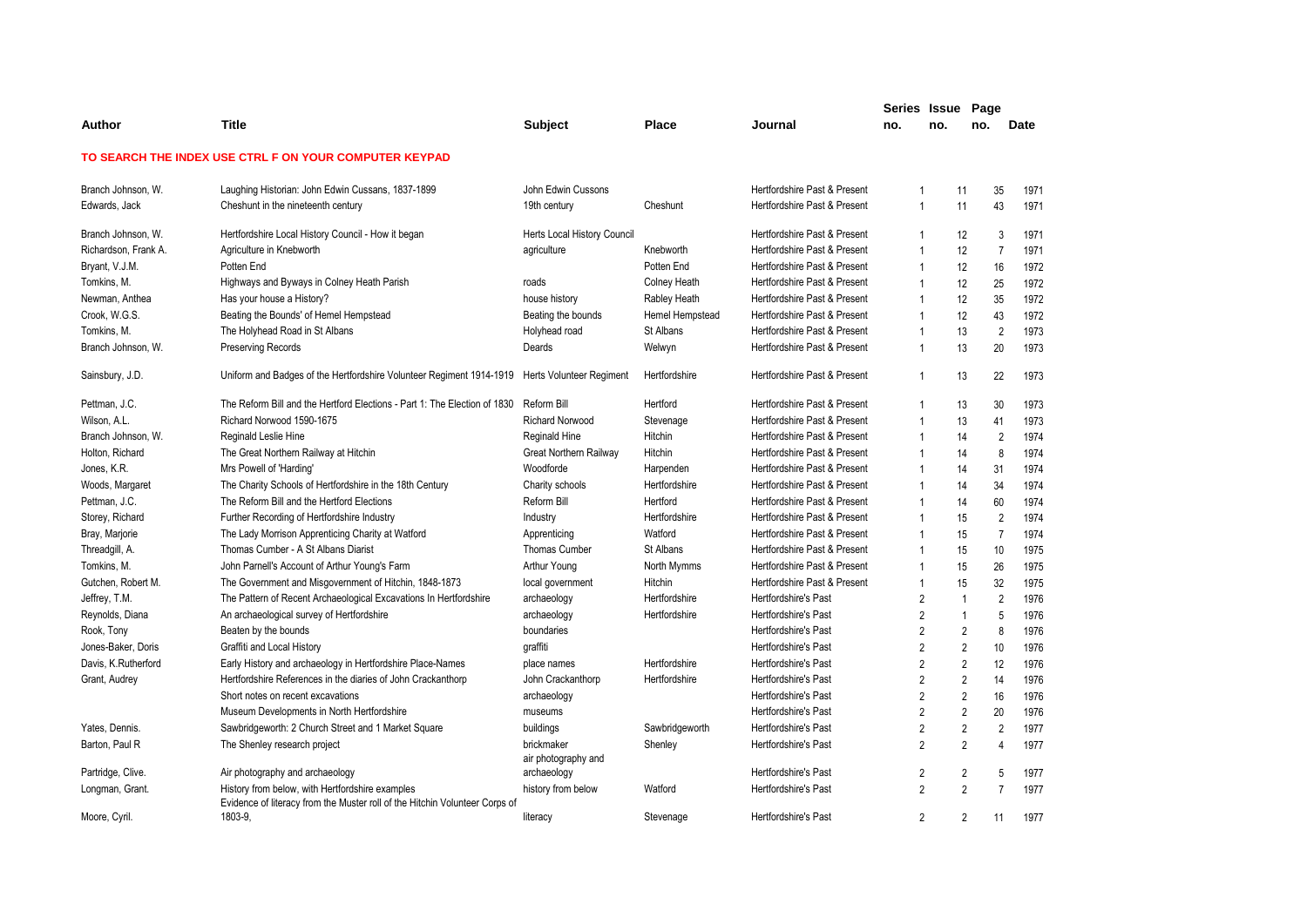|                                |                                                                                     |                 |                          |                             |                | Series Issue   | Page           |                |      |
|--------------------------------|-------------------------------------------------------------------------------------|-----------------|--------------------------|-----------------------------|----------------|----------------|----------------|----------------|------|
| Author                         | <b>Title</b>                                                                        | Subject         | Place                    | Journal                     | no.            | no.            | no.            |                | Date |
|                                | TO SEARCH THE INDEX USE CTRL F ON YOUR COMPUTER KEYPAD                              |                 |                          |                             |                |                |                |                |      |
| Freeman, lan                   | The Butts and Bounds of Kimpton                                                     | boundaries      | Kimpton                  | Hertfordshire's Past        |                | $\overline{2}$ | $\overline{c}$ | 15             | 1977 |
| Jones, Arthur.                 | Is your name Andrews - or could it be Anderson?                                     | Andrews         |                          | Hertfordshire's Past        | $\overline{2}$ |                | $\overline{2}$ | 18             | 1977 |
| Burleigh, Gilbert              | Last of the Baldock breweries                                                       | breweries       | <b>Baldock</b>           | <b>Hertfordshire's Past</b> |                | $\overline{2}$ | $\overline{2}$ | 20             | 1977 |
| Richards, Peter                | Landscape archaeology in eastern Hertfordshire                                      | archaeology     | East Herts               | <b>Hertfordshire's Past</b> | $\overline{2}$ |                | 3              | $\overline{2}$ | 1977 |
| Freeman, lan                   | The Baa-Lamb Trees at Harpenden                                                     | trees           | Harpenden                | Hertfordshire's Past        |                | $\overline{2}$ | 3              | $\overline{7}$ | 1977 |
| Saunders, Chris                | A sixteenth century tannery in St Albans                                            | tannery         | St Albans                | Hertfordshire's Past        |                | $\overline{2}$ | 3              | 9              | 1977 |
| Bray, Marjorie                 | Oxhey Chapel                                                                        | finds           | Watford                  | <b>Hertfordshire's Past</b> |                | $\overline{2}$ | 3              | 12             | 1977 |
| Dulley, Franklyn.              | Hedges and Local history                                                            | hedges          | Aldenham                 | <b>Hertfordshire's Past</b> | $\overline{2}$ |                | 3              | 15             | 1977 |
| Burleigh Gil and Sawford Brian | Hedges and Local history                                                            | hedges          | Clothall                 | <b>Hertfordshire's Past</b> |                | $\overline{2}$ | 3              | 15             | 1977 |
| Rowe Susan                     | Hedges and Local history                                                            | hedges          | Flamstead                | Hertfordshire's Past        | $\overline{2}$ |                | 3              | 15             | 1977 |
| Short, David                   | Hedges and Local history                                                            | hedges          | Ashwell                  | <b>Hertfordshire's Past</b> | $\overline{2}$ |                | 3              | 15             | 1977 |
|                                | Sopwell ruins, St Albans                                                            | Sopwell         | St Albans                | <b>Hertfordshire's Past</b> |                | 2              | 3              | 24             | 1977 |
|                                | Archaeology collection of E.B. Nunn                                                 | archaeology     |                          | Hertfordshire's Past        |                | $\overline{2}$ | 3              | 24             | 1977 |
|                                | The radical tradition in Hertfordshire                                              |                 | Hertfordshire            | Hertfordshire's Past        |                | $\overline{2}$ | 3              | 24             | 1977 |
|                                | Excavations at the deserted medieval village of Caldecote. Hertfordshire:           |                 |                          |                             |                |                |                |                |      |
| Beresford. Guy.                | an interim report                                                                   | archaeology     | Caldecote                | <b>Hertfordshire's Past</b> |                | 2              | 4              | 3              | 1978 |
| Freeman, lan                   | The boundary hedge of Saxon Wheathampstead                                          | Saxon boundary  | Wheathampsted            | Hertfordshire's Past        |                | $\overline{2}$ | 4              | 14             | 1978 |
| Roberts, Eileen                | Parish church studies: an analysis of Hertfordshire plans                           | parish churches | Hertfordshire            | <b>Hertfordshire's Past</b> | $\overline{2}$ |                | $\overline{4}$ | 22             | 1978 |
| Kingsford, P.W.                | The hunger marchers in Hertfordshire                                                | hunger marchers | North Mymms              | Hertfordshire's Past        | $\overline{2}$ |                | $\overline{4}$ | 28             | 1978 |
|                                | An Eighteen Century Ware Brickmaker                                                 | brickmaker      | Ware                     | <b>Hertfordshire's Past</b> |                | $\overline{2}$ | $\overline{4}$ | 31             | 1978 |
|                                | Engravings by Rock & Co.                                                            | engravings      | Hertfordshire            | Hertfordshire's Past        |                | $\overline{2}$ | $\overline{4}$ | 31             | 1978 |
| Auckland. R. G.                | The coming of the public telephone to Sandridge                                     | telephone       | Sandridge                | Hertfordshire's Past        |                | $\overline{2}$ | 5              | $\overline{2}$ | 1978 |
| Parker, Jennifer               | 'Oundle': the history of a house.                                                   | house history   |                          | Hertfordshire's Past        |                | $\overline{2}$ | 5              | $6\phantom{1}$ | 1978 |
| Hole, Margaret                 | The Matthews Family of Berkhamsted from their Bills, 1764-1839                      | Matthews family | Berkhamsted              | Hertfordshire's Past        |                | $\overline{2}$ | 5              | 12             | 1978 |
| Foster, A.M.                   | The Hitchin Cow Commoners                                                           | commoners       | Hitchin                  | Hertfordshire's Past        |                | $\overline{2}$ | 5              | 16             | 1978 |
| Grant, Audrey                  | Sickness and health: references in the Account Book of John<br>Crackanthorp 1705-10 | medicine        |                          | Hertfordshire's Past        |                | 2              | 5              | 19             | 1978 |
| Partridge, Clive.              | A possible Roman building at Oxmeads, Braughing                                     | archaeology     | Braughing                | Hertfordshire's Past        |                | $\overline{2}$ | 5              | 21             | 1978 |
| Partridge, Clive.              | The work of the East Herts Excavation Group 1977-8                                  | archaeology     |                          | <b>Hertfordshire's Past</b> |                | $\overline{2}$ | 5              | 24             | 1978 |
| Burleigh, Gilbert              | Coombe Bottom, Kelshall                                                             |                 | Kelshall                 | Hertfordshire's Past        |                | $\overline{2}$ | 5              | 27             | 1978 |
|                                | Evidence of Romano-British Occupation in Boswick Lane, Dudswell,                    |                 |                          |                             |                |                |                |                |      |
| Holland, Eric                  | Northchurch                                                                         | archaeology     | Northchurch              | <b>Hertfordshire's Past</b> |                | 2              | 5              | 28             | 1978 |
| Stevenson, Mark                | <b>Royston Cave</b>                                                                 | cave            | Royston                  | <b>Hertfordshire's Past</b> |                | $\overline{2}$ | 5              | 29             | 1978 |
|                                | Parish church studies: an analysis of Hertfordshire plans                           | churches        | Hertfordshire            | <b>Hertfordshire's Past</b> |                | $\overline{2}$ | 5              | 32             | 1978 |
| Hole, Margaret                 | A survey of old buildings in Berkhamsted                                            | architecture    | Berkhamsted              | <b>Hertfordshire's Past</b> |                | $\overline{2}$ | 6              | $\overline{2}$ | 1979 |
| Dean, David                    | Map research project: St Albans c. 1820                                             | map research    | St Albans                | Hertfordshire's Past        |                | $\overline{2}$ | 6              | $\overline{7}$ | 1979 |
| Bray, Marjorie                 | The Watford lecturer and his house                                                  | lecturer        | Watford                  | Hertfordshire's Past        | $\overline{2}$ |                | 6              | 9              | 1979 |
| Hemming M.J.                   | Kings Langley Mill                                                                  | mills           | Kings Langley            | <b>Hertfordshire's Past</b> |                | 2              | 6              | 19             | 1979 |
| Miles, D.E.                    | Kings Langley Mill                                                                  | mills           | Kings Langley            | Hertfordshire's Past        |                | $\overline{2}$ | 6              | 19             | 1979 |
| Garfi, Sal                     | Excavations at Grange Paddocks Bishops Stortford                                    | archaeology     | <b>Bishops Stortford</b> | Hertfordshire's Past        | $\overline{2}$ |                | 6              | 22             | 1979 |
| Partridge, Clive.              | Excavations at Grange Paddocks Bishops Stortford                                    | archaeology     | <b>Bishops Stortford</b> | Hertfordshire's Past        |                | $\overline{2}$ | 6              | 22             | 1979 |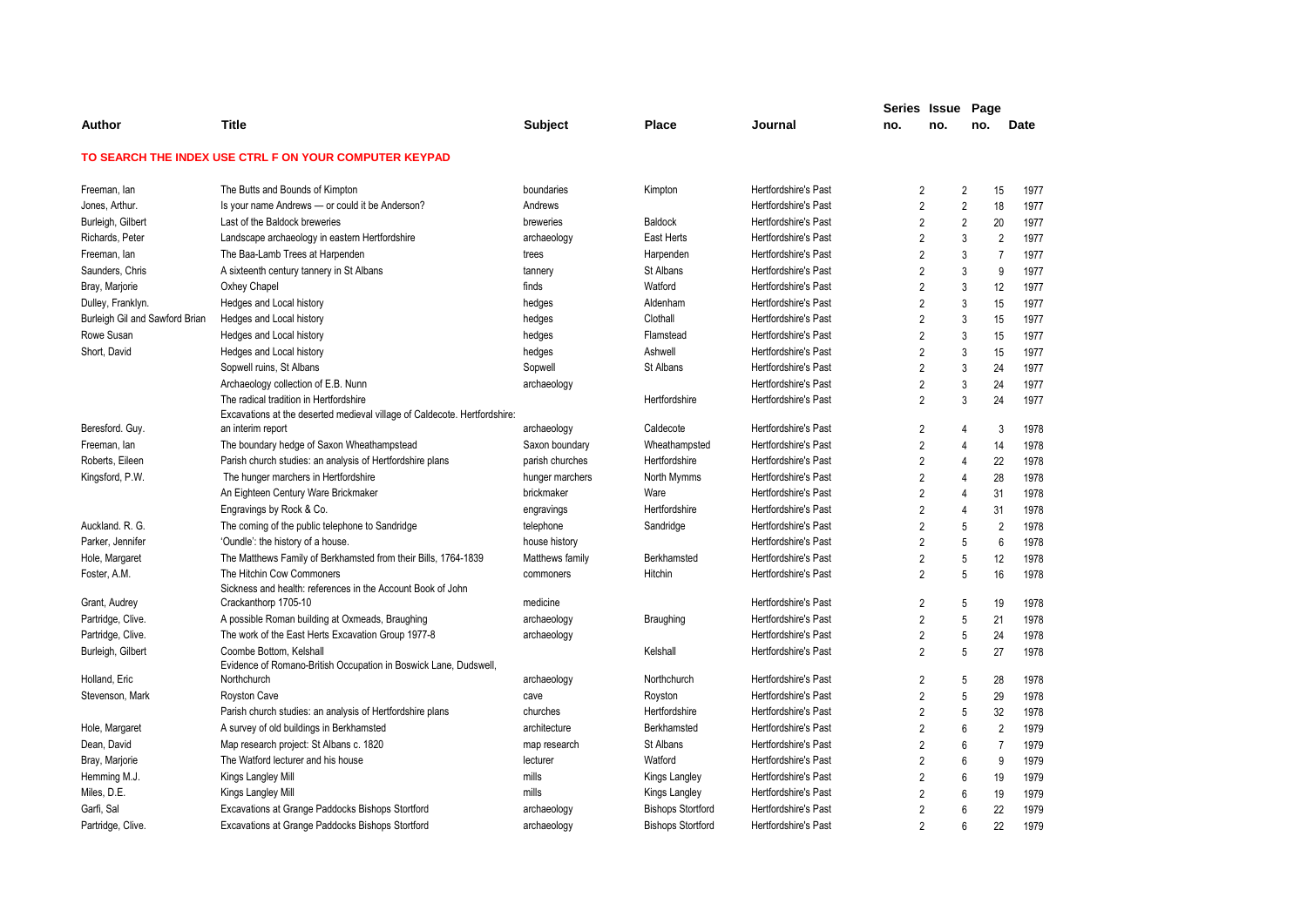|                                   |                                                                                                       |                   |               |                             | Series Issue   |     | Page           |                |             |
|-----------------------------------|-------------------------------------------------------------------------------------------------------|-------------------|---------------|-----------------------------|----------------|-----|----------------|----------------|-------------|
| Author                            | <b>Title</b>                                                                                          | <b>Subject</b>    | <b>Place</b>  | Journal                     | no.            | no. | no.            |                | <b>Date</b> |
|                                   | TO SEARCH THE INDEX USE CTRL F ON YOUR COMPUTER KEYPAD                                                |                   |               |                             |                |     |                |                |             |
|                                   | Local History Publishing in Hertfordshire                                                             | publishing        |               | <b>Hertfordshire's Past</b> | $\overline{2}$ |     | 6              | 29             | 1979        |
| Barratt. Elizabeth                | Objects dredged from the River Lea                                                                    | archaeology       | River Lea     | <b>Hertfordshire's Past</b> | $\overline{2}$ |     | 6              | 30             | 1979        |
| Branch Johnson, W.                | Notes on Bovingdon                                                                                    |                   | Bovingdon     | Hertfordshire's Past        | $\overline{2}$ |     | $\overline{7}$ | $\overline{2}$ | 1979        |
| Hatfield & District Arch. Society | Pope's Manor, Hatfield: its history and excavation                                                    | archaeology       | Hatfield      | <b>Hertfordshire's Past</b> | $\overline{2}$ |     | $\overline{7}$ | 9              | 1979        |
| Borrill, Hugh                     | Excavations in St Mary's Churchyard, Ware                                                             | archaeology       | Ware          | <b>Hertfordshire's Past</b> | $\overline{2}$ |     | $\overline{7}$ | 29             | 1979        |
| Rook, Tony                        | History begins at home: the Old Rectory, Welwyn                                                       | Rectory           | Welwyn        | Hertfordshire's Past        | $\overline{2}$ |     | $\overline{7}$ | 35             | 1979        |
| Jones-Baker, Doris                | A footnote on the Watford Lecturer                                                                    | lecturer          | Watford       | <b>Hertfordshire's Past</b> | $\overline{2}$ |     | $\overline{7}$ | 37             | 1979        |
|                                   | Shorter notes and queries                                                                             |                   |               | Hertfordshire's Past        | $\overline{2}$ |     | $\overline{7}$ | 39             | 1979        |
|                                   | Survey of research and writing in local history                                                       | research          |               | Hertfordshire's Past        | $\overline{2}$ |     | 8              | 3              | 1980        |
| Davies, A.G.                      | The Constables of Hertford<br>Schooling in Shephall: from the 18th Century to the coming of Stevenage | Constables        | Hertford      | <b>Hertfordshire's Past</b> | $\overline{2}$ |     | 8              | $\overline{4}$ | 1980        |
| Freebody, Nina K.                 | New Town                                                                                              | schooling         | Shephall      | <b>Hertfordshire's Past</b> | 2              |     | 8              | $\overline{7}$ | 1980        |
| Lorimer, George                   | The Watford of Frederick Downer                                                                       | Frederick Downer  | Therfield     | <b>Hertfordshire's Past</b> | $\overline{2}$ |     | 8              | 19             | 1980        |
| Burleigh, Gilbert                 | The Miles Ditches, near Royston: Excavations                                                          | archaeology       | Royston       | <b>Hertfordshire's Past</b> | $\overline{2}$ |     | 8              | 25             | 1980        |
| Day, Ivan                         | Excavations in Buryfields, Ware                                                                       | archaeology       | Ware          | <b>Hertfordshire's Past</b> | $\overline{2}$ |     | 8              | 29             | 1980        |
|                                   | Shorter notes and queries                                                                             |                   |               | <b>Hertfordshire's Past</b> | $\overline{2}$ |     | 8              | 37             | 1980        |
| Davis, Jean                       | Old Inns in St Albans                                                                                 | inns              | St Albans     | <b>Hertfordshire's Past</b> | $\overline{2}$ |     | 9              | $\overline{2}$ | 1980        |
| Moore, Cyril                      | Hitchin Volunteers at the great fire at Stevenage, 1807                                               | fire              | Stevenage     | <b>Hertfordshire's Past</b> | $\overline{2}$ |     | 9              | $\overline{2}$ | 1980        |
| Farris, Noel                      | Wymondley mills and millers                                                                           | mills             | Wymondley     | <b>Hertfordshire's Past</b> | $\overline{2}$ |     | 9              | $\sqrt{2}$     | 1980        |
| Bailey, Graham                    | A catalogue of Anstey houses                                                                          | houses            | Anstey        | Hertfordshire's Past        | $\overline{2}$ |     | 9              | $\overline{2}$ | 1980        |
| Plumb, Philip W.                  | 'The Parson's Club'; the history of the Huntingford Union Association                                 | parson's club     |               | <b>Hertfordshire's Past</b> | $\overline{2}$ |     | 9              | $\overline{2}$ | 1980        |
| Burleigh, Gilbert                 | Excavations in Baldock 1978                                                                           | archaeology       | Baldock       | Hertfordshire's Past        | $\overline{2}$ |     | 9              | $\overline{2}$ | 1980        |
| Day, Ivan                         | Rush Green Lodge, Amwell                                                                              | Rush Green Lodge  | Amwell        | <b>Hertfordshire's Past</b> | $\overline{2}$ |     | 9              | $\overline{2}$ | 1980        |
|                                   | <b>Hertfordshire Publications</b>                                                                     |                   |               | <b>Hertfordshire's Past</b> | $\overline{2}$ |     | 9              | $\overline{2}$ | 1980        |
| Hunn, Jonathan                    | The landscape of Gorhambury                                                                           | landscape         | St Albans     | Hertfordshire's Past        | $\overline{2}$ |     | 10             | $\overline{2}$ | 1981        |
| Kingsford, P. W.                  | How village democracy came to North Mymms                                                             | village democracy | Hertfordshire | <b>Hertfordshire's Past</b> | $\overline{2}$ |     | 10             | 9              | 1981        |
| Borrill, Hugh                     | Hertford - early settlement and recent excavations                                                    | early settlement  | Hertford      | <b>Hertfordshire's Past</b> | $\overline{2}$ |     | 10             | 15             | 1981        |
|                                   | Two plans of Hertford                                                                                 | maps              | Hertford      | Hertfordshire's Past        | $\overline{2}$ |     | 10             | 20             | 1981        |
| Hole, Margaret                    | The Legend of Lannock Hill                                                                            | legend            | Lannock Hill  | <b>Hertfordshire's Past</b> | $\overline{2}$ |     | 10             | 23             | 1981        |
| Jones, Arthur                     | The St Leonard's line                                                                                 | St Leonard        |               | <b>Hertfordshire's Past</b> | $\overline{2}$ |     | 10             | 25             | 1981        |
| Partridge, Clive                  | Ware: Prehistoric Settlement and Roman Town                                                           | archaeology       | Ware          | Hertfordshire's Past        | $\overline{2}$ |     | 10             | 28             | 1981        |
|                                   | Short notes                                                                                           |                   |               | <b>Hertfordshire's Past</b> | $\overline{2}$ |     | 10             | 33             | 1981        |
|                                   | <b>Local Societies</b>                                                                                |                   |               | <b>Hertfordshire's Past</b> | $\overline{2}$ |     | 10             | 35             | 1981        |
|                                   | <b>Hertfordshire Publications</b>                                                                     |                   |               | Hertfordshire's Past        | $\overline{2}$ |     | 10             | 36             | 1981        |
|                                   | Survey of research and writing in local history                                                       | research          |               | <b>Hertfordshire's Past</b> | $\overline{2}$ |     | 10             | 38             | 1981        |
| Stevenson, Mark                   | Royal Antiguarians                                                                                    | antiquarians      |               | Hertfordshire's Past        | $\overline{2}$ |     | 10             | 39             | 1981        |
| Hunn, Jonathan                    | A note of the medieval defences of St Albans                                                          | medieval defences | St Albans     | Hertfordshire's Past        | $\overline{2}$ |     | 11             | $\overline{2}$ | 1981        |
|                                   | England's Premier Abbey: the Medieval Chapter House of St Albans                                      |                   |               |                             |                |     |                |                |             |
| Biddle, Martin                    | Abbey, and its Excavation in 1978<br>England's Premier Abbey: the Medieval Chapter House of St Albans | St Albans Abbey   | St Albans     | <b>Hertfordshire's Past</b> | 2              |     | 11             | 3              | 1981        |
| Kjolbye-Biddle, Birthe            | Abbey, and its Excavation in 1978                                                                     | St Albans Abbey   | St Albans     | <b>Hertfordshire's Past</b> | $\overline{2}$ |     | 11             | 3              | 1981        |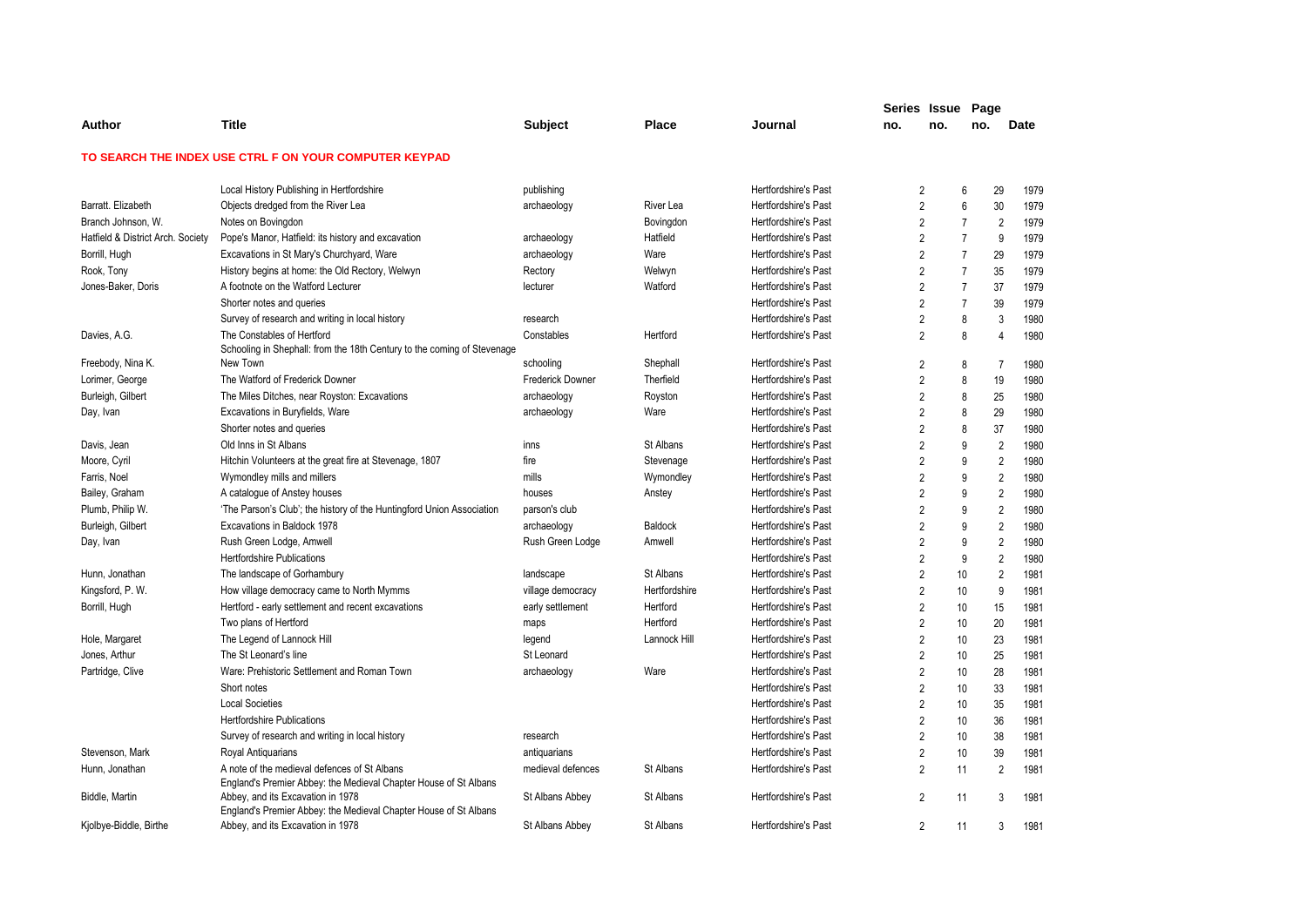|                       |                                                                                                                       |                           |                          |                             | Series Issue   |     | Page     |                        |
|-----------------------|-----------------------------------------------------------------------------------------------------------------------|---------------------------|--------------------------|-----------------------------|----------------|-----|----------|------------------------|
| Author                | <b>Title</b>                                                                                                          | <b>Subject</b>            | <b>Place</b>             | Journal                     | no.            | no. | no.      | <b>Date</b>            |
|                       | TO SEARCH THE INDEX USE CTRL F ON YOUR COMPUTER KEYPAD                                                                |                           |                          |                             |                |     |          |                        |
| Doggett, Nicholas     | The parish churches of Dacorum: How they reflect social history                                                       | parish churches           | Dacorum                  | Hertfordshire's Past        | $\overline{2}$ |     | 28<br>11 | 1981                   |
| Stevenson, Mark       | Royston Antiquarians (concluded)                                                                                      | antiquarians              | Royston                  | Hertfordshire's Past        | $\overline{2}$ |     | 38<br>11 | 1981                   |
| Burleigh, Gil         | Excavations at Baldock, 1980-81: an Interim Report                                                                    | archaeology               | <b>Baldock</b>           | <b>Hertfordshire's Past</b> | $\overline{2}$ |     | 12       | 3<br>1981              |
| Rutherford Davis, Ken | The origin of Baldock and its name                                                                                    | place names               | <b>Baldock</b>           | Hertfordshire's Past        | $\overline{2}$ |     | 12<br>19 | 1981                   |
| Hunn, Jonathan        | Occupation and class in 13th and 14th century St Albans                                                               | occupations               |                          | <b>Hertfordshire's Past</b> | $\overline{2}$ |     | 12<br>22 | 1981                   |
| Deacon, Audrey        | Local charities: a source for Social History                                                                          | charities                 |                          | Hertfordshire's Past        | $\overline{2}$ |     | 12<br>37 | 1981                   |
| Thompson, Alex        | Roman pottery finds at East's Timberyard, Berkhamsted                                                                 | Roman pottery             | Berkhamsted              | Hertfordshire's Past        | $\overline{2}$ |     | 12<br>39 | 1981                   |
| Holland, Eric         | Roman pottery finds at East's Timberyard, Berkhamsted                                                                 | Roman pottery             | Berkhamsted              | Hertfordshire's Past        | $\overline{2}$ |     | 12<br>39 | 1981                   |
| Friel, lan            | The Hicce: an Anglo-Saxon Tribe of the Hitchin Area                                                                   | Saxon tribe Hicce         | Hitchin                  | Hertfordshire's Past        | $\overline{2}$ |     | 13       | $\overline{2}$<br>1982 |
| Wright, W.J.          | Two timber-framed buildings in Bishop's Stortford                                                                     | timber-framed buildings   | <b>Bishops Stortford</b> | <b>Hertfordshire's Past</b> | $\overline{2}$ |     | 13<br>19 | 1982                   |
| Wardle, Angela        | Kings Langley Roman villa                                                                                             | Roman villa               | Hertfordshire            | Hertfordshire's Past        | $\overline{2}$ |     | 13<br>20 | 1982                   |
| Farris, Noel          | The Wymondley chantry                                                                                                 | chantry                   | Little Wymondley         | <b>Hertfordshire's Past</b> | $\overline{2}$ |     | 23<br>13 | 1982                   |
| Castle, Stephen       | More on the will of Aethelgifu                                                                                        | Aethelgifu                |                          | Hertfordshire's Past        | $\overline{2}$ |     | 13<br>27 | 1982                   |
| Poole, Helen          | <b>Watford Museum</b>                                                                                                 | museums                   | Watford                  | Hertfordshire's Past        | $\overline{2}$ |     | 13<br>29 | 1982                   |
| Doggett Nicholas      | Excavations at Golden Parsonage 'tumi his', Gaddesden Row                                                             | archaeology               | Gaddesden Row            | <b>Hertfordshire's Past</b> | $\overline{2}$ |     | 13<br>30 | 1982                   |
| Hunn, Jonathan        | Excavations at Golden Parsonage 'tumi his', Gaddesden Row                                                             | archaeology               | Gaddesden Row            | Hertfordshire's Past        | $\overline{2}$ |     | 13<br>30 | 1982                   |
| Millington, Gerald    | Little Berkhamsted Provident Benevolent Society                                                                       | <b>Provident Society</b>  | Little Berkhamsted       | <b>Hertfordshire's Past</b> | $\overline{2}$ |     | 13<br>33 | 1982                   |
|                       | Survey of research and writing in local history                                                                       | local history             |                          | Hertfordshire's Past        | $\overline{2}$ |     | 13<br>37 | 1982                   |
|                       | Local societies and some future meetings                                                                              |                           |                          | Hertfordshire's Past        | $\overline{2}$ |     | 13<br>38 | 1982                   |
| Baker, Lionel         | Life in Medieval Abbots Walden, seen through its wills                                                                | wills                     | Abbots Walden            | Hertfordshire's Past        | $\overline{2}$ |     | 14       | $\overline{2}$<br>1983 |
| Grant, Audrey         | King's Walden Place Names, with a note on inclosures                                                                  | place names               | Kings Walden             | Hertfordshire's Past        | $\overline{2}$ |     | 12<br>14 | 1983                   |
| Freebody, Nina K.     | The Throckmortons of Chesfield Manor                                                                                  | Throckmortons             | Graveley                 | Hertfordshire's Past        | $\overline{2}$ |     | 14<br>18 | 1983                   |
| Chapman Edgar J.      | Sir John Heydon of Watford, 1607-1697                                                                                 | Sir John Heydon           | Watford                  | Hertfordshire's Past        | $\overline{2}$ |     | 14<br>25 | 1983                   |
| Corfield, J.L.        | Dr Frederic Nash, 1836-1886, of Royston and Todmorden                                                                 | Dr Frederick Nash         | Royston                  | Hertfordshire's Past        | $\overline{2}$ |     | 30<br>14 | 1983                   |
| Wright, W. J.         | Rivers Nursery Orchard at Sawbridgeworth, 1725-1987                                                                   | nursery                   | Sawbridgeworth           | Hertfordshire's Past        | $\overline{2}$ |     | 14<br>37 | 1983                   |
|                       | <b>Hertfordshire Publications</b>                                                                                     |                           |                          | <b>Hertfordshire's Past</b> | $\overline{2}$ |     | 40<br>14 | 1983                   |
| Meadows, Eric         | Frederick Thurston, photographer (1854-1933)                                                                          | <b>Frederick Thurston</b> |                          | Hertfordshire's Past        | $\overline{2}$ |     | 15       | 3<br>1983              |
| Brandreth, Eric       | A note on watercress                                                                                                  | watercress                |                          | Hertfordshire's Past        | $\overline{2}$ |     | 15<br>12 | 1983                   |
| Brandreth, Eric       | Frank Salisbury and the passing of Queen Eleanor                                                                      | Queen Eleanor             |                          | Hertfordshire's Past        | $\overline{2}$ |     | 15<br>14 | 1983                   |
| Rowe, Violet          | Place House, Ware in the 17th century                                                                                 | Place House               | Ware                     | Hertfordshire's Past        | $\overline{2}$ |     | 15<br>17 | 1983                   |
| Farris, Noel          | Courtwick, Titmore Green, Little Wymondley                                                                            | Courtwick                 | Wymondley                | Hertfordshire's Past        | $\overline{2}$ |     | 15<br>23 | 1983                   |
| Poole, Helen          | An important coin find in Whippendell Woods, Watford,                                                                 | find coin                 | Watford                  | Hertfordshire's Past        | $\overline{2}$ |     | 27<br>15 | 1983                   |
|                       | Local societies                                                                                                       |                           |                          | <b>Hertfordshire's Past</b> | $\overline{2}$ |     | 15<br>30 | 1983                   |
|                       | Hertfordshire publications                                                                                            |                           |                          | Hertfordshire's Past        | $\overline{2}$ |     | 15<br>32 | 1984                   |
| Jones, Arthur         | George Orwell in Wallington                                                                                           | George Orwell             | Wallington               | <b>Hertfordshire's Past</b> | $\overline{2}$ |     | 16       | $\overline{2}$<br>1984 |
| Pemberton, W.A.       | Bovingdon and Flaunden, 1764, a Negligent Minister in Trouble                                                         | Bovingdon and Flaunden    | Bovingdon                | Hertfordshire's Past        | $\overline{2}$ |     | 16       | 6<br>1984              |
| Healey, R.M.          | The Arrowsmith Diary, 1818-1837: a Chronicle of Regency Totteridge                                                    | regency                   | Totteridge               | Hertfordshire's Past        | $\overline{2}$ |     | 16<br>19 | 1984                   |
| Horrill, Hugh         | Excavations at Buntingford Road. Puckeridge 1982<br>The Hertfordshire 'Youths': Bell-ringing during the 18th and 19th | excavations               | Puckeridge               | <b>Hertfordshire's Past</b> | $\overline{2}$ |     | 26<br>16 | 1984                   |
| Frost, H.V.           | Centuries                                                                                                             | bell ringing              | Hertfordshire            | Hertfordshire's Past        | 2              |     | 16<br>33 | 1984                   |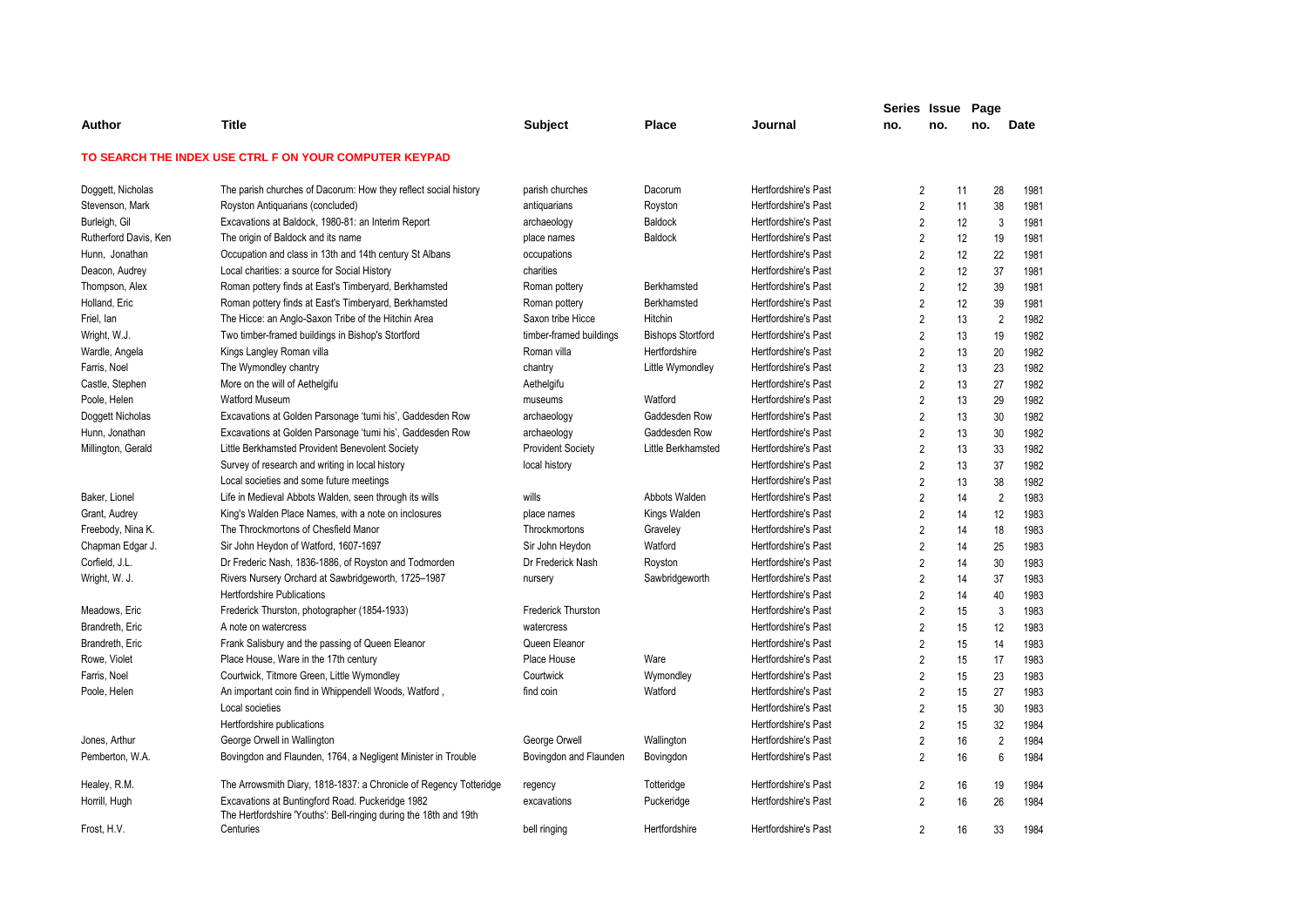|                     |                                                                        |                           |                      |                             | Series Issue   |     | Page |                        |
|---------------------|------------------------------------------------------------------------|---------------------------|----------------------|-----------------------------|----------------|-----|------|------------------------|
| Author              | Title                                                                  | <b>Subject</b>            | <b>Place</b>         | Journal                     | no.            | no. | no.  | <b>Date</b>            |
|                     | TO SEARCH THE INDEX USE CTRL F ON YOUR COMPUTER KEYPAD                 |                           |                      |                             |                |     |      |                        |
|                     | Hertfordshire Local History Council: Parish Recorders Scheme           |                           |                      | Hertfordshire's Past        | $\overline{2}$ |     | 16   | 40<br>1984             |
| Doggett, Nicholas   | A Saxon boundary at Norton                                             | Saxon boundary            | Norton               | Hertfordshire's Past        | $\overline{2}$ |     | 17   | $\overline{2}$<br>1984 |
| Saunders, Chris     | Kettlewells Farm: a Cautionary Tale                                    | Kettlewells Farm          | St Albans            | Hertfordshire's Past        | $\overline{2}$ |     | 17   | 5<br>1984              |
| Hunn, Jonathan      | A 14th century trade list of St Albans                                 | 14th century trade list   | Puttenham            | Hertfordshire's Past        | $\overline{2}$ |     | 17   | 13<br>1984             |
| Partridge, Clive    | Excavations at Hunsdon House: an Interim Report                        | Hunsdon House             | Hunsdon              | <b>Hertfordshire's Past</b> | $\overline{2}$ |     | 17   | 1984<br>15             |
| Thompson, Alex      | <b>Berkhamsted Place</b>                                               | <b>Berkhamsted Place</b>  | Berkhamsted          | Hertfordshire's Past        | $\overline{2}$ |     | 17   | 24<br>1984             |
| Holland, Eric       | <b>Berkhamsted Place</b>                                               | <b>Berkhamsted Place</b>  | Berkhamsted          | Hertfordshire's Past        | $\overline{2}$ |     | 17   | 24<br>1984             |
|                     | Local societies                                                        |                           |                      | Hertfordshire's Past        | $\overline{2}$ |     | 17   | 30<br>1984             |
|                     | <b>Hertfordshire Publications</b>                                      |                           |                      | Hertfordshire's Past        | $\overline{2}$ |     | 17   | 32<br>1984             |
|                     | Editorial                                                              |                           |                      | Hertfordshire's Past        | $\overline{2}$ |     | 18   | $\overline{2}$<br>1985 |
| Kemsley, Ronald     | Anstey 1939-1945: a country village during the Second World War        | Second World War          | Anstey               | Hertfordshire's Past        | $\overline{2}$ |     | 18   | 3<br>1985              |
| Hanbury, Sir John   | Hunsdon Airfield, 1939-1945                                            | airfield                  | Hunsdon              | Hertfordshire's Past        | $\overline{2}$ |     | 18   | $\overline{7}$<br>1985 |
| St Hill, Elizabeth  | The deserted medieval village of Box                                   | deserted medieval village | Box                  | Hertfordshire's Past        | $\overline{2}$ |     | 18   | 12<br>1985             |
| Mawhinney, Martin   | The deserted medieval village of Box                                   | deserted medieval village | Box                  | Hertfordshire's Past        | $\overline{2}$ |     | 18   | 12<br>1985             |
| Doggett, Nicholas   | The Origins and Development of Medieval Berkhamsted                    | medieval town             | Berkhamsted          | Hertfordshire's Past        | $\overline{2}$ |     | 18   | 18<br>1985             |
| Hunn, Jonathan      | The Origins and Development of Medieval Berkhamsted                    | medieval town             | Berkhamsted          | Hertfordshire's Past        | $\overline{2}$ |     | 18   | 1985<br>18             |
|                     | Hertfordshire Local History Council A Hertfordshire Records Publishing |                           |                      |                             |                |     |      |                        |
|                     | Society?                                                               |                           |                      | Hertfordshire's Past        | $\overline{2}$ |     | 18   | 37<br>1985             |
| Maddock, Alan       | The Tudor cottage at Hadham Hall                                       | Tudor cottage             | Hadham               | Hertfordshire's Past        | $\overline{2}$ |     | 18   | 32<br>1985             |
| Harris, Judith      | The A1(M) through Hatfield                                             | road                      | Hatfield             | <b>Hertfordshire's Past</b> | $\overline{2}$ |     | 18   | 40<br>1985             |
| Moore, Cyril        | Hertfordshire windmills                                                | windmills                 | Hertfordshire        | Hertfordshire's Past        | $\overline{2}$ |     | 19   | $\overline{2}$<br>1985 |
|                     | Unanswered questions from the 1890s                                    |                           |                      | <b>Hertfordshire's Past</b> | $\overline{2}$ |     | 19   | 17<br>1985             |
| Rowe, Violet        | William Pollard and Hertford's Ragged School                           | Ragged School             | Hertford             | <b>Hertfordshire's Past</b> | $\overline{2}$ |     | 19   | 19<br>1985             |
| <b>Burleigh Gil</b> | The Tene'. Baldock, Explained                                          | the Tene                  | <b>Baldock</b>       | Hertfordshire's Past        | $\overline{2}$ |     | 19   | 30<br>1985             |
| Salisbury, Mike     | The Tene'. Baldock, Explained                                          | the Tene                  | <b>Baldock</b>       | Hertfordshire's Past        | $\overline{2}$ |     | 19   | 30<br>1985             |
| Poole, Helen        | A coin find at Sarratt                                                 | find coin                 | Sarratt              | <b>Hertfordshire's Past</b> | $\overline{2}$ |     | 19   | 31<br>1985             |
| Deacon, Audrey      | Peter the Wild Boy Impersonated                                        | Peter Wild Boy            |                      | <b>Hertfordshire's Past</b> | $\overline{2}$ |     | 19   | 31<br>1985             |
|                     | Hertfordshire Archaeological Council                                   | archaeology               |                      | Hertfordshire's Past        | $\overline{2}$ |     | 20   | $\overline{2}$<br>1986 |
| Whittet, T.D.       | Hertfordshire Apothecaries' Tokens and their issuers                   | tokens                    |                      | <b>Hertfordshire's Past</b> | $\overline{2}$ |     | 20   | 3<br>1986              |
| High, Val           | Braughing Friars: A Plotland Paradise                                  | plotland                  | <b>Braughing</b>     | <b>Hertfordshire's Past</b> | $\overline{2}$ |     | 20   | 3<br>1986              |
| Brushe, John        | Wadesmill: Hertfordshire's Neo-Classical Bridge                        | bridge                    | Wadesmill            | Hertfordshire's Past        | $\overline{2}$ |     | 20   | 11<br>1986             |
| Farris, Noel        | Purwell and Ninesprings, Wymondley                                     | spring                    | Wymondley            | Hertfordshire's Past        | $\overline{2}$ |     | 20   | 13<br>1986             |
|                     | Survey of Research and writing in Local History, part IV               | research                  |                      | <b>Hertfordshire's Past</b> | $\overline{2}$ |     | 20   | 16<br>1986             |
|                     | <b>Unanswered Questions Answered</b>                                   |                           |                      | <b>Hertfordshire's Past</b> | $\overline{2}$ |     | 20   | 16<br>1986             |
|                     | <b>Hertfordshire Windmills</b>                                         | windmills                 |                      | <b>Hertfordshire's Past</b> | $\overline{2}$ |     | 20   | 20<br>1986             |
|                     | Milling in Aldenham                                                    | milling                   | Aldenham             | <b>Hertfordshire's Past</b> | $\overline{2}$ |     | 20   | 22<br>1986             |
|                     | A socketed axe from Mutford's Moat, Great Hormead                      | axe                       | <b>Great Hormead</b> | <b>Hertfordshire's Past</b> | $\overline{2}$ | 20  |      | 16<br>1986             |
|                     | The Leviathan Steamer, Watford                                         | steamer                   | Watford              | Hertfordshire's Past        | $\overline{c}$ | 20  |      | 1986<br>16             |
|                     | Local societies                                                        |                           |                      | <b>Hertfordshire's Past</b> | $\overline{c}$ | 20  | 20   | 1986                   |
|                     | <b>Hertfordshire Publications</b>                                      |                           |                      | <b>Hertfordshire's Past</b> | $\mathfrak{p}$ | 20  |      | 3<br>1986              |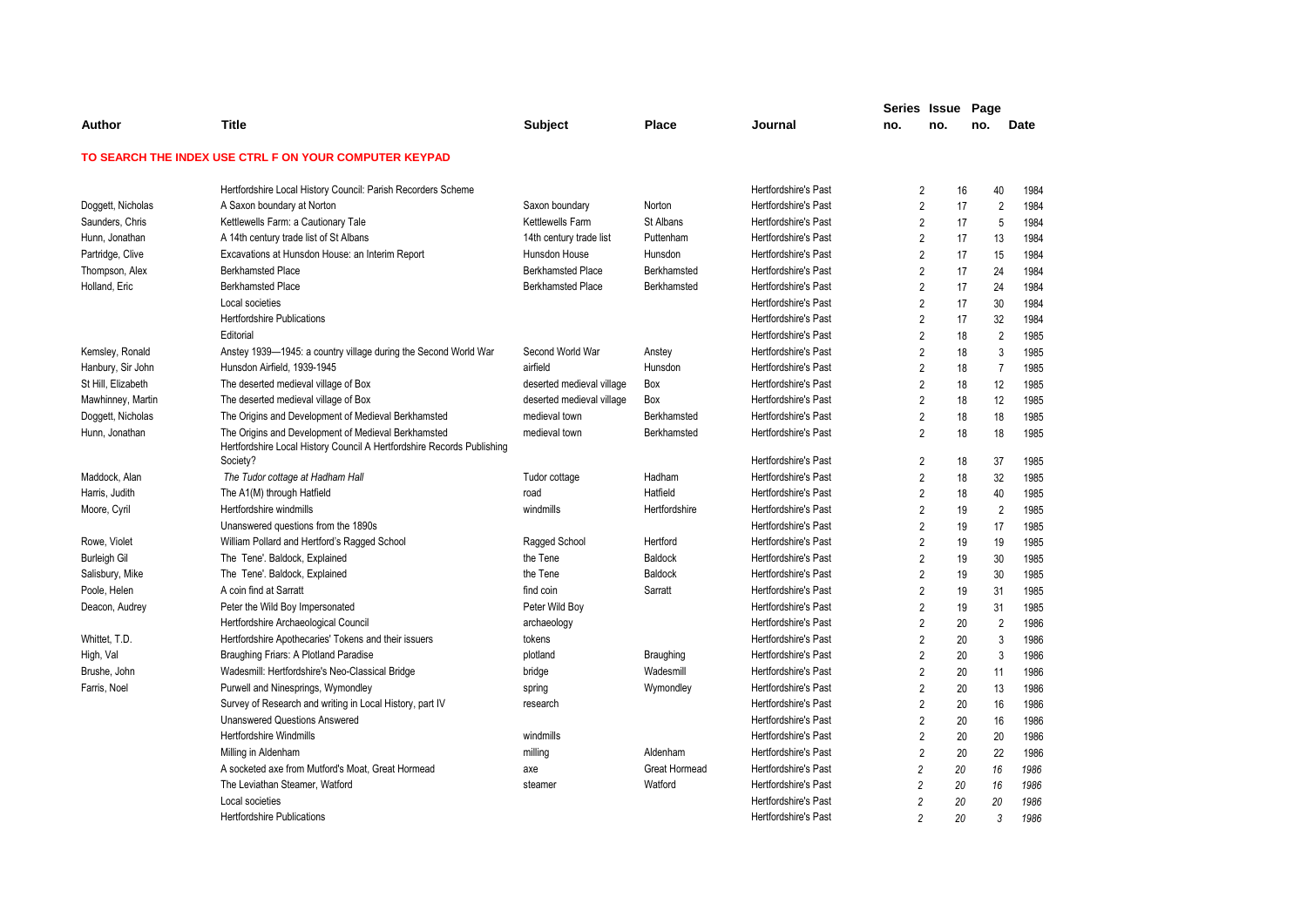|                             |                                                                            |                         |                        |                             |                | Series Issue Page |                |             |
|-----------------------------|----------------------------------------------------------------------------|-------------------------|------------------------|-----------------------------|----------------|-------------------|----------------|-------------|
| Author                      | Title                                                                      | Subject                 | <b>Place</b>           | Journal                     | no.            | no.               | no.            | <b>Date</b> |
|                             | TO SEARCH THE INDEX USE CTRL F ON YOUR COMPUTER KEYPAD                     |                         |                        |                             |                |                   |                |             |
| Brushe, John                | Potterells                                                                 | Potterells              | <b>Brookmans Park</b>  | <b>Hertfordshire's Past</b> | 2              | 21                | $\overline{2}$ | 1986        |
| Chapman, J. Edgar           | Sir William Bucknall of Oxhey Place, Watford: 1629-1676                    | <b>William Bucknall</b> | Oxhey                  | <b>Hertfordshire's Past</b> | $\overline{2}$ | 21                | 12             | 1986        |
| Castle Stephen A.           | Medieval finds from Aldenham, 1983                                         | archaeology             | Aldenham               | <b>Hertfordshire's Past</b> | $\overline{2}$ | 21                | 15             | 1986        |
| Higgins, Patrick J.         | Medieval finds from Aldenham, 1983                                         | archaeology             | Aldenham               | Hertfordshire's Past        | 2              | 21                | 15             | 1986        |
| Hunn, Jonathan              | The landscape and early settlement of Puttenham                            | settlement              | Puttenham              | Hertfordshire's Past        | $\overline{2}$ | 21                | 18             | 1986        |
|                             | <b>Hertfordshire Publications</b>                                          |                         |                        | <b>Hertfordshire's Past</b> | $\overline{2}$ | 21                | 32             | 1986        |
|                             | <b>Other Recent Publications</b>                                           |                         |                        | <b>Hertfordshire's Past</b> | 2              | 21                | 32             | 1986        |
| Hill, Rosalind              | Parish life in Hertfordshire in the thirteen century                       | parish life             | Hertfordshire          | <b>Hertfordshire's Past</b> | $\overline{2}$ | 22                | $\overline{2}$ | 1987        |
| Deacon, Audrey              | John Bunyan in Hertfordshire                                               | John Bunyan             | Hertfordshire          | <b>Hertfordshire's Past</b> | $\overline{2}$ | 22                | 5              | 1987        |
| Haines, Eileen              | Hertfordshire members of the Kensworth Baptist Congregation, 1675          | <b>Baptists</b>         | Kensworth              | <b>Hertfordshire's Past</b> | 2              | 22                | 8              | 1987        |
| Rushton, Alan               | Sermon tasting in St Albans, 1835                                          | sermons                 | St Albans              | Hertfordshire's Past        | $\overline{2}$ | 22                | 12             | 1987        |
| Ashley Cooper, Anne         | Caroline de Lautour and her life at Hexton                                 | Caroline de Lautour     | Hexton                 | Hertfordshire's Past        | $\overline{2}$ | 22                | 18             | 1987        |
| Newman Brown, W.            | Aldenham: further evidence regarding the site of the blood products        | blood products          | Aldenham               | <b>Hertfordshire's Past</b> | 2              | 22                | 25             | 1987        |
| Doggett, Nicholas           | Further excavations at Golden Parsonage, Gaddesden Row                     | archaeology             | Gaddesden Row          | <b>Hertfordshire's Past</b> | $\overline{2}$ | 22                | 29             | 1987        |
| Hunn, Jonathan              | Further excavations at Golden Parsonage, Gaddesden Row                     | archaeology             | Gaddesden Row          | Hertfordshire's Past        | $\overline{2}$ | 22                | 29             | 1987        |
|                             | Hertfordshire publications                                                 |                         |                        | <b>Hertfordshire's Past</b> | $\overline{2}$ | 22                | 30             | 1987        |
|                             | Other new publications                                                     |                         |                        | <b>Hertfordshire's Past</b> | $\overline{2}$ | 22                | 31             | 1987        |
| Weale, Colin                | Churches and clergy in the Hertfordshire Domesday                          | clergy                  | Hertfordshire          | Hertfordshire's Past        | $\overline{2}$ | 23                | 3              | 1987        |
| Short, David                | Braughing: a possible Saxon Estate?                                        | Saxons                  | Braughing              | <b>Hertfordshire's Past</b> | $\overline{2}$ | 23                | 8              | 1987        |
| Corfield, J.L.              | Cockett & Nash: Architects and auctioneers of Royston                      | Cockett & Nash          | Royston                | Hertfordshire's Past        | $\overline{2}$ | 23                | 15             | 1987        |
| Turner-Rugg, Alison         | St Albans Pottery: the Saxon and Medieval sequence                         | archaeology             | St Albans              | <b>Hertfordshire's Past</b> | $\overline{2}$ | 23                | 20             | 1987        |
|                             | The Villiers-Stuart Papers: notes relating to properties in Stapleford and |                         |                        |                             |                |                   |                |             |
| Harcourt Williams, Margaret | Bramfield (Hertfordshire) and Higham Gobion (Beds)                         |                         | Stapleford & Bramfield | Hertfordshire's Past        | $\overline{2}$ | 23                | 26             | 1987        |
|                             | Local societies                                                            |                         |                        | <b>Hertfordshire's Past</b> | $\overline{2}$ | 23                | 29             | 1987        |
| Stanyon, Michael            | Blocks of interest: railway archaeology in Dacorum                         | railway archaeology     | Dacorum                | <b>Hertfordshire's Past</b> | $\overline{2}$ | 23                | 31             | 1987        |
|                             | publications                                                               |                         |                        | Hertfordshire's Past        | $\overline{2}$ | 23                | 32             | 1987        |
|                             | Hertfordshire Archaeological Council                                       | archaeology             |                        | <b>Hertfordshire's Past</b> | 2              | 24                | $\overline{2}$ | 1988        |
| Kingsford, Peter            | History from below: Hertfordshire examples                                 |                         | Hertfordshire          | <b>Hertfordshire's Past</b> | $\overline{2}$ | 24                | 3              | 1988        |
| Rance, Daphne               | Crowded cottages: St Ippolyts in the nineteenth century                    | cottages                | St Ippolyts            | <b>Hertfordshire's Past</b> | $\overline{2}$ | 24                | $\overline{7}$ | 1988        |
| Collis, Michael J.          | Nonconformity in Codicote                                                  | Nonconformity           | Codicote               | <b>Hertfordshire's Past</b> | $\overline{2}$ | 24                | 17             | 1988        |
| Kilvington, Frank           | The St Albans Riot of 1874                                                 | riots                   | St Albans              | <b>Hertfordshire's Past</b> | $\overline{2}$ | 24                | 25             | 1988        |
| Rook, Tony                  | The river Lea: was it a 'Customary' boundary                               | river Lea               |                        | <b>Hertfordshire's Past</b> | $\overline{2}$ | 24                | 29             | 1988        |
|                             | <b>Hertfordshire Publications</b>                                          |                         |                        | <b>Hertfordshire's Past</b> | $\overline{2}$ | 24                | 31             | 1988        |
|                             | <b>Reviews</b>                                                             |                         |                        | Hertfordshire's Past        | $\overline{2}$ | 24                | 32             | 1988        |
|                             | Editorial                                                                  |                         |                        | <b>Hertfordshire's Past</b> | $\overline{2}$ | 25                | $\overline{1}$ | 1988        |
| Smith, K.A.                 | The Popes and the Dysons: Five generations of Watford Brewers              | <b>Brewing families</b> | Watford                | <b>Hertfordshire's Past</b> | $\overline{2}$ | 25                | 2              | 1988        |
|                             | The Vicar of Richmond's bricks'                                            | bricks                  |                        | Hertfordshire's Past        | $\overline{2}$ | 25                | $\overline{7}$ | 1988        |
| Camp, Anthony J.            | William Gerish and the Society of Genealogists                             | <b>William Gerish</b>   |                        | <b>Hertfordshire's Past</b> | $\overline{2}$ | 25                | 8              | 1988        |
| Daniells, Mike              | Observations and the line of the Buntingford By-pass                       | roads                   | Buntingford            | <b>Hertfordshire's Past</b> | $\overline{2}$ | 25                | 13             | 1988        |
| Turner-Rugg, Alison         | Medieval pottery production in Hertfordshire                               | pottery                 | Hertfordshire          | Hertfordshire's Past        | 2              | 25                | 17             | 1988        |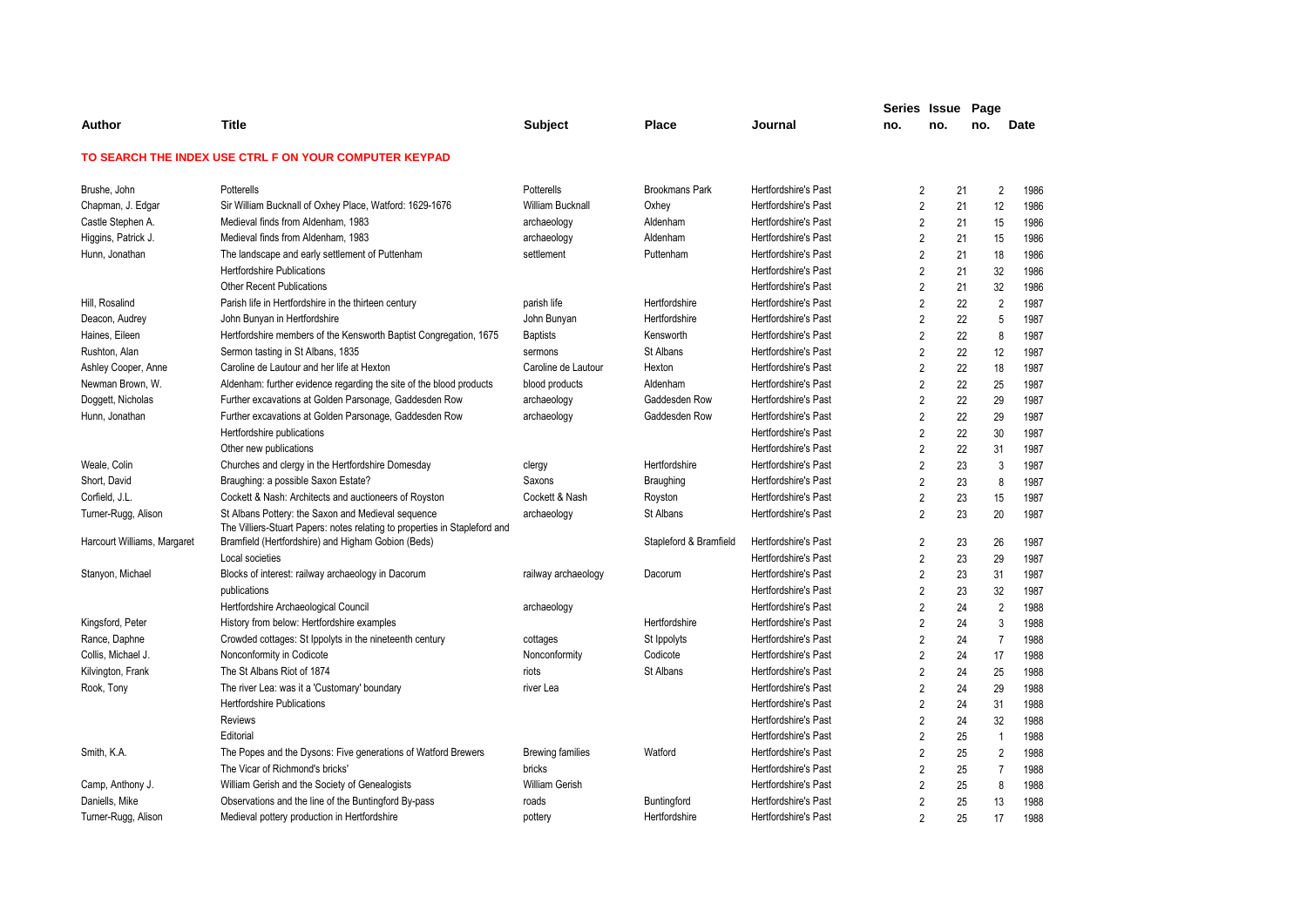|                         |                                                                                                                  |                       |                              |                             | Series Issue Page |     |                |      |
|-------------------------|------------------------------------------------------------------------------------------------------------------|-----------------------|------------------------------|-----------------------------|-------------------|-----|----------------|------|
| Author                  | <b>Title</b>                                                                                                     | <b>Subject</b>        | <b>Place</b>                 | Journal                     | no.               | no. | no.            | Date |
|                         | TO SEARCH THE INDEX USE CTRL F ON YOUR COMPUTER KEYPAD                                                           |                       |                              |                             |                   |     |                |      |
| Doggett, Nicholas       | Medieval church dedications in Hertfordshire                                                                     | church dedications    | Hertfordshire                | Hertfordshire's Past        | 2                 | 25  | 22             | 1988 |
|                         | <b>Reviews</b>                                                                                                   |                       |                              | Hertfordshire's Past        | $\overline{2}$    | 25  | 31             | 1988 |
|                         | Some new publications                                                                                            |                       |                              | Hertfordshire's Past        | $\overline{2}$    | 26  | $\overline{1}$ | 1989 |
|                         | Datchworth Church                                                                                                | church                | Datchworth                   | <b>Hertfordshire's Past</b> | $\overline{2}$    | 26  | $\overline{2}$ | 1989 |
| Smith, K.A.             | Leaden Porch': a well-documented Watford house                                                                   | house                 | Watford                      | Hertfordshire's Past        | $\overline{2}$    | 26  | 3              | 1989 |
| Doggett, Nicholas       | Medieval church dedications in Hertfordshire (concluded)                                                         | church                | Hertfordshire                | <b>Hertfordshire's Past</b> | $\overline{2}$    | 26  | 9              | 1989 |
| Baddeley, Hugh          | Producing a local history video: the North Mymms example                                                         | video                 | North Mymms                  | Hertfordshire's Past        | $\overline{2}$    | 26  | 17             | 1989 |
| Bennett, Rosemary       | Hertford and its paper mills                                                                                     | paper mills           | Hertford                     | <b>Hertfordshire's Past</b> | $\overline{2}$    | 26  | 25             | 1989 |
| Matthews, Keith         | A Saxon and early medieval settlement at Green Lane, Letchworth                                                  | Saxons                | Letchworth                   | Hertfordshire's Past        | $\overline{2}$    | 26  | 27             | 1989 |
| Burleigh, Gilbert       | A Saxon and early medieval settlement at Green Lane, Letchworth                                                  | Saxons                | Letchworth                   | <b>Hertfordshire's Past</b> | $\overline{2}$    | 26  | 27             | 1989 |
|                         | Hertfordshire Archaeological Trust<br>The Hart Reguardant: Hertfordshire County Council 1889-1989 An             | archaeology           |                              | Hertfordshire's Past        | $\overline{2}$    | 26  | 32             | 1989 |
| Munby, Lionel           | appreciation                                                                                                     | <b>County Council</b> |                              | Hertfordshire's Past        | $\overline{2}$    | 27  | $\mathbf{1}$   | 1989 |
| Miller, Mervyn          | The work of the Hertfordshire Building Trust                                                                     | buildings             |                              | Hertfordshire's Past        | $\overline{2}$    | 27  | 5              | 1989 |
|                         | <b>Reviews</b>                                                                                                   |                       |                              | <b>Hertfordshire's Past</b> | $\overline{2}$    | 27  | 12             | 1989 |
| Kingsford, Peter        | Hertfordshire railwaymen of the 19th century<br>Which Roger de Tony founded St Giles-in-the -wood, Flamstead and | railways              | Hertfordshire                | Hertfordshire's Past        | $\overline{2}$    | 27  | 14             | 1989 |
| Butterill, Christine A. | when?                                                                                                            | Roger de Tony         | Flamstead                    | <b>Hertfordshire's Past</b> | $\overline{2}$    | 27  | 21             | 1989 |
| Hunt, J.E,              | A history of Dudswell mill<br>Maltmakers, merchants and movers: the attraction of Ware for working               | mills                 | Dudswell                     | Hertfordshire's Past        | $\overline{2}$    | 27  | 27             | 1989 |
| Alcock, Thera           | men in the mid-nineteenth century                                                                                | working men           | Ware                         | <b>Hertfordshire's Past</b> | $\overline{2}$    | 27  | 34             | 1989 |
| Weale, Colin            | Priest and parish: the town of Hertford, 1209-1393                                                               | priest and parish     | Hertford                     | Hertfordshire's Past        | $\overline{2}$    | 28  | $\mathbf{1}$   | 1990 |
| Hill-Smith, Roddy       | The rise and fall of Adam de Stratton between 1256 and 1294                                                      | Adam de Stratton      |                              | Hertfordshire's Past        | $\overline{2}$    | 28  | 6              | 1990 |
|                         | Buntingford Workhouse: special feature                                                                           | workhouse             | Buntingford                  | Hertfordshire's Past        | $\overline{2}$    | 28  | 10             | 1990 |
| Freebody, Nina          | Brickyards and brickmakers in Stevenage                                                                          | brickmaking           | Stevenage                    | Hertfordshire's Past        | $\overline{2}$    | 28  | 35             | 1990 |
| Palmer, Gladys          | Godfrey of Godfrey's Cordial                                                                                     | Godfrey drink         |                              | Hertfordshire's Past        | $\overline{2}$    | 28  | 39             | 1990 |
| Rowe, Violet            | Godfrey of Godfrey's Cordial                                                                                     | Godfrey drink         |                              | Hertfordshire's Past        | $\overline{2}$    | 28  | 39             | 1990 |
|                         | Rothamsted Records                                                                                               | records               | Rothamsted                   | <b>Hertfordshire's Past</b> | $\overline{2}$    | 28  | 40             | 1990 |
|                         | Local societies                                                                                                  |                       |                              | <b>Hertfordshire's Past</b> | $\overline{2}$    | 28  | 42             | 1990 |
|                         | Threatened historic buildings                                                                                    | historic buildings    |                              | Hertfordshire's Past        | $\overline{2}$    | 28  | 45             | 1990 |
|                         | <b>Reviews</b>                                                                                                   |                       |                              | Hertfordshire's Past        | $\overline{2}$    | 28  | 48             | 1990 |
|                         | Herts Local Studies collection                                                                                   | local studies         |                              | <b>Hertfordshire's Past</b> | $\overline{2}$    | 28  | 48             | 1990 |
|                         | Hail Dacorum                                                                                                     |                       | Dacorum                      | Hertfordshire's Past        | $\overline{2}$    | 29  | $\mathbf{1}$   | 1990 |
| Ward, Peter             | Corn Mills in Dacorum                                                                                            | corn mills            | Dacorum                      | Hertfordshire's Past        |                   | 29  | 3              | 1990 |
| Stanyon, Michael        | The Hemel Hempstead Spitfire, P8787                                                                              | aircraft              | Hemel Hempstead              | Hertfordshire's Past        |                   | 29  | 14             | 1990 |
| Hands, Roger            | The Boxmoor Trust                                                                                                |                       | Boxmoor                      | <b>Hertfordshire's Past</b> | $\overline{2}$    | 29  | 16             | 1990 |
| Hunn, Jonathan          | The Roman Site at Newhall Farm, Sarratt                                                                          | Roman                 | Sarratt                      | <b>Hertfordshire's Past</b> | $\overline{2}$    | 29  | 19             | 1990 |
| Dick, Ann Marie         | The Roman Site at Newhall Farm, Sarratt                                                                          | Roman                 | Sarratt                      | Hertfordshire's Past        | $\overline{2}$    | 29  | 19             | 1990 |
| Roblett, V.E.           | St Margaret Thele: Two placename mysteries                                                                       | place names           | <b>Stanstead St Margaret</b> | Hertfordshire's Past        | $\overline{2}$    | 29  | 22             | 1990 |
| Sheldrick, Gillian      | Music in Hertfordshire Churches                                                                                  | music                 | Hertfordshire                | <b>Hertfordshire's Past</b> | $\overline{2}$    | 29  | 23             | 1990 |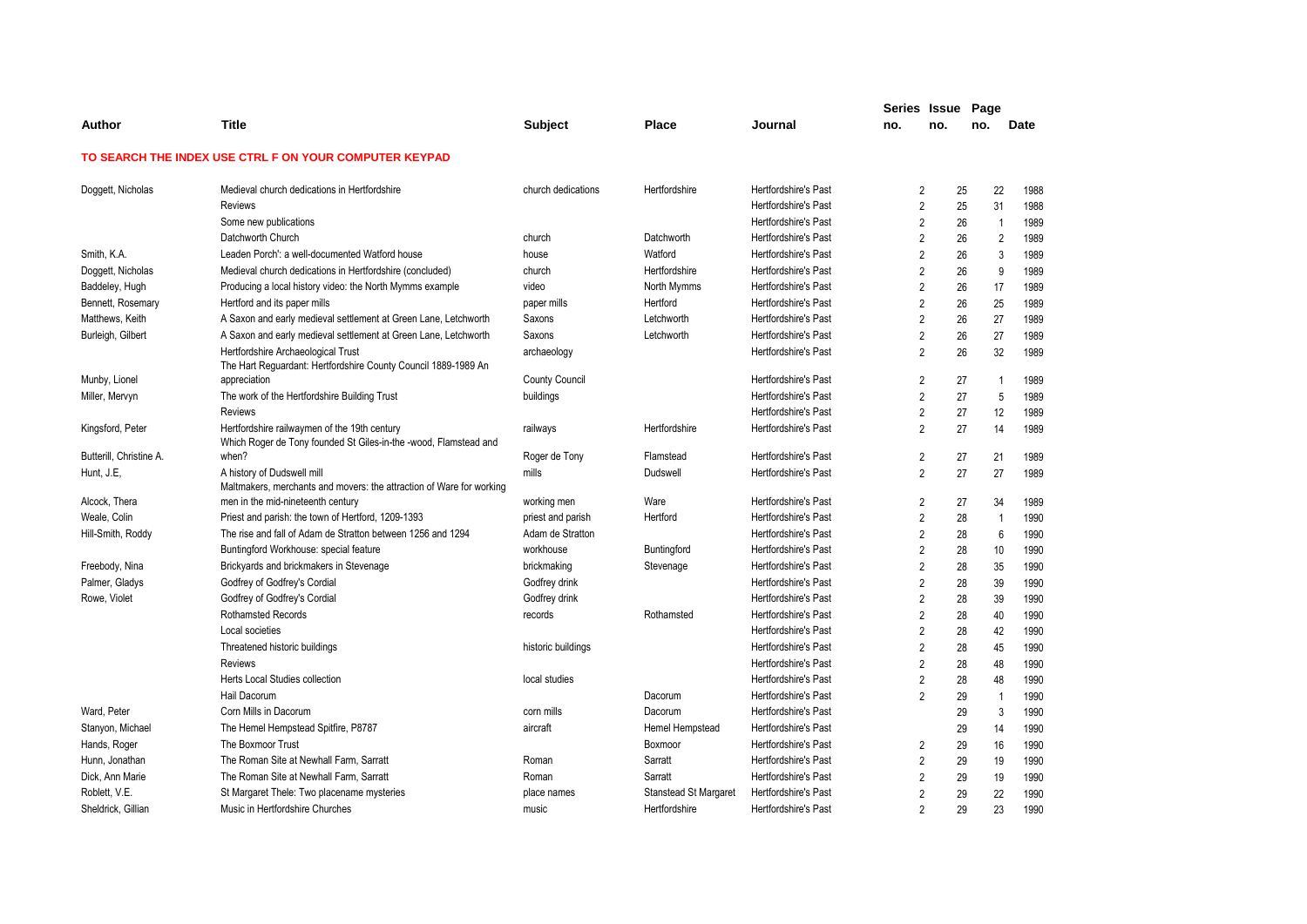|                      |                                                                                            |                  |                     |                             | Series Issue Page |                |          |                |      |
|----------------------|--------------------------------------------------------------------------------------------|------------------|---------------------|-----------------------------|-------------------|----------------|----------|----------------|------|
| Author               | <b>Title</b>                                                                               | <b>Subject</b>   | <b>Place</b>        | Journal                     | no.               | no.            | no.      |                | Date |
|                      | TO SEARCH THE INDEX USE CTRL F ON YOUR COMPUTER KEYPAD                                     |                  |                     |                             |                   |                |          |                |      |
|                      | Jewson's Yard, Hertford: Excavations of St Mary's Priory and St John's                     |                  |                     |                             |                   |                |          |                |      |
| Cooper-Reade, Hester | Parish Church                                                                              | archaeology      | Hertford            | <b>Hertfordshire's Past</b> |                   | 2              | 29       | 29             | 1990 |
|                      | New publications                                                                           |                  |                     | Hertfordshire's Past        |                   | $\overline{2}$ | 29       | 38             | 1990 |
| Perman, David        | The Hertford Election of 1832                                                              | election         | Hertford            | <b>Hertfordshire's Past</b> |                   | $\overline{2}$ | 30       | $\overline{1}$ | 1991 |
| Rowe, Violet         | Law cases arising from the Hertford Borough election of 1832                               | election         | Hertford            | <b>Hertfordshire's Past</b> |                   | $\overline{2}$ | 30       | 3              | 1991 |
| Short, David         | The Offley By-Pass                                                                         | roads            | Offley              | <b>Hertfordshire's Past</b> |                   | $\overline{2}$ | 30       | 10             | 1991 |
| Hunter, Elizabeth    | Moated Sites in Odsey Hundred                                                              | moat             | Odsey               | <b>Hertfordshire's Past</b> |                   | $\overline{2}$ | 30       | 13             | 1991 |
| Fletcher, S.M.       | Moated Sites in Odsey Hundred                                                              | moat             | Odsey               | Hertfordshire's Past        |                   | $\overline{2}$ | 30       | 13             | 1991 |
| Ashley Cooper, Anne  | A new discovery from Ravensburgh                                                           |                  | Ravensburgh         | <b>Hertfordshire's Past</b> |                   | $\overline{2}$ | 30       | 25             | 1991 |
|                      | Queen Victoria's Golden Jubilee: Harpenden's celebrations                                  | Queen Victoria   | Harpenden           | <b>Hertfordshire's Past</b> |                   | $\overline{2}$ | 30       | 26             | 1991 |
|                      | Local societies                                                                            |                  |                     | <b>Hertfordshire's Past</b> |                   | $\overline{2}$ | 30       | 29             | 1991 |
|                      | New publications                                                                           |                  |                     | Hertfordshire's Past        |                   | $\overline{2}$ | 30       | 38             | 1991 |
| Munby, Lionel        | A Look Backwards                                                                           |                  |                     | Hertfordshire's Past        |                   | $\overline{2}$ | 31       | $\overline{1}$ | 1991 |
|                      | New publications                                                                           |                  |                     | Hertfordshire's Past        |                   | $\overline{2}$ | 31       | 8              | 1991 |
| Arthur Jones         | Turnpiking the Old North Road                                                              | roads            |                     | <b>Hertfordshire's Past</b> |                   | $\overline{2}$ | 31       | 10             | 1991 |
|                      | John Ogilby's Map from Britannia, 1675                                                     | maps             |                     | <b>Hertfordshire's Past</b> |                   | $\overline{2}$ | 31 16-17 |                | 1991 |
|                      | Description in Paterson's Roads, 1826                                                      | roads            |                     | <b>Hertfordshire's Past</b> |                   | $\overline{2}$ | 31 18-20 |                | 1991 |
| Godwin, Nicola       | The Ermine Street at Ware: Excavation, 1989                                                | archaeology      | Ware                | <b>Hertfordshire's Past</b> | $\overline{2}$    |                | 31       | 21             | 1991 |
| Perman, David        | The Inns of Ware under the Tudors                                                          | inns             | Ware                | <b>Hertfordshire's Past</b> |                   | $\overline{2}$ | 31       | 25             | 1991 |
|                      | Short notes                                                                                |                  |                     | <b>Hertfordshire's Past</b> |                   | $\overline{2}$ | 31       | 31             | 1991 |
| Kingsford, Peter     | The Poor Law in Hatfield 1900-1930                                                         | poor law         | Hatfield            | Hertfordshire's Past        |                   | $\overline{2}$ | 32       | $\overline{1}$ | 1992 |
| Howett, Leonard      | Benington: The Killing of PC Snow                                                          | PC Snow          | Benington           | <b>Hertfordshire's Past</b> |                   | $\overline{2}$ | 32       | 13             | 1992 |
| Richardson, J.C.     | Social Life in Braughing 1903-1913                                                         | social life      | <b>Braughing</b>    | Hertfordshire's Past        |                   | $\overline{2}$ | 32       | 18             | 1992 |
| Bennett, Rosemary    | Thomas Rooke of Hertford and Hawaii                                                        | Thomas Rooke     | Hertford and Hawaii | Hertfordshire's Past        |                   | $\overline{2}$ | 32       | 25             | 1992 |
| Hastie, Scott        | Kings Langley: A Hertfordshire Village                                                     | village          | Kings Langley       | <b>Hertfordshire's Past</b> |                   | $\overline{2}$ | 32       | 29             | 1992 |
| Buteux, Elizabeth    | The Old Bull Inn at Hemel Hempstead                                                        | inns             | Hemel Hempstead     | <b>Hertfordshire's Past</b> |                   | $\overline{2}$ | 32       | 35             | 1992 |
|                      | The Vicar of Richmond's Bricks                                                             | bricks           | Richmond            | <b>Hertfordshire's Past</b> |                   | $\overline{2}$ | 32       | 41             | 1992 |
|                      | New publications                                                                           |                  |                     | Hertfordshire's Past        |                   | $\overline{2}$ | 32       | 44             | 1992 |
|                      | <b>Local Societies</b>                                                                     |                  |                     | Hertfordshire's Past        |                   | $\overline{2}$ | 32       | 47             | 1992 |
| Javes, Graham A      | The Medieval Barnets - Their Origins and Boundaries                                        | boundaries       | Barnet              | <b>Hertfordshire's Past</b> |                   | $\overline{2}$ | 33       | $\overline{1}$ | 1992 |
| Stebbing, Edward     | Early History of Schools in Shenley                                                        | schools          | Shenley             | <b>Hertfordshire's Past</b> |                   | $\overline{2}$ | 33       | $\overline{7}$ | 1992 |
| Hebditch, Felicity   | No Room at the Inn?<br>Who lived in John Bunyan 's Cottage? The Coleman, Fisher and Firman | inns             |                     | <b>Hertfordshire's Past</b> |                   | $\overline{2}$ | 33       | 15             | 1992 |
| Auckland, Reg        | families of Coleman Green                                                                  | Bunyan's cottage | Coleman Green       | Hertfordshire's Past        |                   | $\overline{c}$ | 33       | 21             | 1992 |
| Newman Brown W.      | A Roman Settlement in Aldenham?                                                            | Romans           | Aldenham            | <b>Hertfordshire's Past</b> |                   | $\overline{2}$ | 33       | 34             | 1992 |
| Doree, Stephen       | The Bassingbourn St George Play of 1511                                                    | play             | Bassingbourn        | <b>Hertfordshire's Past</b> |                   | $\overline{2}$ | 33       | 36             | 1992 |
|                      | The Gentleman's Magazine                                                                   | magazine         |                     | <b>Hertfordshire's Past</b> |                   | $\overline{2}$ | 33       | 46             | 1992 |
|                      | Can Hertfordshire claim the first recorded Crop Circle?                                    | crop circle      | Hertfordshire       | Hertfordshire's Past        |                   | $\overline{2}$ | 33       | 48             | 1992 |
| Falvey, Heather      | The More: Rickmansworth's Lost Palace                                                      | palace           | Rickmansworth       | Hertfordshire's Past        |                   | $\overline{2}$ | 34       | $\overline{2}$ | 1993 |
| Howett, Leonard      | Hamels: a little-known Hertfordshire House                                                 | Hamels           | Hamels              | <b>Hertfordshire's Past</b> |                   | $\mathfrak{p}$ | 34       | 17             | 1993 |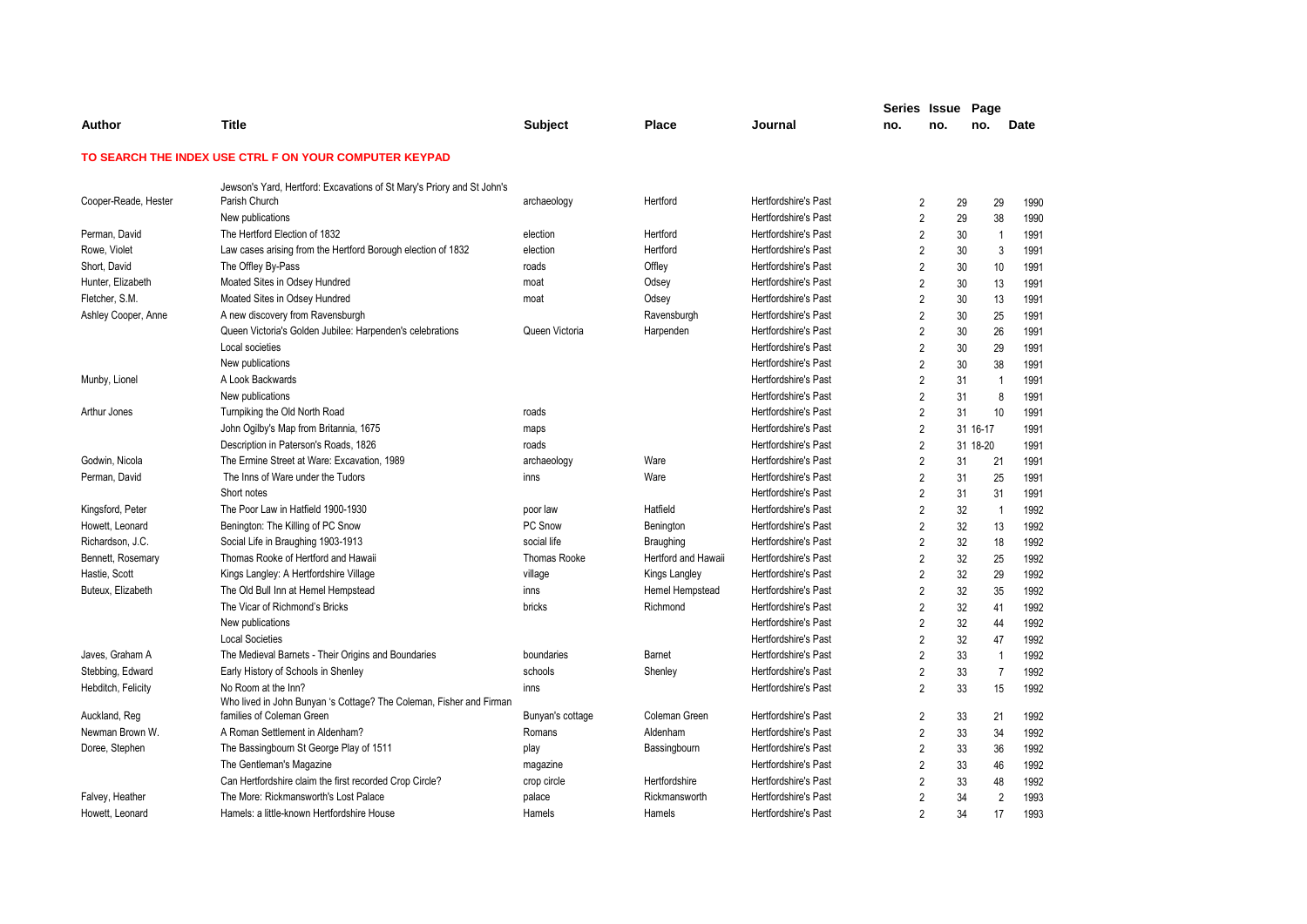|                   |                                                                        |                        |                               |                             | Series Issue   |     | Page     |                        |
|-------------------|------------------------------------------------------------------------|------------------------|-------------------------------|-----------------------------|----------------|-----|----------|------------------------|
| Author            | Title                                                                  | <b>Subject</b>         | Place                         | Journal                     | no.            | no. | no.      | <b>Date</b>            |
|                   | TO SEARCH THE INDEX USE CTRL F ON YOUR COMPUTER KEYPAD                 |                        |                               |                             |                |     |          |                        |
|                   | The Romano-British Farmstead at Boxfield Farm and other settlements in |                        |                               |                             |                |     |          |                        |
| Hunn, Jonaghan    | the Stevenage area                                                     | Romans                 | <b>Boxfield</b>               | <b>Hertfordshire's Past</b> | 2              |     | 34       | 25<br>1993             |
| Kingsford, Peter  | The East India Company and North Mymms                                 | East India Company     | North Mymms                   | <b>Hertfordshire's Past</b> | $\overline{2}$ |     | 34       | 32<br>1993             |
|                   | New publications                                                       |                        |                               | <b>Hertfordshire's Past</b> | $\overline{2}$ |     | 34       | 38<br>1993             |
| Jones, Arthur     | Paul Wright: Hertfordshire's lost local historian                      | Paul Wright            |                               | Hertfordshire's Past        | $\overline{2}$ |     | 35       | 1993<br>$\overline{1}$ |
| Niblett, Rosalind | A Forgotten Ruler Venerated at Verulamium                              | Roman                  | Verulamium                    | Hertfordshire's Past        | $\overline{2}$ |     | 35       | 5<br>1993              |
| Miles, Roger      | A Roman burial site outside St Albans                                  | Roman                  | St Albans                     | <b>Hertfordshire's Past</b> | $\overline{2}$ |     | 35       | 8<br>1993              |
| Smith, David      | Titeberst in Aldenham - the possible duplication of Domesday entries   | Domesday               | Aldenham                      | Hertfordshire's Past        | $\overline{2}$ |     | 35       | 9<br>1993              |
| Doggett, Nicholas | 'Medieval Church Dedications - two early 18c lists'                    | church dedications     |                               | Hertfordshire's Past        | $\overline{2}$ |     | 35<br>14 | 1993                   |
| Doree, Stephen    | Popular Religion in Hertfordshire before the Reformation               | religion               | Hertfordshire                 | <b>Hertfordshire's Past</b> | $\overline{2}$ |     | 35       | 17<br>1993             |
| Rowe, Violet      | The Bells of St Mary's: An election with musical overtones             | bells                  |                               | <b>Hertfordshire's Past</b> | $\overline{2}$ |     | 35       | 1993<br>28             |
| Agar, Nigel       | Incomers revealed by the 1891 census                                   | census                 |                               | Hertfordshire's Past        | $\overline{2}$ |     | 35       | 1993<br>33             |
| Sharp, Rita M.    | Price Rises, Protest and Patriotism - Stevenage 1914                   | prices                 | Stevenage                     | Hertfordshire's Past        | $\overline{2}$ |     | 35       | 36<br>1993             |
| Waugh, Karen      | Roman Pottery Production at Elstree                                    | Romans                 | Elstree                       | <b>Hertfordshire's Past</b> | $\overline{2}$ |     | 35<br>40 | 1993                   |
| Hunn, Jonathan    | Roman Pottery Production at Elstree                                    | Romans                 | Elstree                       | Hertfordshire's Past        | $\overline{2}$ |     | 35<br>40 | 1993                   |
| King, Ann J       | Hertfordshire Trade Tokens                                             | tokens                 | Hertfordshire                 | Hertfordshire's Past        | $\overline{2}$ |     | 35       | 1993<br>48             |
| Rook, Tony        | Fish ponds at Digswell                                                 | fish ponds             | Digswell                      | Hertfordshire's Past        | $\overline{2}$ |     | 36       | 1994<br>$\mathbf{1}$   |
| Woodley, Leonard  | The Atrocity at Ridge                                                  | atrocity               | Ridge                         | Hertfordshire's Past        | $\overline{2}$ |     | 36       | 8<br>1994              |
|                   | Not Paul Wright but John Trusler                                       | Short notes            |                               | Hertfordshire's Past        | $\overline{2}$ |     | 36       | 1994<br>14             |
|                   | A Footnote to The Gentleman 's Magazine                                | magazine               |                               | Hertfordshire's Past        | $\overline{2}$ |     | 36       | 15<br>1994             |
|                   | St Leonard and Christina of Markyate                                   | Christina of Markyate  | Markyate                      | Hertfordshire's Past        | $\overline{2}$ |     | 36       | 16<br>1994             |
| Perman, David     | Some Stuart Parishioners in North Mymms                                | <b>Stuarts</b>         | North Mymms                   | Hertfordshire's Past        | $\overline{2}$ |     | 36       | 1994<br>17             |
| Davis, Jean       | The Fever Hospital, Aldbury                                            | hospital               | Aldbury                       | Hertfordshire's Past        | $\overline{2}$ |     | 36       | 1994<br>19             |
| Edward, Eric      | Centenary of Flamstead Parish Council                                  | Parish Council         | Flamstead                     | Hertfordshire's Past        | $\overline{2}$ |     | 36       | 26<br>1994             |
|                   | The Gentleman's Magazine                                               | magazine               |                               | Hertfordshire's Past        | $\overline{2}$ |     | 36       | 36<br>1994             |
|                   | A journey to Nottingham                                                | journey                | Nottingham                    | Hertfordshire's Past        | $\overline{2}$ |     | 36<br>37 | 1994                   |
|                   | <b>Local Societies</b>                                                 |                        |                               | Hertfordshire's Past        | $\overline{2}$ |     | 36       | 1994<br>39             |
| Thomson, Alan     | Civil War Committees in Hertfordshire                                  | Civil War              | Hertfordshire                 | Hertfordshire's Past        | $\overline{2}$ |     | 37       | 1994<br>$\overline{1}$ |
| Ruston, Alan      | The Anthonys: forgotten Radicals of Much Hadham                        | Radicals               | Much Hadham                   | Hertfordshire's Past        | $\overline{2}$ |     | 37       | 5<br>1994              |
| Doree, Stephen    | The early Bishops Stortford Churchwardens 'Accounts                    | churchwardens accounts | <b>Bishops Stortford</b>      | Hertfordshire's Past        | $\overline{2}$ |     | 37       | 9<br>1994              |
| Rook, Tony        | The structure and date of St John's Church, Digswell                   | St John's church       | Digswell                      | Hertfordshire's Past        | $\overline{2}$ |     | 37       | 1994<br>12             |
| Clarke, C.W.      | The Bringing of Gas and Electricity to Abbots Langley                  | gas and electricity    | Abbots Langley                | Hertfordshire's Past        | $\overline{2}$ |     | 37       | 1994<br>18             |
| Kingsford, Peter  | A Measure of Change in North Mymms 1881-1891                           |                        | North Mymms                   | Hertfordshire's Past        | $\overline{2}$ |     | 37<br>26 | 1994                   |
| Munby, Lionel     | Dissertations and Theses at Hertfordshire Record Office etc.           | dissertations          | <b>HALS</b>                   | <b>Hertfordshire's Past</b> | $\overline{2}$ |     | 37       | 1994<br>28             |
| Agar, Nigel       | Hitchin & Letchworth go to War - August 1914 in north Hertfordshire    | War                    | <b>Hitchin and Letchworth</b> | <b>Hertfordshire's Past</b> | $\overline{2}$ |     | 37       | 1994<br>33             |
|                   | New publications                                                       |                        |                               | <b>Hertfordshire's Past</b> | 2              |     | 37<br>36 | 1994                   |
| Scholey, KA       | An Interesting Watford Building (23-7 High Street)                     | building               | Watford                       | <b>Hertfordshire's Past</b> | $\overline{2}$ |     | 37       | 39<br>1994             |
|                   | The Hertfordshire Record Society                                       |                        |                               | <b>Hertfordshire's Past</b> | $\overline{2}$ |     | 37<br>40 | 1994                   |
| Austin, Peter     | Hatfield Great Wood and its Inclosure                                  | Great wood             | Hatfield                      | Hertfordshire's Past        | $\overline{2}$ |     | 38       | $\overline{2}$<br>1995 |
| Doggett, Nicholas | Medieval Hospitals in Hertfordshire and their dissolution              | hospital               | Hertfordshire                 | <b>Hertfordshire's Past</b> | $\overline{2}$ |     | 38       | 1995<br>8              |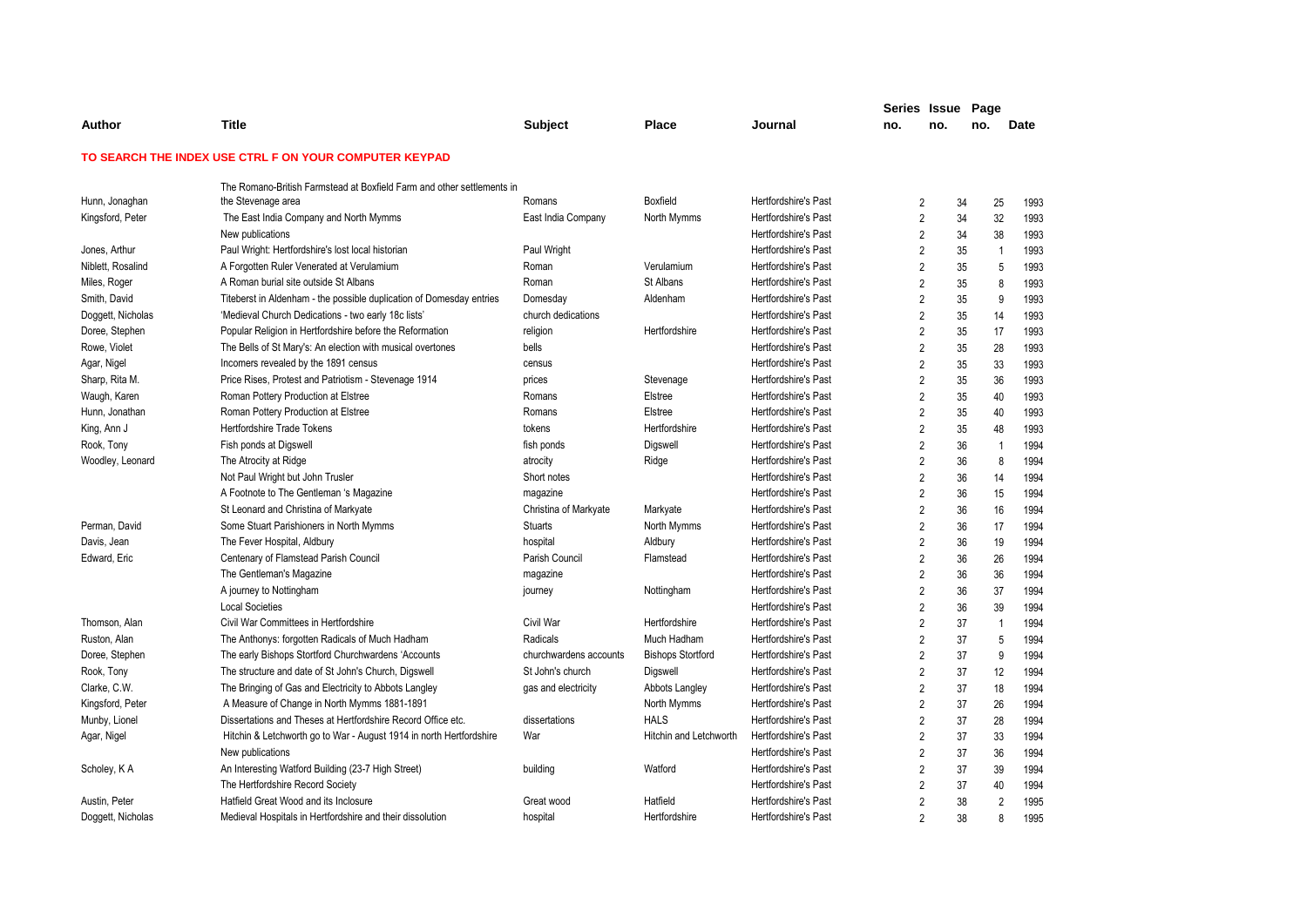|                         |                                                                                                       |                        |                 |                             | Series Issue Page |           |    |                |      |
|-------------------------|-------------------------------------------------------------------------------------------------------|------------------------|-----------------|-----------------------------|-------------------|-----------|----|----------------|------|
| Author                  | <b>Title</b>                                                                                          | <b>Subject</b>         | <b>Place</b>    | Journal                     | no.               | no.       |    | no.            | Date |
|                         | TO SEARCH THE INDEX USE CTRL F ON YOUR COMPUTER KEYPAD                                                |                        |                 |                             |                   |           |    |                |      |
| Jones, Arthur           | Nurse Children in Hertfordshire 1756-1760                                                             | nurse children         | Hertfordshire   | Hertfordshire's Past        | 2                 |           | 38 | 13             | 1995 |
|                         | A Crusader Knight of Letchworth                                                                       | crusader               | Letchworth      | Hertfordshire's Past        | $\overline{2}$    |           | 38 | 24             | 1995 |
|                         | Prince Henry                                                                                          | Prince Henry           |                 | Hertfordshire's Past        | $\overline{2}$    |           | 39 | $\overline{1}$ | 1995 |
| Perman, David           | John Scott, Road Builder                                                                              | road builder           |                 | <b>Hertfordshire's Past</b> | $\overline{2}$    |           | 39 | $\overline{2}$ | 1995 |
| Timberlake, R.R.        | Hastoe near Tring                                                                                     |                        | Hastoe          | <b>Hertfordshire's Past</b> | $\overline{2}$    |           | 39 | 11             | 1995 |
| Munby, Lionel           | Charles Caesar of Benington 1673-174 1                                                                | <b>Charles Caesar</b>  | Benington       | Hertfordshire's Past        | $\overline{2}$    |           | 39 | 22             | 1995 |
| Ruston, Alan            | Ecumenism in 18th Century Hitchin                                                                     | ecumenism              | <b>Hitchin</b>  | Hertfordshire's Past        | $\overline{2}$    |           | 39 | 28             | 1995 |
| Lawrence, Brian         | Remembering Hatfield -40 years ago                                                                    | memories               | Hatfield        | Hertfordshire's Past        | $\overline{2}$    |           | 40 | $\overline{2}$ | 1996 |
| Sharp, Rita M           | Buttercup Days: Stevenage in the late 1930s                                                           |                        | Stevenage       | <b>Hertfordshire's Past</b> | $\overline{2}$    |           | 40 | 6              | 1996 |
| Amess, John D           | The Defence of Stevenage 1939 to 1945                                                                 | war                    | Stevenage       | Hertfordshire's Past        | $\overline{2}$    |           | 40 | 11             | 1996 |
| West, Simon             | A Spigot Mortar Base Discovered at Folly Lane, St Albans                                              | archaeology            | St Albans       | Hertfordshire's Past        | $\overline{2}$    |           | 40 | 18             | 1996 |
| Welch, Edwin            | Bethel Chapel, Hertford                                                                               | chapel                 | Hertford        | Hertfordshire's Past        | $\overline{2}$    |           | 40 | 20             | 1996 |
| Nickels, Jane           | Heraldic Monuments at All Saints Church, Willian                                                      | monuments              | Willian         | Hertfordshire's Past        | $\overline{2}$    |           | 40 | 22             | 1996 |
| Ward, A.J.              | John Dickinson and the Brandywine: a Hertfordshire invention goes west                                | paper making           |                 | <b>Hertfordshire's Past</b> | $\overline{2}$    |           | 41 | $\overline{2}$ | 1996 |
| Bennett, George         | Growing up in Hatfield before 1945                                                                    |                        | Hatfield        | <b>Hertfordshire's Past</b> | $\overline{2}$    |           | 41 | 6              | 1996 |
| Austin, Peter           | The Leasing of Lord Burghley 's Hoklesdon Woodlands in 1595                                           | woodlands              |                 | Hertfordshire's Past        | $\overline{2}$    |           | 41 | 11             | 1996 |
| Habgood-Everett, Judith | George Alfred Muskett, 1788-1843<br>The Lea Valley Nursery Industry: the growth and decline of market | George Muskett         |                 | Hertfordshire's Past        | $\overline{2}$    |           | 41 | 22             | 1996 |
| Rooke, Peter            | gardening in SW Herts                                                                                 | market gardening       | Lea Valley      | <b>Hertfordshire's Past</b> | 2                 |           | 42 | 2              | 1997 |
| Ashworth, Helen         | Holly Hall, Welwyn - Archaeological overview                                                          | archaeology            | Welwyn          | Hertfordshire's Past        | $\overline{2}$    |           | 42 | 15             | 1997 |
| Hillelson, David        | Holly Hall, Welwyn - Archaeological overview                                                          | archaeology            | Welwyn          | Hertfordshire's Past        | $\overline{2}$    |           | 42 | 15             | 1997 |
| Buteux, Elizabeth       | St Mary 's Church, Hemel Hempstead                                                                    | church                 | Hemel Hempstead | Hertfordshire's Past        | $\overline{2}$    |           | 42 | 21             | 1997 |
|                         | Herts Archaeological Review 1997                                                                      | archaeology            |                 | Hertfordshire's Past        | $\overline{2}$    |           | 42 | 28             | 1997 |
| Clark, Clive C.         | Victorian Sanitation in Abbots Langley                                                                | sanitation             | Abbots Langley  | <b>Hertfordshire's Past</b> |                   | 2 4 3 / 4 |    | $\overline{2}$ | 1998 |
| Parish, Ross            | Holy Wells and Folklore Waters                                                                        | wells                  |                 | Hertfordshire's Past        |                   | 2 43/4    |    | 11             | 1998 |
| Doig, Tom               | Barkway Market Place and School                                                                       | archaeology            | Barkway         | <b>Hertfordshire's Past</b> |                   | 2 43/4    |    | 16             | 1998 |
| Hillelson, David        | An excavation at Barkway First School                                                                 | archaeology            | Barkway         | Hertfordshire's Past        |                   | 2 4 3 / 4 |    | 21             | 1998 |
| Armour, N.              | An excavation at Barkway First School                                                                 | archaeology            | Barkway         | <b>Hertfordshire's Past</b> |                   | 2 4 3 / 4 |    | 21             | 1998 |
| Kingsford, Peter        | High farming and evangelicalism in N Mymms                                                            | farming evangelicalism | North Mymms     | Hertfordshire's Past        |                   | 2 43/4    |    | 28             | 1998 |
| Hunn, Jonathan          | A Millennium Project                                                                                  | Millennium             |                 | Hertfordshire's Past        |                   | 2 43/4    |    | 35             | 1998 |
| Pitcher, June           | An Evangelical Parson in Stevenage 1833-4                                                             | religion               | Stevenage       | Hertfordshire's Past        |                   | 2 4 3 / 4 |    | 36             | 1998 |
| Rowe, Anne              | Country House Chameleon: the story of Hamels Mansion                                                  | Hamels                 | Hamels          | Hertfordshire's Past        |                   | 2 4 3 / 4 |    | 44             | 1998 |
| Goose, Nigel            | Pubs, Inns & Beer Shops: the retail liquor trade in St Albans                                         | pubs inns              | St Albans       | Hertfordshire's Past        |                   | 2 43/4    |    | 55             | 1998 |
| Agar, Nigel             | Hitchin in the Civil War                                                                              | war                    | Hitchin         | Hertfordshire's Past        | $\overline{2}$    |           | 45 | $\overline{2}$ | 1998 |
| Ashworth, Helen         | Archaeology of the Royston Town Centre Enhancement Scheme                                             | archaeology            | Royston         | Hertfordshire's Past        | $\overline{2}$    |           | 45 | 6              | 1998 |
| Freeman, lan            | The Royston Cave - a new look at its origins, etc.                                                    | cave                   | Royston         | <b>Hertfordshire's Past</b> | $\overline{2}$    |           | 45 | 13             | 1998 |
| James, Justin           | A Phoenix from the Ashes - the rebuilding of Redbournbury Mill                                        | mills                  | Redbourn        | <b>Hertfordshire's Past</b> | $\overline{2}$    |           | 45 | 20             | 1998 |
| Shifrin, Malcolm        | The Turkish-bath Baby-death Mystery - the Urquharts of Rickmansworth                                  | Turkish bath           | Rickmansworth   | <b>Hertfordshire's Past</b> | $\overline{2}$    |           | 45 | 24             | 1998 |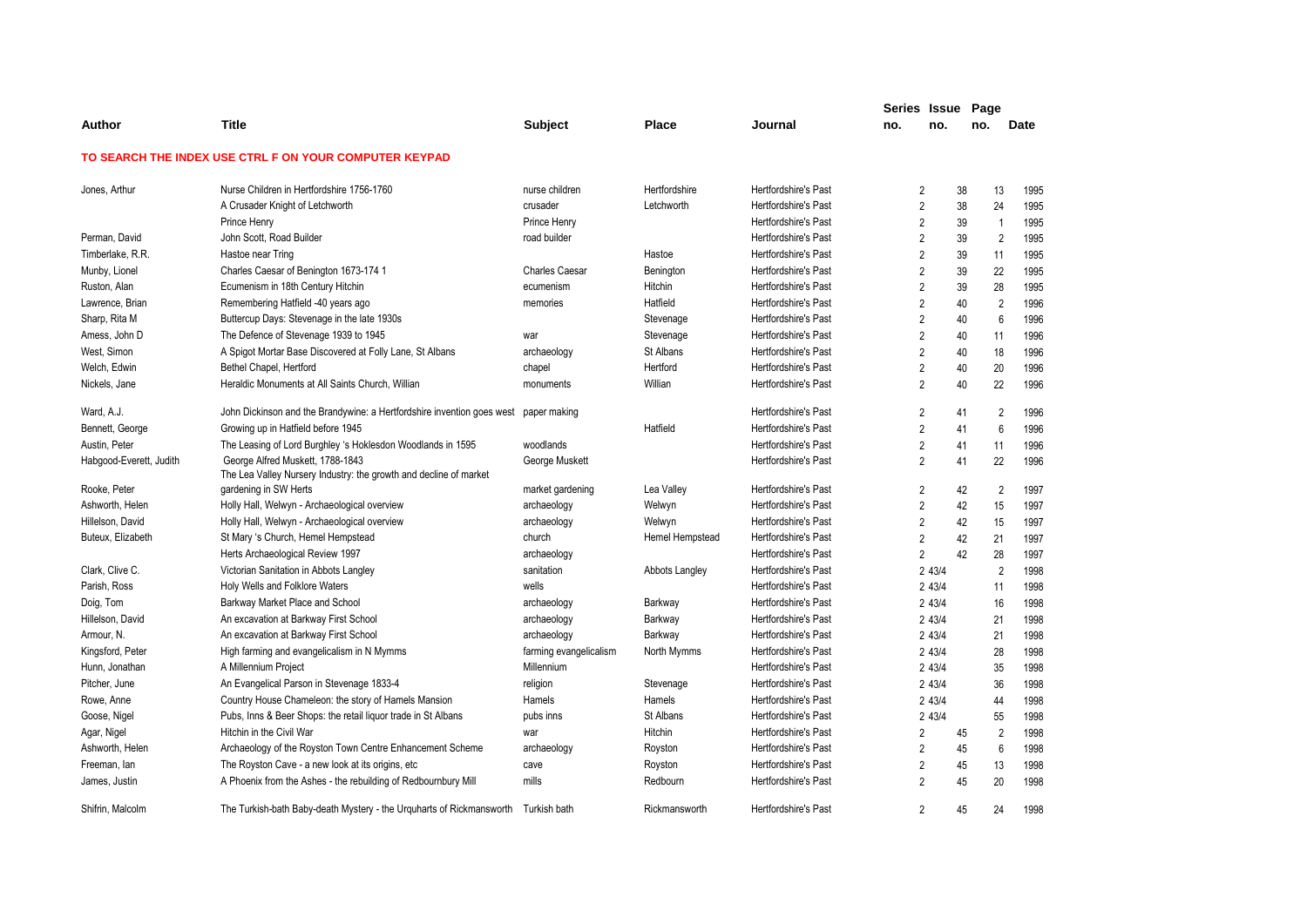|                    |                                                                                                                                     |                           |                   |                             | Series Issue |                | Page         |                |      |
|--------------------|-------------------------------------------------------------------------------------------------------------------------------------|---------------------------|-------------------|-----------------------------|--------------|----------------|--------------|----------------|------|
| Author             | <b>Title</b>                                                                                                                        | <b>Subject</b>            | Place             | Journal                     | no.          | no.            | no.          | <b>Date</b>    |      |
|                    | TO SEARCH THE INDEX USE CTRL F ON YOUR COMPUTER KEYPAD                                                                              |                           |                   |                             |              |                |              |                |      |
|                    |                                                                                                                                     |                           |                   |                             |              |                |              |                |      |
| Cornell, Martyn    | Simpsons of Baldock - two centuries of brewing in north Hertfordshire                                                               | Brewing                   | <b>Baldock</b>    | Hertfordshire's Past        |              | 2              | 46           | 2              | 1999 |
| Barratt, Elizabeth | East Herts Arch. Society: a celebration of 100 years of archaeology                                                                 | archaeology               |                   | Hertfordshire's Past        |              | $\overline{2}$ | 46           | 16             | 1999 |
| Kilvington, Frank  | Thomas Newcome: A rector of Shenley and his family                                                                                  | Thomas Newcome            | Shenley           | Hertfordshire's Past        |              | $\overline{2}$ | 46           | 22             | 1999 |
| Fairclough, Keith  | James Fordham and the construction of Ware Park Mills                                                                               | mills                     | <b>Ware Park</b>  | Hertfordshire's Past        |              | $\overline{2}$ | 47           | $\overline{2}$ | 1999 |
| Marshall, Deryk    | The Ecclesiastical Census of 1851 in the Watford Parish Union                                                                       | ecclesiastical census     | Watford           | <b>Hertfordshire's Past</b> |              | $\overline{2}$ | 47           | 13             | 1999 |
| Turner, Chris      | Cromer Mill - a new insight on its origins                                                                                          | mills                     | Cromer            | <b>Hertfordshire's Past</b> |              | $\overline{2}$ | 47           | 20             | 1999 |
| Hillelson, David   | Cromer Mill - a new insight on its origins                                                                                          | mills                     | Cromer            | <b>Hertfordshire's Past</b> |              | $\overline{2}$ | 47           | 20             | 1999 |
| Greville-Young A.  | Hitchin Hospital - the history of a health service                                                                                  | hospital                  | Hitchin           | <b>Hertfordshire's Past</b> |              | $\overline{2}$ | 48           | $\overline{2}$ | 2000 |
| Muskett, Paul      | A Late Instance of English Witchcraft                                                                                               | witches                   |                   | <b>Hertfordshire's Past</b> |              | $\overline{2}$ | 48           | 12             | 2000 |
| Perman, David      | Saxon Ware and Hertford - some thoughts for the new millennium                                                                      | Saxon                     | Ware and Hertford | <b>Hertfordshire's Past</b> |              | $\overline{2}$ | 48           | 26             | 2000 |
| Muskett, Paul      | A Haunting Vision - MR James and the Ashridge Stained Glass                                                                         | stained glass             | Ashridge          | <b>Hertfordshire's Past</b> |              | $\overline{2}$ | 49           | $\overline{2}$ | 2000 |
| Turner C.          | Archaeology at Brewery House, Barkway                                                                                               | archaeology               | Barkway           | <b>Hertfordshire's Past</b> |              | $\overline{2}$ | 49           | 9              | 2000 |
| Hillelson D.       | Archaeology at Brewery House, Barkway                                                                                               | archaeology               | Barkway           | Hertfordshire's Past        |              | $\overline{2}$ | 49           | 9              | 2000 |
| Buteaux, Elizabeth | The Paston Coopers and Gadebridge                                                                                                   | Gadebridge                | Gadebridge        | <b>Hertfordshire's Past</b> |              | $\overline{2}$ | 49           | 18             | 2000 |
| Agar, Nigel        | A naked desire for power Politics in 19th century local government                                                                  | politics                  |                   | <b>Hertfordshire's Past</b> |              | $\overline{2}$ | 49           | 27             | 2000 |
| Jones, Arthur      | Hello Again! - the origins of Hertfordshire 's Past                                                                                 | origins                   | Hertfordshire     | Hertfordshire's Past        |              | $\overline{2}$ | 50           | $\overline{2}$ | 2001 |
| Connell, Nicholas  | Nathaniel Salmon (1675-1 742), the Hertfordshire historian                                                                          | Nathaniel Salmon          |                   | <b>Hertfordshire's Past</b> |              | $\overline{2}$ | 50           | 5              | 2001 |
| Zeepvat, Bob       | A newly discovered earthwork at Mackerye End                                                                                        | archaeology               | Mackerye End      | <b>Hertfordshire's Past</b> |              | $\overline{2}$ | 50           | 13             | 2001 |
| Buteux, Elizabeth  | <b>Straw Plaiting in Hertfordshire</b>                                                                                              | straw plaiting            | Hertfordshire     | <b>Hertfordshire's Past</b> |              | $\overline{2}$ | 50           | 20             | 2001 |
| Hillelson, David   | Dush and a Shadow: aerial photographs cast new light on prehistory                                                                  | aerial photography        | Hertfordshire     | <b>Hertfordshire's Past</b> |              | 2              | 50           | 28             | 2001 |
|                    | Traditional woodland Management: the woods of the manor of Digswell,                                                                |                           |                   |                             |              |                |              |                |      |
| Austin, Peter:     | 1776-1843                                                                                                                           | woodlands                 | Hertfordshire     | <b>Hertfordshire's Past</b> |              | $\overline{2}$ | 51           | $\overline{2}$ | 2001 |
| Coburn, Amy        | No second Eden: social conditions in Harpenden in the late 1850s                                                                    | social conditions         | Harpenden         | <b>Hertfordshire's Past</b> |              | $\overline{2}$ | 51           | 17             | 2001 |
| Connell, Nicholas: | An Indefatigable antiquarian: the life and work of William Gerish                                                                   | <b>William Gerish</b>     |                   | <b>Hertfordshire's Past</b> |              | $\overline{2}$ | 51           | 23             | 2001 |
| Brace, Jean        | A good but dirty job: the memories of a Much Hadham Land girl                                                                       | land girls                | Much Hadham       | <b>Hertfordshire's Past</b> |              | $\overline{2}$ | 52           | $\overline{2}$ | 2002 |
| Hunn, Jonathan     | Tyttenhanger Park: the rise and fall of a manorial estate                                                                           | estate                    | Tyttenhanger      | <b>Hertfordshire's Past</b> |              | $\overline{2}$ | 52           | $\overline{7}$ | 2002 |
| Clark, Josie       | King James and Royston: a young historian's perspective                                                                             | historian                 | Royston           | <b>Hertfordshire's Past</b> |              | $\overline{2}$ | 52           | 23             | 2002 |
| Hillelson D.       | A lost barn in Moor Park: a case of late Georgian jerry-building                                                                    | barn                      | Moor Park         | Hertfordshire's Past        |              | $\overline{2}$ | 52           | 25             | 2002 |
| Ashworth H.        | A lost barn in Moor Park: a case of late Georgian jerry-building                                                                    | barn                      | Moor Park         | Hertfordshire's Past        |              | $\overline{2}$ | 52           | 25             | 2002 |
| Connell, Nicholas  | Robert Clutterbuck of Watford: county historian and topographer<br>Monks Wood and Whomerley Wood: an historical and field survey in | <b>Robert Clutterbuck</b> |                   | Hertfordshire's Past        |              | $\overline{2}$ | 53           | $\overline{2}$ | 2002 |
| Beckley, Delvine   | Stevenage                                                                                                                           | field survey              | Stevenage         | Hertfordshire's Past        |              | $\overline{2}$ | 53           | 13             | 2002 |
| Tomkins, Malcolm   | Going, going, gone The professional excursions of an auctioneer                                                                     | auctions                  |                   | <b>Hertfordshire's Past</b> |              | $\overline{2}$ | 53           | 23             | 2002 |
| Goatcher, Ed       | More about Hertfordshire windmills                                                                                                  | windmills                 |                   | Hertfordshire's Past        |              | $\overline{2}$ | 53           | 26             | 2002 |
| Doig, Tom          | More about Hertfordshire windmills                                                                                                  | windmills                 |                   | <b>Hertfordshire's Past</b> |              | $\overline{2}$ | 53           | 26             | 2002 |
| Short, David       | Tithe Maps and Apportionments                                                                                                       | tithe maps                |                   | Herts Past & Present        |              | 3              | $\mathbf{1}$ | $\overline{2}$ | 2003 |
| How, Anne          | Jane Wenham of Walkern, England's last witch? 1712                                                                                  | witches                   | Walkern           | Herts Past & Present        |              | 3              | $\mathbf{1}$ | 3              | 2003 |
| Agar, Nigel        | Agriculture and Politics in Mid-Nineteenth-Century Hertfordshire                                                                    | agriculture and politics  | Hertford          | Herts Past & Present        |              | 3              | $\mathbf{1}$ | 11             | 2003 |
|                    | The Herts Record Society                                                                                                            |                           |                   | Herts Past & Present        |              | 3              | $\mathbf{1}$ | 17             | 2003 |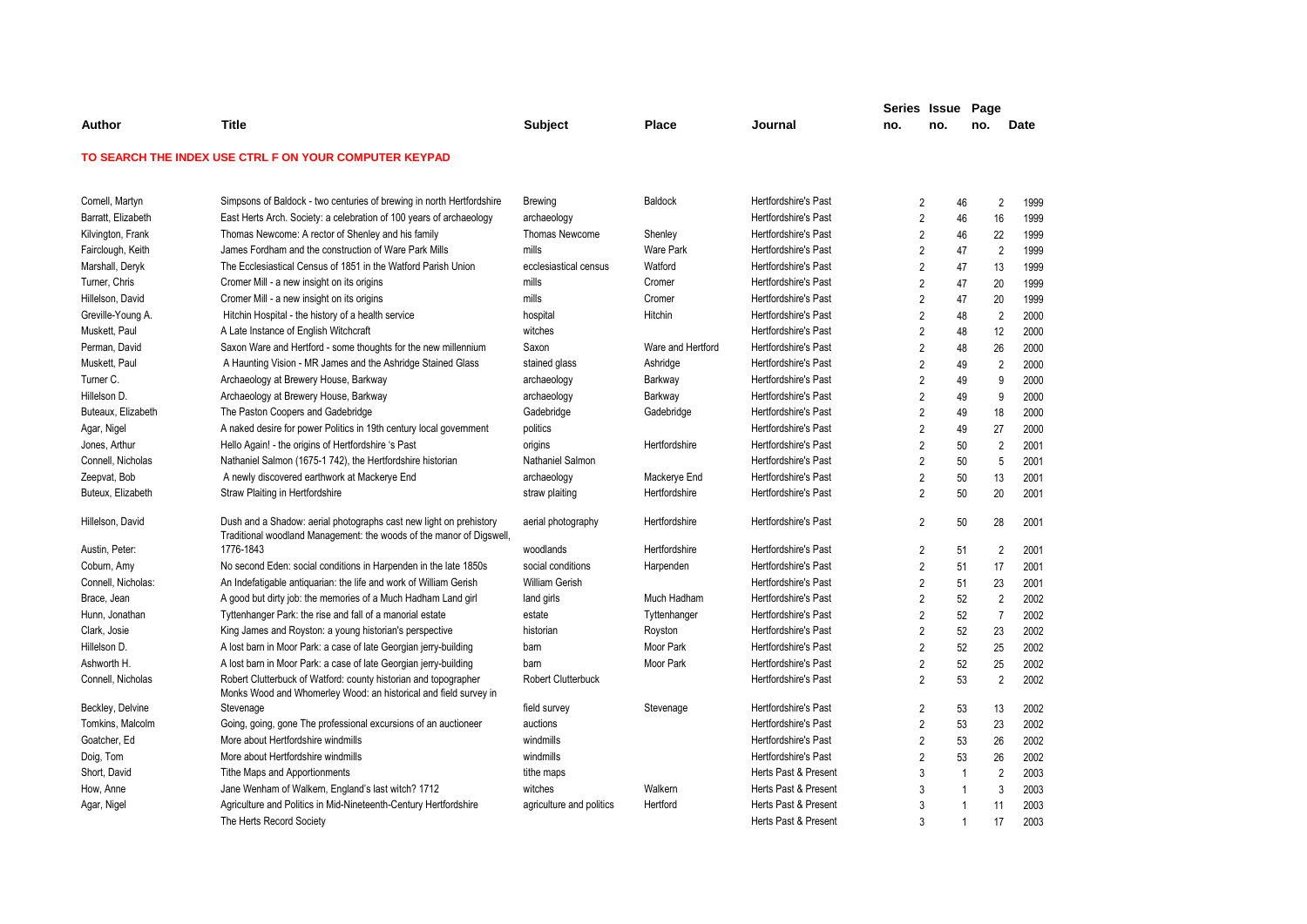|                          |                                                                                                                       |                          |                  |                      | Series Issue |                 | Page           |                        |  |
|--------------------------|-----------------------------------------------------------------------------------------------------------------------|--------------------------|------------------|----------------------|--------------|-----------------|----------------|------------------------|--|
| Author                   | <b>Title</b>                                                                                                          | <b>Subject</b>           | <b>Place</b>     | Journal              | no.          | no.             | no.            | Date                   |  |
|                          | TO SEARCH THE INDEX USE CTRL F ON YOUR COMPUTER KEYPAD                                                                |                          |                  |                      |              |                 |                |                        |  |
|                          | Herts Archives and Local Studies                                                                                      |                          |                  | Herts Past & Present | 3            | $\mathbf{1}$    |                | 18<br>2003             |  |
| Kilvington, Frank        | A Gentleman's Life in Soho and St Albans, 1660-1689<br>From Ware to Afghanistan: Captain Thomas Chuck Collins and the |                          | St Albans        | Herts Past & Present | 3            | $\mathbf{1}$    |                | 19<br>2003             |  |
| Burgess, Aline           | retreat from Kabul, 1824                                                                                              | war                      | Ware             | Herts Past & Present | 3            |                 | $\mathbf{1}$   | 25<br>2003             |  |
| Short, David             | Parish Registers<br>The Hertfordshire Lay Subsidy of 1307 Topography, soils and taxable                               | parish registers         |                  | Herts Past & Present | 3            |                 | $\overline{2}$ | $\overline{2}$<br>2003 |  |
| Austin, Peter            | wealth                                                                                                                | lay subsidy              | Hertfordshire    | Herts Past & Present | 3            |                 | $\overline{2}$ | 3<br>2003              |  |
| Harwood, Kate            | Sir Abraham Hume of Wormleybury, plant collector                                                                      | Sir Abraham Hume         | Wormleybury      | Herts Past & Present | 3            |                 | $\overline{2}$ | 12<br>2003             |  |
|                          | <b>HALH &amp; Hertfordshire Publications</b>                                                                          |                          |                  | Herts Past & Present | 3            |                 | $\overline{2}$ | 17<br>2003             |  |
|                          | Hertfordshire Archives & Local Studies<br>Second-century Roman Burial excavations at Turner's Hall Farm,              |                          |                  | Herts Past & Present | 3            |                 | 2              | 18<br>2003             |  |
| Jeavons, Ruth            | Wheathampstead                                                                                                        | archaeology              | Wheathamstead    | Herts Past & Present | 3            |                 | $\overline{2}$ | 19<br>2003             |  |
| Mary Croarken            | Henry Andrews - An astronomical calculator from Royston                                                               | calculator               | Royston          | Herts Past & Present | 3            |                 | $\overline{2}$ | 21<br>2003             |  |
| E. Turner                | Famous run with Colonel Somerset's Hounds                                                                             | hunt                     |                  | Herts Past & Present | 3            |                 | $\overline{2}$ | 28<br>2003             |  |
| Short, David             | <b>Brief Guide to Sources:</b>                                                                                        |                          |                  | Herts Past & Present | 3            |                 | $\mathbf{3}$   | 2004<br>$\overline{2}$ |  |
| Jonathan Oates           | Hertfordshire garden in the 18th Century                                                                              | garden                   |                  | Herts Past & Present | 3            |                 | $\overline{2}$ | 3<br>2004              |  |
|                          | Hertfordshire Family History Society - Completed and current projects                                                 |                          |                  | Herts Past & Present | 3            | 3               |                | 15<br>2004             |  |
| Kilvington, Frank        | The Kent Family                                                                                                       | Kent family              |                  | Herts Past & Present | 3            | 3               |                | 17<br>2004             |  |
| Mc Sweeney G.P.          | The St Albans Bread Riots                                                                                             | riots                    | St Albans        | Herts Past & Present | 3            | 3               |                | 22<br>2004             |  |
| Rook, Tony               | The construction of the Welwyn Viaduct                                                                                | viaduct                  | Welwyn           | Herts Past & Present | 3            | $\overline{3}$  |                | 24<br>2004             |  |
| <b>Francis Cavendish</b> | The Hertfordshire Hunt - the chase continued                                                                          | hunt                     |                  | Herts Past & Present | 3            | $\mathbf{3}$    |                | 28<br>2004             |  |
| Short, David             | Brief Guide to Sources: Settlement Certificates and Removal Order                                                     | settlement               |                  | Herts Past & Present | 3            | $\overline{4}$  |                | $\mathfrak{p}$<br>2004 |  |
| Kaloczi Anne             | St Albans Foundling Hospital Babies, 1756-1760                                                                        | foundlings               | St Albans        | Herts Past & Present | 3            | $\overline{4}$  |                | 3<br>2004              |  |
| <b>Manning Tony</b>      | Hertfordshire Rivers and Navigations                                                                                  | rivers                   | Hertfordshire    | Herts Past & Present | 3            | $\overline{4}$  |                | 8<br>2004              |  |
| Semmelmann Karin         | Letchworth's Lost Bunkers                                                                                             | bunkers                  | Letchworth       | Herts Past & Present | 3            | $\overline{4}$  |                | 12<br>2004             |  |
| Forster Bill             | <b>Hertfordshire Publications</b>                                                                                     |                          |                  | Herts Past & Present | 3            | $\overline{4}$  |                | 17<br>2004             |  |
|                          | Readers' experiences of air raid shelters                                                                             | air raid shelters        |                  | Herts Past & Present | 3            | $\overline{4}$  |                | 18<br>2004             |  |
| Harwood Kate             | Sir Lyonel Lyde of Ayot St Lawrence, 1724-1791<br>'And Such a Name' The Recollections of Mrs Robert Smith of Goldings | Lyde                     | Ayot St Lawrence | Herts Past & Present | 3            | $\overline{4}$  |                | 19<br>2004             |  |
| Dorothy Abel Smith       | 1839-1913                                                                                                             |                          | Goldings         | Herts Past & Present | 3            | $\overline{4}$  |                | 26<br>2004             |  |
| Short, David             | Lay Subsidy Lists                                                                                                     | lay subsidy              |                  | Herts Past & Present | 3            | 5               |                | $\overline{2}$<br>2005 |  |
| <b>Taylor Pamela</b>     | A thousand years of the Barnet Boundary                                                                               | boundaries               | Barnet           | Herts Past & Present | 3            | 5               |                | 3<br>2005              |  |
| Burr Brenda              | The Combe family of Hemel Hempstead                                                                                   | Coombe family            | Hemel Hempstead  | Herts Past & Present | 3            | 5               |                | 14<br>2005             |  |
| McSweeney Gerard .P.     | Admiral Henry Killigrew (c. 1652-1712) The Unlucky Hero                                                               | <b>Admiral Killigrew</b> |                  | Herts Past & Present | 3            | 5               |                | 20<br>2005             |  |
| <b>Connell Nicholas</b>  | Ernest Squires, A Hertford Antiquarian                                                                                | <b>Ernest Squires</b>    | Hertford         | Herts Past & Present | 3            | 5               |                | 26<br>2005             |  |
| Donovan John             | <b>Madingley Report</b>                                                                                               |                          |                  | Herts Past & Present | 3            | 5               |                | 30<br>2005             |  |
| <b>Short David</b>       | <b>Brief Guide to sources</b>                                                                                         |                          |                  | Herts Past & Present | 3            | $6\phantom{1}6$ |                | $\overline{2}$<br>2005 |  |
| Evelyn Lord              | The Knights Templar in Hertfordshire: farmers and landlords                                                           | Knights Templar          | Hertfordshire    | Herts Past & Present | 3            | $6\phantom{1}$  |                | 3<br>2005              |  |
| Gerard McSweeney         | Hall Place and the First Battle of St Albans, 22 May 1455                                                             | battle                   | St Albans        | Herts Past & Present | 3            | $6\phantom{1}6$ |                | 12<br>2005             |  |
| Prudames, Ann            | Notes and Queries                                                                                                     |                          |                  | Herts Past & Present | 3            | $6\phantom{1}$  |                | 15<br>2005             |  |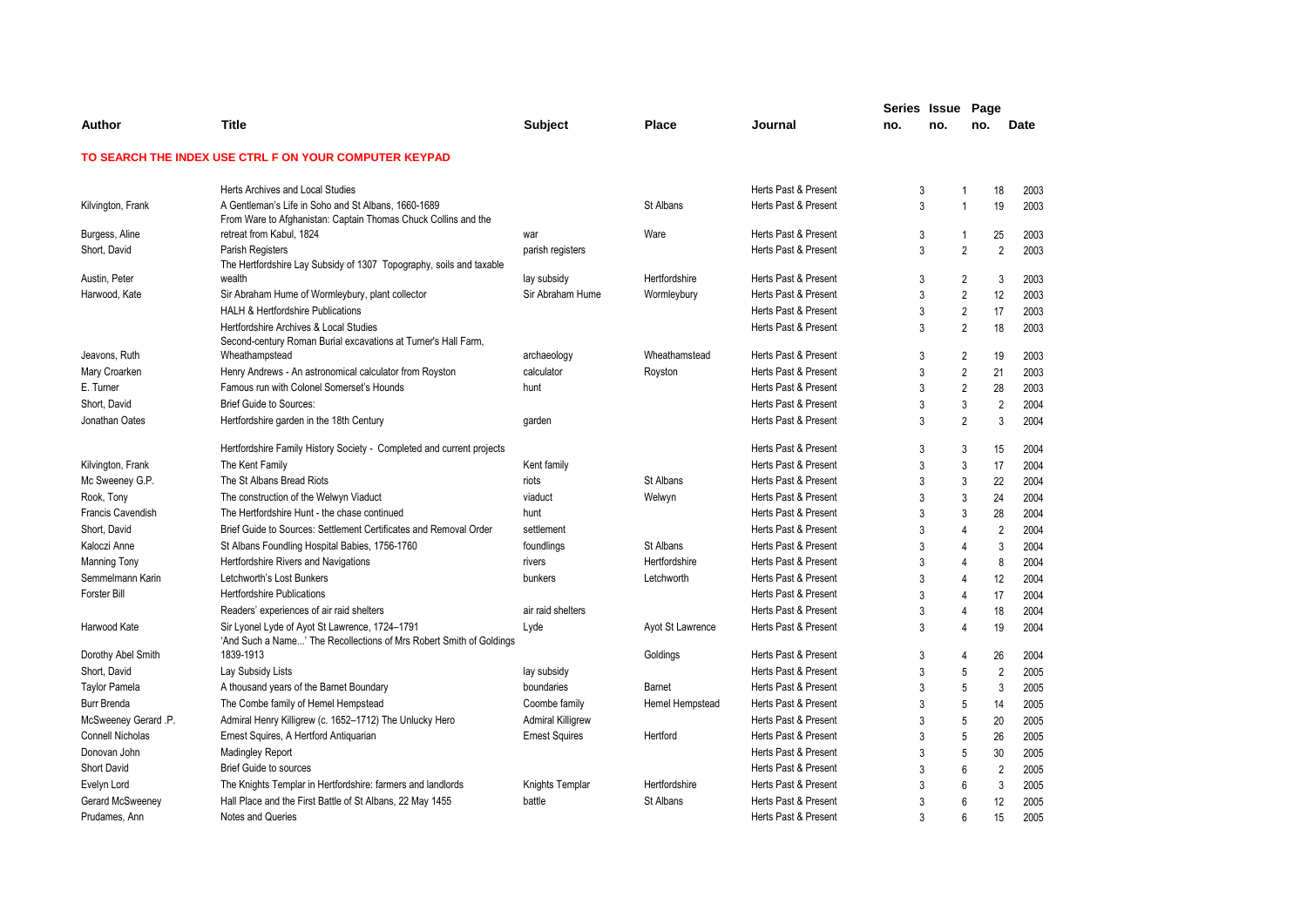|                         |                                                                                                                                                  |                      |                  |                      | Series Issue Page |     |                |                |             |
|-------------------------|--------------------------------------------------------------------------------------------------------------------------------------------------|----------------------|------------------|----------------------|-------------------|-----|----------------|----------------|-------------|
| Author                  | <b>Title</b>                                                                                                                                     | <b>Subject</b>       | <b>Place</b>     | Journal              | no.               | no. | no.            |                | <b>Date</b> |
|                         | TO SEARCH THE INDEX USE CTRL F ON YOUR COMPUTER KEYPAD                                                                                           |                      |                  |                      |                   |     |                |                |             |
| Jeavons, Ruth           | Recording Buildings: HALS Recorder Scheme                                                                                                        |                      |                  | Herts Past & Present |                   | 3   | 6              | 16             | 2005        |
| Beare Sylvia & How Pat  | Francis Combe of Hemel Hempstead: New light on a man of learning<br>Love and Legacy in eighteenth-century Frithsden: Joanna Neale's gift         | <b>Francis Combe</b> | Hemel Hempstead  | Herts Past & Present |                   | 3   | 6              | 17             | 2005        |
| Kerner Frances          | and the family dispute that ensued                                                                                                               | will                 | Frithsden        | Herts Past & Present |                   | 3   | $\overline{7}$ | 24             | 2005        |
| Short David             | <b>Brief Guide to Sources</b>                                                                                                                    |                      |                  | Herts Past & Present |                   | 3   | $\overline{7}$ | $\overline{2}$ | 2006        |
| Driver John             | John Sturgeon, 1430-1494 - The career of a parliamentary knight                                                                                  | John Sturgeon        |                  | Herts Past & Present |                   | 3   | $\overline{7}$ | 3              | 2006        |
| <b>Wallis David</b>     | Methodists in Stevenage                                                                                                                          | Methodism            | Stevenage        | Herts Past & Present | 3                 |     | $\overline{7}$ | 11             | 2006        |
| <b>Wright Wally</b>     | Bishop's Stortford and District Local History Society                                                                                            |                      |                  | Herts Past & Present |                   | 3   | $\overline{7}$ | 15             | 2006        |
| Young Elizabeth         | Landscape History of Little Gaddesden                                                                                                            | landscape history    | Little Gaddesden | Herts Past & Present |                   | 3   | $\overline{7}$ | 17             | 2006        |
| Parker David            | Captain Morris and The Hertfordshire Rural Syllabus, 1919-1939                                                                                   | Captain Morris       | Hertfordshire    | Herts Past & Present |                   | 3   | $\overline{7}$ | 23             | 2006        |
| Short, David            | <b>Brief Guide to Sources</b><br>The Special Operations Executive (SOE) in Hertfordshire: 1940–1946:                                             |                      |                  |                      |                   | 3   | 8              | $\overline{2}$ | 2006        |
| Foot M.R.D.             | Preparing ungentlemanly war<br>John Forster Esquire c.1425-c.1488: Hertfordshire gentleman and servant                                           | war                  | Hertfordshire    | Herts Past & Present |                   | 3   | 8              | 3              | 2006        |
| <b>Tom Driver</b>       | to the crown under Edward IV                                                                                                                     | John Forster         | Hertfordshire    | Herts Past & Present |                   | 3   | 8              | 8              | 2006        |
| Harverson Michael       | Ten Hertfordshire parishes in 1851: A Survey of Occupations                                                                                      | occupations          |                  | Herts Past & Present |                   | 3   | 8              | 16             | 2006        |
| Cox Gordon              | Watford Poor Law Union and the General Board of Health, 1848-51<br>The town twinning experience in Hertfordshire: A Golden Jubilee for St        | Poor Law             | Watford          | Herts Past & Present |                   | 3   | 8              | 22             | 2006        |
| Morris Kate             | Albans and Works (1957-2007)                                                                                                                     |                      | St Albans        | Herts Past & Present |                   | 3   | 8              | 27             | 2006        |
| Short, David            | Adrian Gibson                                                                                                                                    | Adrian Gibson        |                  | Herts Past & Present | 3                 |     | 8              | 31             | 2006        |
| Short, David            | <b>Brief Guide to Sources: Wills</b>                                                                                                             | wills                |                  | Herts Past & Present | 3                 |     | 9              | $\overline{2}$ | 2007        |
| David Parker            | Physical Education in Hertfordshire, 1871-1939                                                                                                   | physical education   | Hertfordshire    | Herts Past & Present |                   | 3   | 9              | 3              | 2007        |
| Waugh Evelyn            | Rivers Nursery Orchard at Sawbridgeworth, 1725-1987                                                                                              | nursery              | Sawbridgeworth   | Herts Past & Present | 3                 |     | 9              | 11             | 2007        |
| Jeavons, Ruth           | Arthur Jones 1922-2007                                                                                                                           | Arthur Jones         |                  | Herts Past & Present | 3                 |     | 9              | 18             | 2007        |
| Hillelson, David        | Arthur Jones 1922-2007                                                                                                                           | Arthur Jones         |                  | Herts Past & Present | 3                 |     | 9              | 18             | 2007        |
| Nicholas Connell        | The Dictionary of Hertfordshire Biography, 1904-1915                                                                                             | biography            | Hertfordshire    | Herts Past & Present | 3                 |     | 9              | 20             | 2007        |
| <b>Howlett Bridgett</b> | The earliest map of Hitchin?                                                                                                                     | maps                 | Hitchin          | Herts Past & Present |                   | 3   | 9              | 26             | 2007        |
| Short David             | Brief Guide to sources: Property deeds<br>Matthew Lamb of Brocket Hall, 1705–1768: His career as moneylender                                     | deeds                |                  | Herts Past & Present |                   | 3   | 10             | $\overline{2}$ | 2007        |
| <b>Barton Paul</b>      | and agent to the aristocracy                                                                                                                     | Matthew Lamb         | <b>Brocket</b>   | Herts Past & Present |                   | 3   | 10             | 3              | 2007        |
| Miller Mervyn           | Is there a Hertfordshire Architecture?                                                                                                           | architecture         |                  | Herts Past & Present |                   | 3   | 10             | 14             | 2007        |
| Rook Tony               | The lost roads of Lockleys                                                                                                                       | roads                | Welwyn           | Herts Past & Present |                   | 3   | 10             | 22             | 2007        |
| Parker David            | 'We called them dreamers': The 1920s Letchworth Civic College initiative                                                                         |                      | Letchworth       | Herts Past & Present |                   | 3   | 10             | 24             | 2007        |
| Short, David            | Brief Guide to sources: Tithe maps and apportionments                                                                                            | tithe maps           |                  | Herts Past & Present |                   | 3   | 11             | $\overline{2}$ | 2008        |
| Barber Jill             | 'Hidden Histories' Hertfordshire, the slave trade and its abolition<br>The Haughton Clarkes of Oak Hill, East Barnet: Their links with the slave | slavery              |                  | Herts Past & Present |                   | 3   | 11             | 3              | 2008        |
| Gear, Gillian           | trade                                                                                                                                            | slavery              | Barnet           | Herts Past & Present |                   | 3   | 11             | 16             | 2008        |
| <b>Connell Nicholas</b> | Some Hertfordshire Gargoyles and Grotesques                                                                                                      | architecture         | Hertfordshire    | Herts Past & Present |                   | 3   | 11             | 22             | 2008        |
| McSweeney Gerard .P.    | A short journey in the St Albans caravan, 22 June 1755                                                                                           |                      | St Albans        | Herts Past & Present |                   | 3   | 11             | 28             | 2008        |
| Short, David            | Brief Guide to Sources: Probate Inventories                                                                                                      | probate              |                  | Herts Past & Present |                   | 3   | 12             | $\overline{2}$ | 2008        |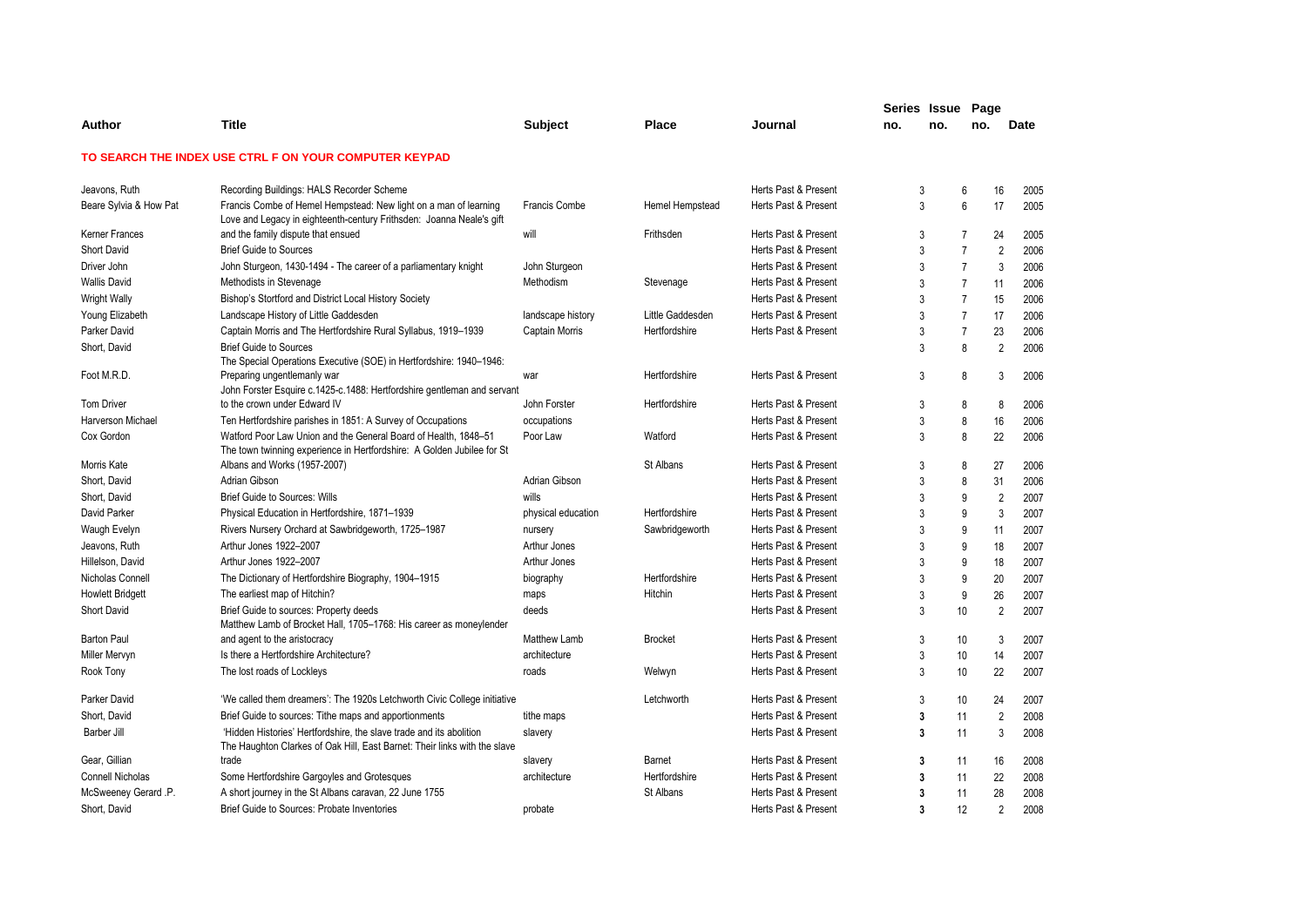|                         |                                                                                                                                   |                          |                       |                      | Series Issue            |     | Page     |                        |
|-------------------------|-----------------------------------------------------------------------------------------------------------------------------------|--------------------------|-----------------------|----------------------|-------------------------|-----|----------|------------------------|
| Author                  | <b>Title</b>                                                                                                                      | <b>Subject</b>           | <b>Place</b>          | Journal              | no.                     | no. | no.      | Date                   |
|                         | TO SEARCH THE INDEX USE CTRL F ON YOUR COMPUTER KEYPAD                                                                            |                          |                       |                      |                         |     |          |                        |
|                         | Traditional Woodland Management The timber trees of Panshanger in                                                                 |                          |                       |                      |                         |     |          |                        |
| Peter Austin            | 1719                                                                                                                              | trees                    | Panshanger            | Herts Past & Present | 3                       |     | 12       | 3<br>2008              |
| <b>Howlett Bridgett</b> | The Hitchin map mystery, Part 2                                                                                                   | maps                     | Hitchin               | Herts Past & Present | 3                       |     | 12       | 10<br>2008             |
|                         | The origins of Samuel Wells, brewer of Biggleswade, and the Baldock                                                               |                          |                       |                      |                         |     |          |                        |
| Havercroft Jane         | and Biggleswade Bank                                                                                                              | brewing                  | Baldock & Biggleswade | Herts Past & Present |                         | 3   | 12       | 14<br>2008             |
|                         | The origins of Samuel Wells, brewer of Biggleswade, and the Baldock                                                               |                          |                       |                      |                         |     |          |                        |
| Page, Ken               | and Biggleswade Bank                                                                                                              | brewing                  | Baldock & Biggleswade | Herts Past & Present |                         | 3   | 12       | 2008<br>14             |
| Giles Deborah           | The history of a barn at Norton                                                                                                   | barn                     | Norton                | Herts Past & Present | 3                       |     | 12       | 22<br>2008             |
| Agar, Nigel             | A century of county council rural land ownership                                                                                  | <b>County Council</b>    | Hertfordshire         | Herts Past & Present | 3                       |     | 12       | 2008<br>25             |
| Hunt J.E.               | Henry Johnston, not of Gaddesden Place!                                                                                           | Henry Johnson            |                       | Herts Past & Present | 3                       |     | 12       | 30<br>2008             |
| Cox John                | A Memoir of Norah King                                                                                                            | Norah King               |                       | Herts Past & Present | 3                       |     | 12       | 2008<br>31             |
| <b>Short David</b>      | <b>Brief Guide to Sources: Trade Directories</b>                                                                                  | trade directories        |                       | Herts Past & Present |                         | 3   | 13       | $\overline{2}$<br>2009 |
| Parker David            | Hertfordshire Children and the First World War<br>Paul Victor Edison Mauger FRIBA (1896-1982) Quaker Architect at                 | war, children            | Hertfordshire         | Herts Past & Present |                         | 3   | 13       | 3<br>2009              |
| <b>Bradbury Oliver</b>  | Welwyn Garden City                                                                                                                | architecture             | Welwyn Garden City    | Herts Past & Present |                         | 3   | 13       | 11<br>2009             |
| Gear, Gillian           | John Donovan                                                                                                                      | John Donovan             |                       | Herts Past & Present |                         | 3   | 13       | 16<br>2009             |
|                         | Arthur Sebright, a Victorian ne'er-do-well, the story of a Flamstead                                                              |                          |                       |                      |                         |     |          |                        |
| Addington Arthur        | younger son                                                                                                                       | <b>Arthur Sebright</b>   | Flamstead             | Herts Past & Present | 3                       |     | 13       | 17<br>2009             |
| Barber Jill             | More Hidden Histories                                                                                                             |                          |                       | Herts Past & Present | 3                       |     | 13<br>21 | 2009                   |
| <b>Short David</b>      | <b>Brief Guide to Sources: Bastardy Records</b>                                                                                   | bastardy                 |                       | Herts Past & Present | 3                       |     | 14       | $\overline{2}$<br>2009 |
| <b>Short David</b>      | Lionel Munby, 1918-2009 A tribute                                                                                                 | Lionel Munby             |                       | Herts Past & Present | 3                       |     | 14       | 3<br>2009              |
| Kerner Frances          | Supporting the Poor: Little Gaddesden, 1780-1834                                                                                  | Poor Law                 | Little Gaddesden      | Herts Past & Present | 3                       |     | 14       | 5<br>2009              |
| Agar, Nigel             | Hertfordshire and the General Strike of 1926                                                                                      | strike                   | Hertfordshire         | Herts Past & Present | 3                       |     | 14       | 14<br>2009             |
| Edwards M.S.            | Welwyn Workhouse                                                                                                                  | workhouse                | Welwyn                | Herts Past & Present | 3                       |     | 14       | 17<br>2009             |
| <b>Barton Paul</b>      | A study in seventeenth-century estate management                                                                                  | estate management        |                       | Herts Past & Present | 3                       |     | 14       | 20<br>2009             |
| Abel-Smith Dorothy      | A history of the Herts Training School, 1857-1982                                                                                 | training school          |                       | Herts Past & Present | 3                       |     | 14       | 2009<br>27             |
| Short, David            | Churchwardens accounts                                                                                                            | churchwardens accounts   |                       | Herts Past & Present | 3                       |     | 15       | $\overline{2}$<br>2010 |
| Sheail Philip           | The Primrose League in 1901, 'A curious compound '                                                                                | Primrose League          | Hertford              | Herts Past & Present | 3                       |     | 15       | 3<br>2010              |
| <b>Short David</b>      | Merchant Taylors School at Ashwell, 1669-2001                                                                                     | schools                  | Ashwell               | Herts Past & Present | 3                       |     | 15       | 15<br>2010             |
| Munby Lionel            | The Landed Gentry                                                                                                                 | gentry                   |                       | Herts Past & Present | 3                       |     | 15       | 23<br>2010             |
| Short, David            | <b>Brief Guide to Sourches:</b>                                                                                                   |                          |                       | Herts Past & Present | 3                       |     | 16       | 23<br>2010             |
| Beare Sylvia            | Lydia Hope's inventory of paintings and Charles I's art collection                                                                | art                      |                       | Herts Past & Present | 3                       |     | 16       | 3<br>2010              |
| Sanderson Rachel        | Some of Hertfordshire's Special Trees                                                                                             | trees                    |                       | Herts Past & Present |                         | 3   | 16       | 13<br>2010             |
| Perman David            | The Great Bed of Ware: A Literary History                                                                                         | Great Bed of Ware        | Ware                  | Herts Past & Present |                         | 3   | 16       | 15<br>2010             |
|                         | Property ownership in twelve Hertfordshire parishes in the nineteenth                                                             |                          |                       |                      |                         |     |          |                        |
| Agar, Nigel             | century                                                                                                                           | property                 | Hertfordshire         | Herts Past & Present |                         | 3   | 16       | 22<br>2010             |
| <b>Short David</b>      | Brief Guide to Sources: Hearth Tax                                                                                                | hearth tax               |                       | Herts Past & Present |                         | 3   | 17       | $\overline{2}$<br>2011 |
| <b>Thomson Alan</b>     | The grain crisis of the 1630s and malting in Hertfordshire<br>The Radcliffes of the Levant: An examination of the Delme Radcliffe | malting                  |                       | Herts Past & Present |                         | 3   | 17       | 3<br>2011              |
| Warden David            | business papers (1706-67)                                                                                                         | business                 |                       | Herts Past & Present |                         | 3   | 17       | 12<br>2011             |
| McSweeney Gerard .P.    | Admiral Henry Killigrew, politics, marriage and family life                                                                       | <b>Admiral Killigrew</b> |                       | Herts Past & Present | 3                       |     | 17       | 18<br>2011             |
| Agar, Nigel             | Hertfordshire Railway Excursions                                                                                                  | railways                 |                       | Herts Past & Present | $\overline{\mathbf{3}}$ |     | 17       | 27<br>2011             |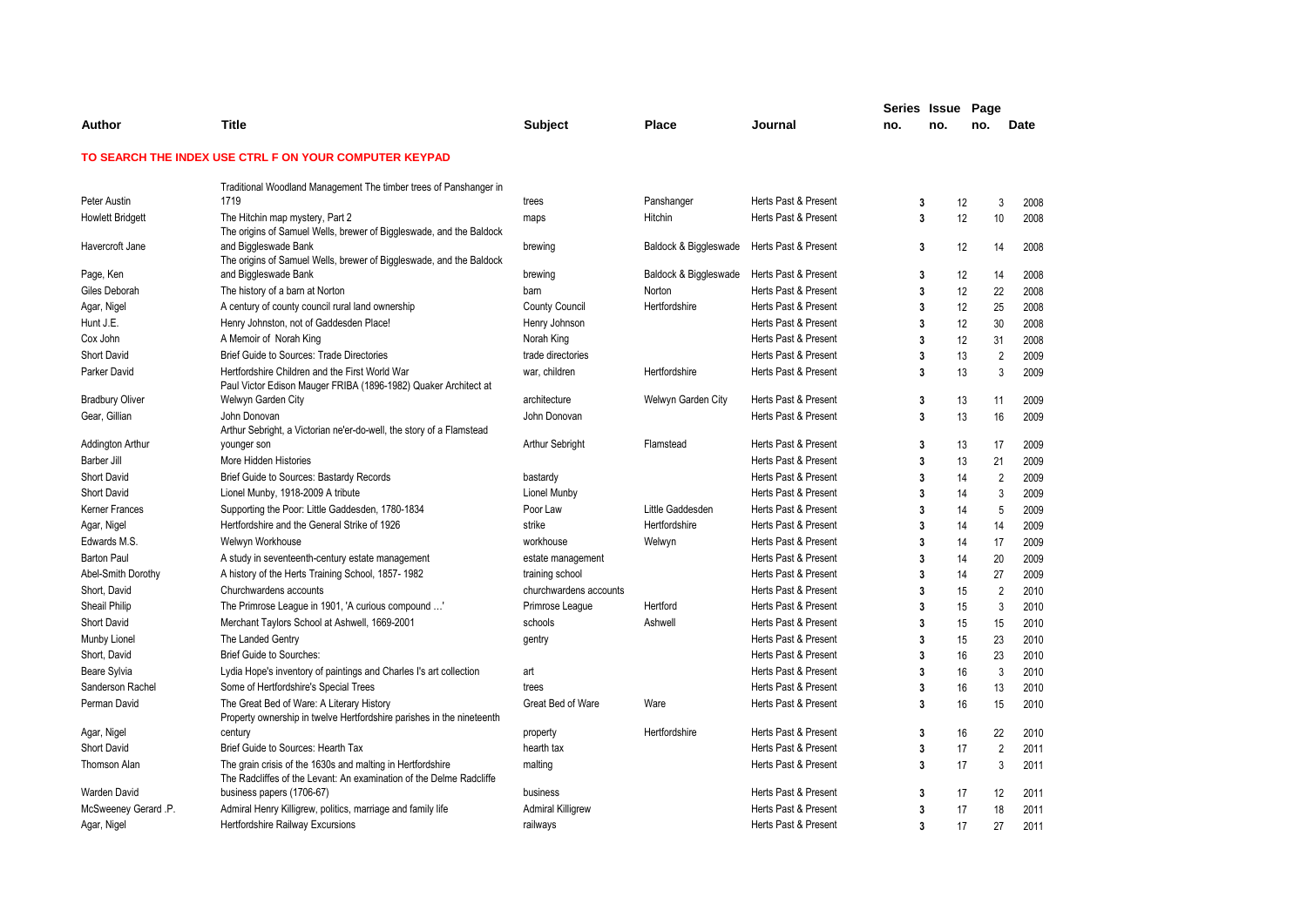|                              |                                                                                                                                            |                     |                                               |                      | Series Issue   |     | Page |                        |
|------------------------------|--------------------------------------------------------------------------------------------------------------------------------------------|---------------------|-----------------------------------------------|----------------------|----------------|-----|------|------------------------|
| Author                       | <b>Title</b>                                                                                                                               | Subject             | Place                                         | Journal              | no.            | no. | no.  | Date                   |
|                              | TO SEARCH THE INDEX USE CTRL F ON YOUR COMPUTER KEYPAD                                                                                     |                     |                                               |                      |                |     |      |                        |
| <b>Short David</b>           | Brief Guide to Sources: Feet of Fines                                                                                                      | feet of fines       |                                               | Herts Past & Present | 3              |     | 18   | $\overline{2}$<br>2011 |
| White, Victor S.             | Wheathampstead 1060 AD Bounds: entirely south of the River Lea                                                                             | boundaries          | Wheathamstead                                 | Herts Past & Present | $\overline{3}$ |     | 18   | 3<br>2011              |
| Lambert Richard N.W.         | The Hertfordshire men who translated the King James Bible                                                                                  | bible               |                                               | Herts Past & Present | 3              |     | 18   | 10<br>2011             |
| Richards Peter S.            | The Abbey Flyer': a history of St Albans Abbey station                                                                                     | railway             | St Albans                                     | Herts Past & Present | 3              |     | 18   | 16<br>2011             |
| Lynch, Eileen                | News from Suffolk                                                                                                                          |                     |                                               | Herts Past & Present | 3              |     | 18   | 23<br>2011             |
| Moyle, Gary                  | Unfit for general society: a history of mental health care in Hertfordshire                                                                | mental health       |                                               | Herts Past & Present | 3              |     | 18   | 24<br>2011             |
| Richards Peter S.            | W.G. Hoskins remembered by one of his students                                                                                             | W G Hoskins         |                                               | Herts Past & Present | 3              |     | 18   | 30<br>2011             |
| Short, David                 | Brief Guide to Sources: Newspapers                                                                                                         | newspapers          |                                               | Herts Past & Present | 3              |     | 19   | $\overline{2}$<br>2011 |
| Sheail Philip                | Hertford's Coronation Dinner, 1902<br>'The Italian Earl' and the farmer: George Nassau Clavering Cowper, 1738-                             | coronation          | Hertford                                      | Herts Past & Present | 3              |     | 19   | 3<br>2012              |
| Cordingley Gillian           | 1789 and John Carrington, 1726-1819<br>Cartage in Jacobean Hertfordshire – the king's prerogative or an unfair                             | Earl Cowper         |                                               | Herts Past & Present | 3              |     | 19   | 10<br>2012             |
| Thomson Alan                 | tax?                                                                                                                                       | cartage             | Hertfordshire                                 | Herts Past & Present | 3              |     | 19   | 16<br>2012             |
| Savage John                  | Reader's response to 'The Abbey Flier' article in Issue 18                                                                                 | railways            |                                               | Herts Past & Present | 3              |     | 19   | 23<br>2012             |
| Richards Peter S.            | Tring and the railway                                                                                                                      | railways            | Tring                                         | Herts Past & Present | $\overline{3}$ |     | 19   | 24<br>2012             |
| Howes, Hugh                  | Hertfordshire's Lost Mills                                                                                                                 | mills               | Hertfordshire                                 | Herts Past & Present | 3              |     | 19   | 31<br>2012             |
|                              | Tribute to David Dean                                                                                                                      | obituary            |                                               | Herts Past & Present | 3              |     | 19   | 31<br>2012             |
| Short, David                 | Brief Guide to Sources: Enclosure maps & awards                                                                                            | enclosures          |                                               | Herts Past & Present | 3              |     | 20   | $\overline{2}$<br>2012 |
| Herrmann, Carla              | Begging letters from Hertfordshire paupers living away from home                                                                           | paupers             | Hertfordshire                                 | Herts Past & Present | 3              |     | 20   | 3<br>2012              |
| Cox, Gordon                  | The manors of Watford: an introduction                                                                                                     | manorial records    | Watford                                       | Herts Past & Present | 3              |     | 20   | 15<br>2012             |
| Lloyd, Sarah                 | "Tickets, please! Survivals from eighteenth century Hertfordshire                                                                          | tickets             | Hertfordshire                                 | Herts Past & Present | 3              |     | 20   | 25<br>2012             |
| Moore, Julie                 | Remembering the First World War                                                                                                            | WW1                 | Hertfordshire                                 | Herts Past & Present | 3              |     | 20   | 31<br>2012             |
| Short, David                 | <b>Brief Guide to Sources: Vestry Minutes</b>                                                                                              | vestry              | Hertfordshire                                 | Herts Past & Present | 3              |     | 21   | $\overline{2}$<br>2013 |
|                              | King Aethelred's land grant of 1 hide at Flamstead to St Albans                                                                            |                     |                                               |                      |                |     |      |                        |
| White, Victor S.             | monastery, AD 1005                                                                                                                         | land transfer       | Flamstead                                     | Herts Past & Present | 3              |     | 21   | 3<br>2013              |
| Krondl, Michael              | A Hertfordshire culinary query                                                                                                             | doughnuts           | <b>Baldock</b>                                | Herts Past & Present | 3              |     | 21   | 10<br>2013             |
| Austin, Peter                | Traditional woodland management in south-east Hertfordshire<br>The role of the St Albans City Military Service Tribunal in the First World | trees               | South East Hertfordshire Herts Past & Present |                      | 3              |     | 21   | 2013<br>11             |
| Mein, Jonathan & Wares, Anne | War                                                                                                                                        | WW1                 | Hertfordshire                                 | Herts Past & Present | 3              |     | 21   | 19<br>2013             |
| Moore, Julie                 | Golf in Hertfordshire 1890 - 1912                                                                                                          | golf                | Hertfordshire                                 | Herts Past & Present | 3              |     | 21   | 25<br>2013             |
| Short, David                 | Brief guide to sources: Quarter Session Books & Rolls                                                                                      | quarter sessions    | Hertfordshire                                 | Herts Past & Present | 3              |     | 22   | $\overline{2}$<br>2013 |
| Agar, Nigel                  | Homes fit for Heroes" - the Hertfordshire experience                                                                                       | WW1, social welfare | Hertfordshire                                 | Herts Past & Present | 3              |     | 22   | 3<br>2013              |
| Richards, Peter S.           | Watford & the railway                                                                                                                      | railways            | Watford                                       | Herts Past & Present | 3              |     | 22   | 9<br>2013              |
| Mein, Jonathan               | The last of the many inns of St Albans                                                                                                     | inns                | St Albans                                     | Herts Past & Present | 3              |     | 22   | 15<br>2013             |
| Sheail, Philip               | Pageantry & Patiotism, Hertford Town Fête Processions 1899 - 1902                                                                          | fêtes, processions  | Hertford                                      | Herts Past & Present | 3              |     | 22   | 22<br>2013             |
|                              | Tribute to Colonel John Sainsbury                                                                                                          | obituary            |                                               | Herts Past & Present | 3              |     | 22   | 2013                   |
| Short, David                 | Brief Guide to Sources: Poll books                                                                                                         | poll books          | Hertfordshire                                 | Herts Past & Present | 3              |     | 23   | 2<br>2014              |
| Shreeve, Kathryn             | John & William Hollingworth, 18thC Hertfordshire land surveyors                                                                            | land surveyors      | Hertfordshire                                 | Herts Past & Present | 3              |     | 23   | 3<br>2014              |
| Docking, Kate                | Care of the poor in early 18thC Ashwell                                                                                                    | Poor Law            | Ashwell                                       | Herts Past & Present | 3              |     | 23   | 10<br>2014             |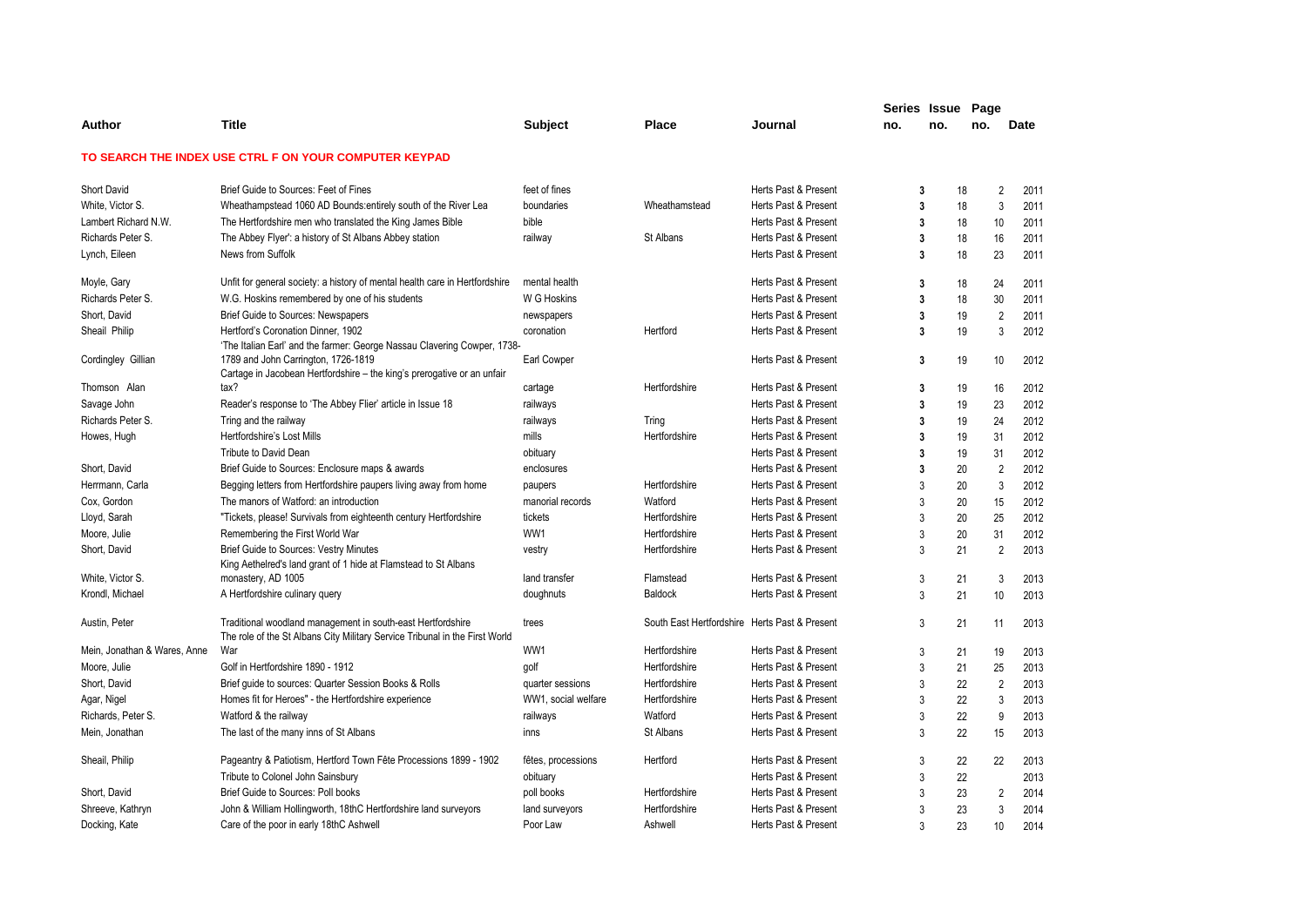|                            |                                                                                                                                                     |                      |                                      |                      | Series Issue |     | Page           |      |
|----------------------------|-----------------------------------------------------------------------------------------------------------------------------------------------------|----------------------|--------------------------------------|----------------------|--------------|-----|----------------|------|
| Author                     | <b>Title</b>                                                                                                                                        | <b>Subject</b>       | <b>Place</b>                         | Journal              | no.          | no. | no.            | Date |
|                            | TO SEARCH THE INDEX USE CTRL F ON YOUR COMPUTER KEYPAD                                                                                              |                      |                                      |                      |              |     |                |      |
| Pointon, Graham            | Welwyn & Willian                                                                                                                                    | etymology            | Welwyn, Willian                      | Herts Past & Present | 3            | 23  | 14             | 2014 |
| Thomson, Brian             | Missing in Action', the Toms family of Croxley Green & WW1                                                                                          | WW1                  | <b>Croxley Green</b>                 | Herts Past & Present | 3            | 23  | 17             | 2014 |
| Pries, Dorothy             | The Manor of Mawedelyn, Hertfordshire                                                                                                               | 15thC manor          | Welwyn, Berkhamsted                  | Herts Past & Present | 3            | 23  | 25             | 2014 |
| Gear, Gillian              | Beryl Crawley - a Tribute                                                                                                                           | obituary             |                                      | Herts Past & Present | 3            | 23  | 28             | 2014 |
| Ayto, Jennifer             | Public Health in Hitchin & Hertford in the mid 19thC                                                                                                | public health        | Hitchin, Hertford                    | Herts Past & Present | 3            | 23  | 29             | 2014 |
| Short, David               | Brief Guide to Sources: School log books                                                                                                            | schools              | Weston                               | Herts Past & Present | 3            | 24  | $\overline{2}$ | 2014 |
| King, Brendan              | The end of the coaching age in Baldock                                                                                                              | transport, inns      | <b>Baldock</b>                       | Herts Past & Present | 3            | 24  | 3              | 2014 |
| Falvey, Heather            | Hertfordshire's doughnuts go global (twice)<br>King Ecgfrith's land grant to St Albans monastery of 5 hides at Pintesfield                          | recipes              | Hertfordshire<br>St Albans, Shenley, | Herts Past & Present | 3            | 24  | 9              | 2014 |
| White, Victor S.           | AD 796                                                                                                                                              | Anglo Saxon charters | Sandridge                            | Herts Past & Present | 3            | 24  | 12             | 2014 |
| Douglas, Maggie            | St Albans Citizen Army in WW1: The Volunteer Training Corps                                                                                         | WW1                  | St Albans                            | Herts Past & Present | 3            | 24  | 22             | 2014 |
| Gear, Gillian              | Nicholls Farm, Redbourn, 1291 - 1713: A history of ownership                                                                                        | deeds, wills         | Redbourn                             | Herts Past & Present | 3            | 24  | 27             | 2014 |
| Short, David               | Awards for Personal Achievement in Local History in Hertfordshire                                                                                   | local history        | Hertfordshire                        | Herts Past & Present | 3            | 24  | 31             | 2014 |
| Short, David               | <b>Brief Guide to Constables' Accounts</b><br>How Hertfordshire vestreies managed 'their' poor under the Old Poor Law                               | constables           | Hertfordshire                        | Herts Past & Present | 3            | 25  | $\overline{2}$ | 2015 |
| Herrmann, Carla            | 1635 - 1795                                                                                                                                         | Poor Law             | Hertfordshire                        | Herts Past & Present | 3            | 25  | 3              | 2015 |
| Gear, Gillian              | Nicholls Farm, Redbourn, 1719 - 1911: A history of ownership continued<br>Thomas Baskerfeild, Hertfordshire antiquarian & topographical artist 1751 | land ownership       | Hertfordshire                        | Herts Past & Present | 3            | 25  | 14             | 2015 |
| Cox, Gordon                | $-1816$                                                                                                                                             | antiquarians         | Hertfordshire                        | Herts Past & Present | 3            | 25  | 20             | 2015 |
| Short, David               | Brief Guide to sources for population figures                                                                                                       | population           | Hertfordshire                        | Herts Past & Present | 3            | 26  | $\overline{2}$ | 2015 |
| Thomson, Alan              | A Hertfordshire Tax Strike in the 1630s                                                                                                             | Ship Money           | Hertfordshire                        | Herts Past & Present | 3            | 26  | 3              | 2015 |
| Sheail, Philip             | Hertford's Historic Pageant 1914                                                                                                                    | fund raising         | Hertford                             | Herts Past & Present | 3            | 26  | 9              | 2015 |
| Falvey, Heather            | Barnet Battlefield Survey, 2015-2017                                                                                                                | archaeology          | Barnet                               | Herts Past & Present | 3            | 26  | 17             | 2015 |
| Dawes, Mark                | The Country Engineer: Goode's Engineering, Royston                                                                                                  | farm mechanisation   | Royston                              | Herts Past & Present | 3            | 26  | 20             | 2015 |
| Lockyear, Kris             | Archaeology in Hertfordshire                                                                                                                        | archaeology          | Hertfordshire                        | Herts Past & Present | 3            | 26  | 28             | 2015 |
| Thomson, Alan              | Alan Greening (1930-2015): a tribute                                                                                                                | obituary             |                                      | Herts Past & Present | 3            | 26  | 30             | 2015 |
| Short, David               | Brief Guide to sources for Ordnance Survey Maps                                                                                                     | maps                 | Hertfordshire                        | Herts Past & Present | 3            | 27  | $\overline{2}$ | 2016 |
| Perman, David              | Entrepreneurs and Rebels: Ware in the fourteenth century                                                                                            | town life            | Ware                                 | Herts Past & Present | 3            | 27  | 3              | 2016 |
| Jeavons, Ruth              | Gillian Gear (1943-2015): a tribute                                                                                                                 | obituary             |                                      | Herts Past & Present | 3            | 27  | 13             | 2016 |
| Preis, Dorothea            | Robert the Mason and his legacy: St Albans Abbey Church                                                                                             | church building      | St Albans                            | Herts Past & Present | 3            | 27  | 16             | 2016 |
| Shreeve, Kathryn           | Benn's Club of Aldermen                                                                                                                             | biography            | Puckeridge, London                   | Herts Past & Present | 3            | 27  | 20             | 2016 |
| Rook, Tony                 | Vincent van Gogh's sister in Welwyn: where did Anna live?                                                                                           | family history       | Welwyn                               | Herts Past & Present | 3            | 27  | 25             | 2016 |
| North Herts Villages Group | Ann J. King (1940-2015): a tribute                                                                                                                  | obituary             |                                      | Herts Past & Present | 3            | 27  | 31             | 2016 |
| Short, David               | <b>Brief Guide to Sources: Terriers</b>                                                                                                             | surveys              | Hertfordshire                        | Herts Past & Present | 3            | 28  | $\overline{2}$ | 2016 |
|                            | Mein, Jonathan & Hughes, Gareth The War Shrine Movement in Hertfordshire, 1916-18                                                                   | memorials            | Hertfordshire                        | Herts Past & Present | 3            | 28  | 3              | 2016 |
| Croft, David               | The Norton Project: The publication of the Norton manorial court records                                                                            | manorial courts      | Norton                               | Herts Past & Present | 3            | 28  | 9              | 2016 |
| Connell, Nicholas          | When Errol Flynn visited Hatfield House                                                                                                             | film production      | Hatfield                             | Herts Past & Present | 3            | 28  | 17             | 2016 |
| Falvey, Heather            | Puritan killjoys?: Contextualising anti-alehouse protestors in 1588                                                                                 | pressure groups      | Rickmansworth                        | Herts Past & Present | 3            | 28  | 21             | 2016 |
| Short, David               | Awards for Personal Achievement in Local History in Hertfordshire                                                                                   | local history        | Hertfordshire                        | Herts Past & Present | 3            | 28  | 28             | 2016 |
| Cox, John                  | Hertfordshire men at Passchendaele                                                                                                                  | WW1                  | Belgium                              | Herts Past & Present | 3            | 29  | $\mathfrak{p}$ | 2017 |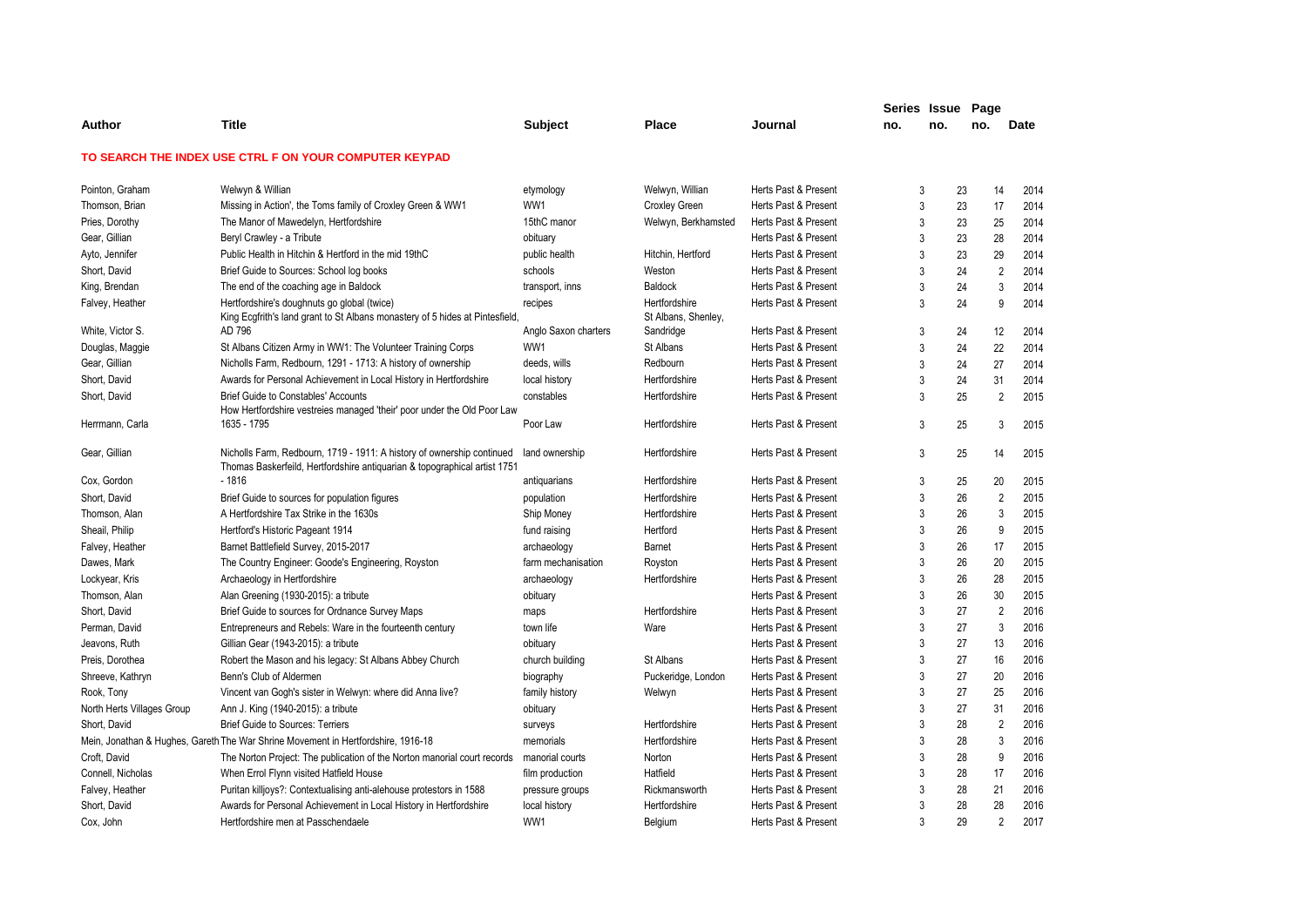|                              |                                                                                                                         |                          |                |                      | Series Issue   |     | Page |                        |
|------------------------------|-------------------------------------------------------------------------------------------------------------------------|--------------------------|----------------|----------------------|----------------|-----|------|------------------------|
| Author                       | <b>Title</b>                                                                                                            | <b>Subject</b>           | <b>Place</b>   | Journal              | no.            | no. | no.  | <b>Date</b>            |
|                              | TO SEARCH THE INDEX USE CTRL F ON YOUR COMPUTER KEYPAD                                                                  |                          |                |                      |                |     |      |                        |
| Webster, Nicky               | In search of "My Lord" Salisbury                                                                                        | aristocracy              | Hatfield       | Herts Past & Present | 3              |     | 29   | 8<br>2017              |
| Thomson, Alan                | William Cecil, 2nd Earl of Salisbury                                                                                    | aristocracy              | Hatfield       | Herts Past & Present | $\mathbf{3}$   |     | 29   | 11<br>2017             |
|                              | 'Plenty of Punch and Good Company'                                                                                      | historical dramatisation | Bramfield      | Herts Past & Present | 3              |     | 29   | 18<br>2017             |
| Flood, Susan                 | The Enclosure of the Manor of Barnet, 1818                                                                              | enclosures               | <b>Barnet</b>  | Herts Past & Present | 3              |     | 29   | 21<br>2017             |
| Moore, Julie                 | Local History Essay Competition                                                                                         | railways                 | Hertfordshire  | Herts Past & Present | $\mathbf{3}$   |     | 29   | 27<br>2017             |
| Parker, Philippa             | A happy people': the early years of Letchworth Garden City                                                              | town life                | Letchworth     | Herts Past & Present | 3              |     | 30   | $\overline{2}$<br>2017 |
|                              | News Report: Barnet Battlefield Survey: The story so far                                                                | archaeology              | Barnet         | Herts Past & Present | 3              |     | 30   | 8<br>2017              |
| Kruger, Jeanette             | A Singular Friendship: Charles Dickens and Sir Edward Bulwer Lytton                                                     | biography                | Knebworth      | Herts Past & Present | $\overline{3}$ |     | 30   | 2017<br>10             |
|                              | Guide to Sources: Reader' website discoveries                                                                           | online sources           | Hertfordshire  | Herts Past & Present | 3              |     | 30   | 19<br>2017             |
| Smith, Mike                  | Exploring the medieval fields of Wheathampstead, c.1315                                                                 | open fields              | Wheathampstead | Herts Past & Present | 3              |     | 30   | 20<br>2017             |
|                              | Weiner, Marie-France & Silver, Jo The Wall Hall Estate, Aldenham: Its role in meeting the national need in tw WW1 & WW2 |                          | Aldenham       | Herts Past & Present | 3              |     | 31   | $\overline{2}$<br>2018 |
| Morris, Kate                 | The Reverend Robert Rumney: An eighteenth-century St Albans clergyma biography                                          |                          | St Albans      | Herts Past & Present | 3              |     | 31   | 9<br>2018              |
|                              | News Report: Ashwell 917-2017                                                                                           | millenary celebrations   | Ashwell        | Herts Past & Present | 3              |     | 31   | 17<br>2018             |
|                              | News Report: Barnet Battlefield Survey                                                                                  | archaeology              | Barnet         | Herts Past & Present | $\overline{3}$ |     | 31   | 19<br>2018             |
| Thomson, Brian               | The Lost Manor of Snells Hall: The evidence for a lost medieval farmstead manors                                        |                          | Rickmansworth  | Herts Past & Present | 3              |     | 31   | 20<br>2018             |
| Thomson, Alan                | Pitchforks and Petitioners: Hertfordshire cases in the Court of Chivalry, 16 legal cases                                |                          | Hertfordshire  | Herts Past & Present | 3              |     | 31   | 26<br>2018             |
| Rook, Tony                   | The mystery of the Welwyn Spa                                                                                           | health spa               | Welwyn         | Herts Past & Present | 3              |     | 32   | $\overline{2}$<br>2018 |
|                              | News Report: Awards for work in local history                                                                           | award scheme             | Hertfordshire  | Herts Past & Present | $\mathbf{3}$   |     | 32   | $\overline{7}$<br>2018 |
| Hermann, Carla               | Managing the poor in Hertfordshire 1635-1795, Part 1: Bastardy - perpetral bastardy and poor relief                     |                          | Hertfordshire  | Herts Past & Present | 3              |     | 32   | 9<br>2018              |
| Houlbrook, Ceri              | Hidden in the Home: The Concealed and Revealed Project                                                                  | customs and folklore     | Hertfordshire  | Herts Past & Present | $\mathbf{3}$   |     | 32   | 15<br>2018             |
|                              | Guide to Sources: The Committee for taking the accounts of the Kingdom Civil War                                        |                          | Hertfordshire  | Herts Past & Present | 3              |     | 32   | 20<br>2018             |
|                              | Guide to Sources: The Prison History Project                                                                            | prisons                  | Hertfordshire  | Herts Past & Present | 3              |     | 32   | 21<br>2018             |
| Purkis, Jean                 | Thomas Slingsby Duncombe: The man behind the politician                                                                 | biography                | Hertford       | Herts Past & Present | 3              |     | 32   | 22<br>2018             |
| Pickup, David                | The Truth of the Matter: Highway Robbery and Justice in 1647                                                            | Civil War                | Hoddesdon      | Herts Past & Present | 3              |     | 33   | $\overline{2}$<br>2019 |
|                              | News Report: Pins & Feathers Production: Women's Suffrage                                                               | historical dramatisation | Hertfordshire  | Herts Past & Present | 3              |     | 33   | 2019<br>5              |
| Moore, Julie                 | Farming in Hertfordshire in World War One: What the archives reveal                                                     | farming                  | Hertfordshire  | Herts Past & Present | 3              |     | 33   | $\overline{7}$<br>2019 |
| Croft, David & Scott, Ursula | Norton's first recorded foreigner, 1523-1552: A prosperous innkeeper                                                    | manorial courts          | Norton         | Herts Past & Present | 3              |     | 33   | 13<br>2019             |
|                              | News Report: The Watford 'Save the Bricks' Campaign                                                                     | Workhouse                | Watford        | Herts Past & Present | 3              |     | 33   | 18<br>2019             |
| Smith, Mike                  | Discovering a fulling mill at Wheathampstead                                                                            | Industrial Archaeology   | Wheathampstead | Herts Past & Present | 3              |     | 33   | 20<br>2019             |
| Hermann, Carla               | Managing the poor in Hertfordshire 1635-1795, Part 2: Bastardy - crime an bastardy and poor relief                      |                          | Hertfordshire  | Herts Past & Present | $\mathbf{3}$   |     | 33   | 25<br>2019             |
|                              | News Report: The Railway Work, Life and Death project                                                                   | railways                 | Hertfordshire  | Herts Past & Present | 3              |     | 33   | 30<br>2019             |
| Thomson, Alan                | Colonel George Thomson, 1607-1691: Civil War soldier, religious radical a Civil War                                     |                          | Hertfordshire  | Herts Past & Present | 3              |     | 34   | $\overline{2}$<br>2019 |
| Harwood, Kate                | The Five-Acre Chartists: The story of the Chartist settlement at Heronsgati Chartism                                    |                          | Heronsgate     | Herts Past & Present | 3              |     | 34   | 8<br>2019              |
| Hermann, Carla               | Managing the poor in Hertfordshire 1635-1795, Part 3: Bastardy - maintain bastardy and poor relief                      |                          | Hertfordshire  | Herts Past & Present | 3              |     | 34   | 15<br>2019             |
| Flood, Sue                   | Herts Record Society: a future miscellany volume                                                                        | archives                 | Hertfordshire  | Herts Past & Present | 3              |     | 34   | 18<br>2019             |
|                              | News Report: Film Archive of New Towns                                                                                  | New Towns                | Hertfordshire  | Herts Past & Present | 3              |     | 34   | 19<br>2019             |
| Capstick, Janet              | Letchworth: England's first new industrial town? - Part 1                                                               | Letchworth               | Letchworth     | Herts Past & Present | 3              |     | 34   | 20<br>2019             |
|                              | News Report: Awards for work in local history                                                                           | award scheme             | Hertfordshire  | Herts Past & Present | 3              |     | 34   | 29<br>2019             |
|                              | News Report: Robert Edward Dimsdale (1938-2019)                                                                         | obituary                 |                | Herts Past & Present | 3              |     | 34   | 31<br>2019             |
| Falvey, Heather              | The miracles of King Henry VI: Part 1 - The miracles recorded in Hertfords Religious practices                          |                          | Hertffordshire | Herts Past & Present | 3              |     | 35   | $\overline{2}$<br>2020 |